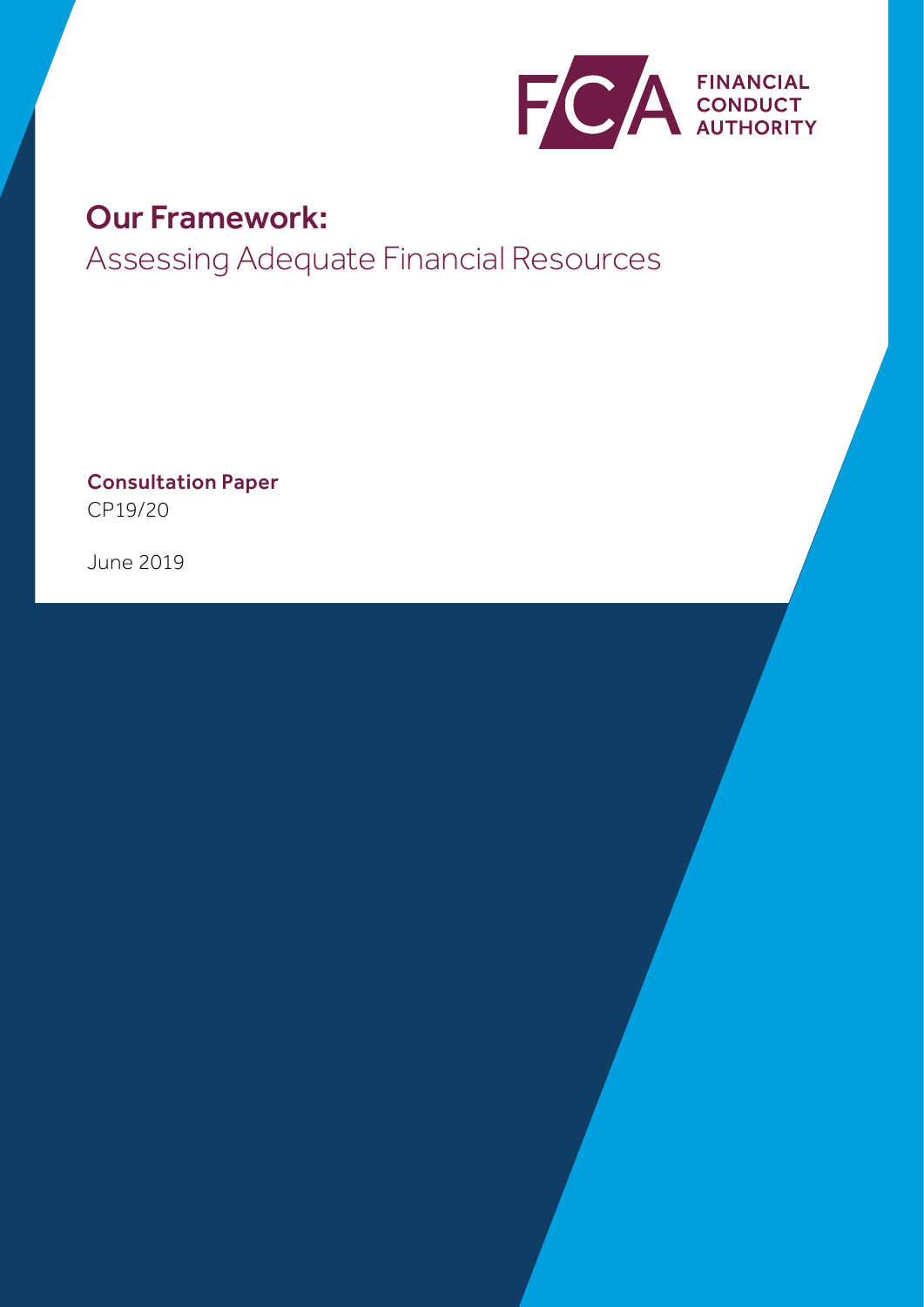

# How to respond

We are asking for comments on this Consultation Paper (CP) by 13 September 2019.

You can send them to us using the form on our website at: www.fca.org.uk/cp19-20-response-form

#### Or in writing to:

Duarte Delgado Financial Conduct Authority 12 Endeavour Square London E20 1JN

#### Email:

cp19-20@fca.org.uk

# **Contents**

| Foreword                                                                               | 3  |
|----------------------------------------------------------------------------------------|----|
| Introduction                                                                           | 5  |
| The purpose of adequate financial<br>resources and our approach                        | 7  |
| What we look for from all firms                                                        | 10 |
| Our expectations of firms to reduce<br>potential to cause harm                         | 12 |
| 1. Financial resources                                                                 | 14 |
| 2. Systems and controls, governance<br>and culture                                     | 16 |
| 3. Identifying and assessing the risk of<br>harm                                       | 18 |
| 4. Risks that can lead to harm or impair<br>the ability to compensate for harm<br>done | 21 |
| 5. Viability and sustainability of the<br>business model and strategy                  | 24 |
| 6. Wind-down planning                                                                  | 27 |
| <b>Annex 1</b><br>Questions in this paper                                              | 29 |
| <b>Annex 2</b><br>Cost benefit analysis                                                | 30 |
| Annex <sub>3</sub><br>Legal Statements                                                 | 43 |
| <b>Annex 4</b><br>Abbreviations in this document                                       | 44 |

Search<sup>Q</sup>

 $\propto$   $\blacksquare$ 

- 
- returns you to the contents list<br>takes you to helpful abbreviations
- 
- takes you to the previous page
- takes you to the next page
- prints document
- 
- email and share document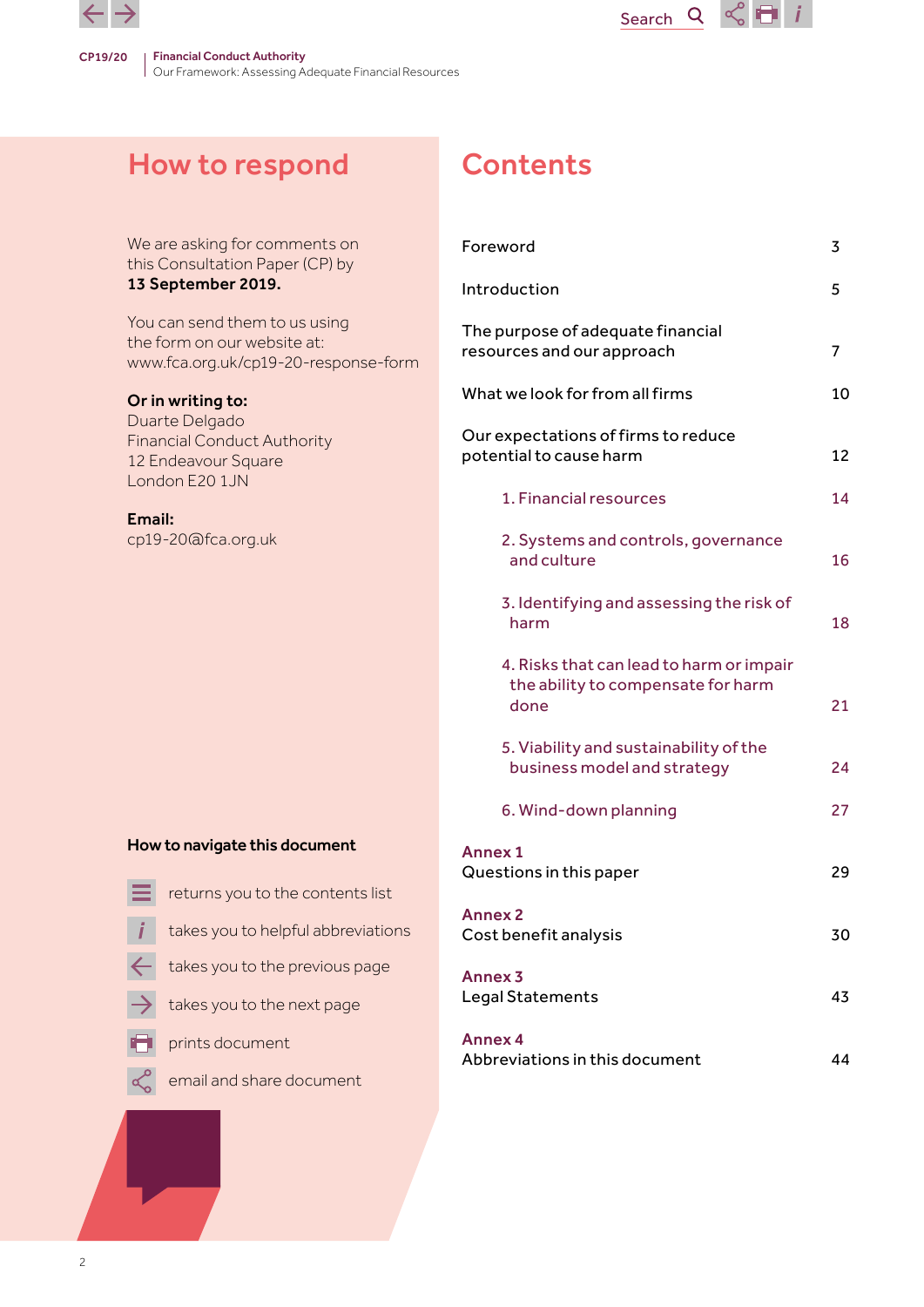

#### Director of Supervision – Investment, Wholesale and Specialist

In March 2018, we published our approach to supervision, to explain our role in ensuring fair and honest markets, why and how we prioritise our supervisory work, and how we supervise the firms and individuals we regulate.

Search<sub>Q</sub>

 $\leq$   $\blacksquare$  i

We supervise 59,000 firms and prudentially supervise 48,000. Of these, 18,000 firms are subject to the prudential standards in the FCA handbook or European prudential legislation. These set out detailed standards, including minimum financial resources requirements.

Threshold conditions and the assessment of adequate financial resources are important components of our supervisory work. We aim to reduce the likelihood of market disruption, increase the chances firms can put things right when they go wrong, and minimise harm – to consumers and the integrity of the UK financial system – if they fail and exit the market.

The firms we prudentially supervise vary in size, business model, complexity and in the risk of harm they pose to consumers and market integrity. They serve a wide variety of retail and wholesale consumers.

This Consultation Paper aims to provide more clarity to the industry on:

- the role of adequate financial resources in minimising harm
- the practices firms can adopt when assessing adequate financial resources
- how we assess the adequacy of a firm's financial resources

We intend to improve the way firms operate so that they can prevent harm from occurring, by improving controls and/or reduce the risk in their activities, and can put things right when they go wrong.

The intention is not to increase general levels of financial resources across financial services but to take a proportionate and risk-based approach to the supervision of firms. We focus on firms and sectors with the greatest potential to harm consumers, or harm the integrity of the UK financial system. In some cases, it might be necessary to increase a firm's financial resources.

In the 5 years between 2013 and 2017, the Financial Services Compensation Scheme (FSCS) have paid a total of £846 million in compensation for claims made against FCA solo-regulated firms. Over 70% of these are for firms not subject to detailed prudential standards.

The inability to compensate consumers, and the transfer of these costs to other market participants via the FSCS levy, is unfair and places an unnecessary burden on other firms. If firms have resources to match their risk, there should be fewer disorderly firm failures, with lower costs passed onto the industry via the FSCS levy. This promotes fair and effective competition in financial markets.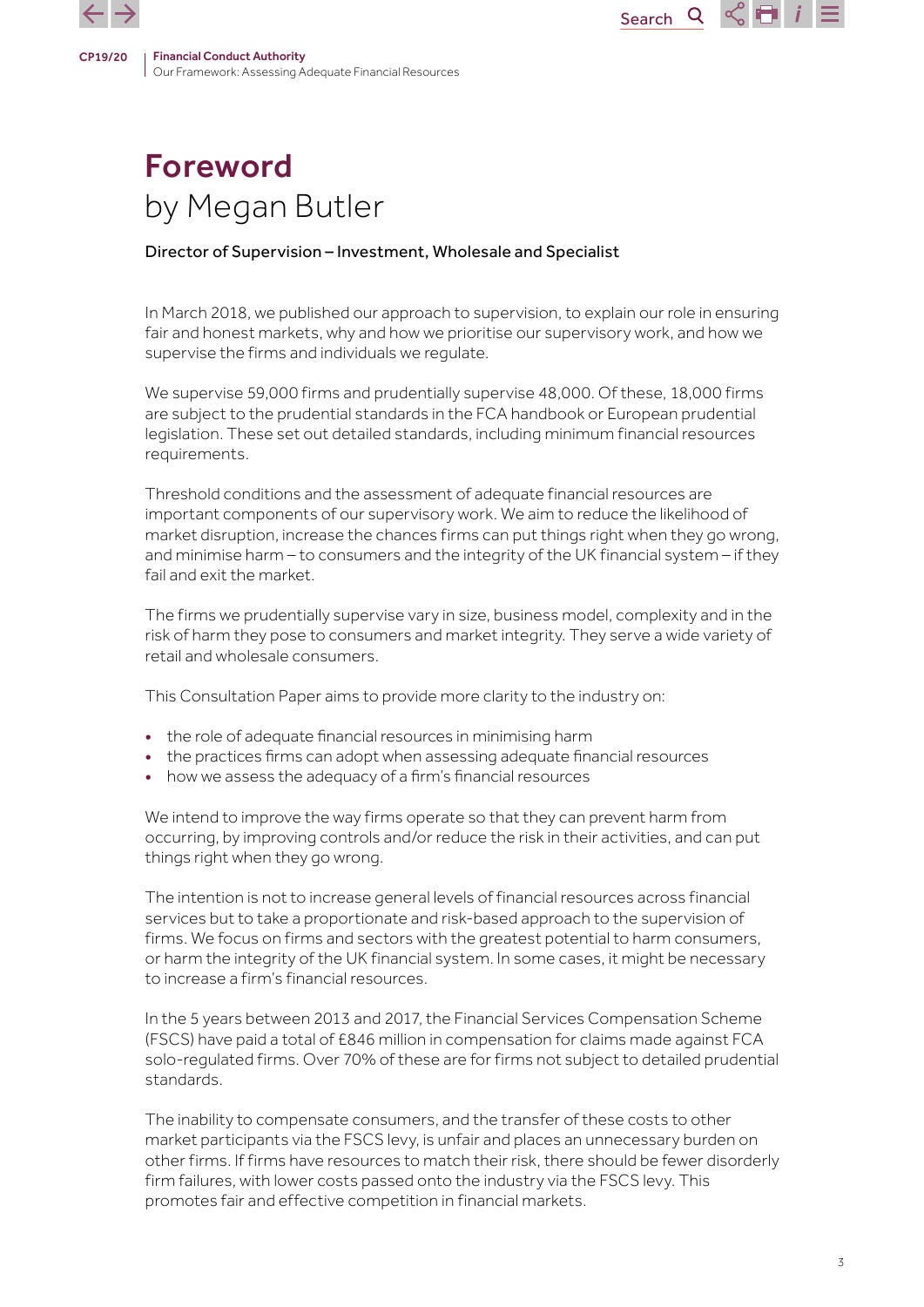

We expect firms to assess their adequate financial resources commensurate to the risk of harm and complexity of their business. This starts with considering whether they have enough assets to cover their debts and liabilities.

Search<sub>Q</sub>

 $\leq$   $\blacksquare$  i

The Insolvency Act 1986 determines a firm is insolvent where it is unable to pay its debts. This includes a 'cash flow test' of meeting debts when they fall due, and a 'balance sheet test' of value of assets more than liabilities. Well-run firms, wanting to stay in business, should already be considering where this may be difficult to achieve.

For firms with limited potential to cause harm, meeting debts as they fall due may be enough to show they have adequate financial resources.

For firms with potential to cause significant harm, a more in-depth assessment is likely to be required.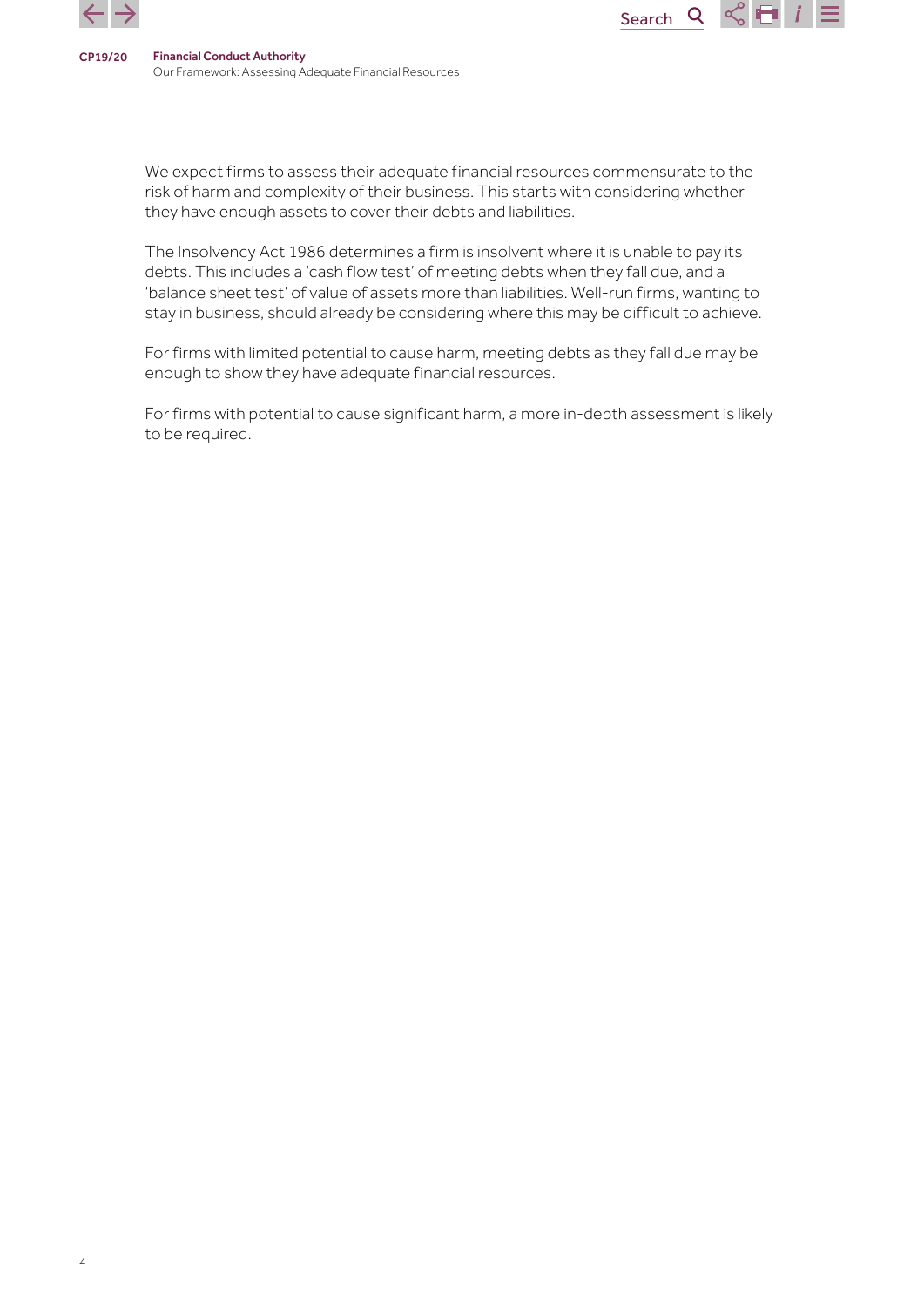

# Introduction

# Business models, culture and financial soundness are key areas of focus in our supervisory approach

**Search** 

 $\overline{Q}$ 

 $\propto$  FI

Consumer confidence in financial services and the firms that provide them is vital. People expect the market to be fair, open and competitive. They also have high expectations of those who regulate these firms.

Parliament created the FCA to regulate the conduct of the UK's financial services. The FCA is also the prudential regulator for all firms apart from banks, building societies, credit unions, insurers and large investment firms.

Parliament gave the FCA a single strategic objective – to ensure that relevant markets function well – and three operational objectives:

- protect consumers to secure an appropriate degree of protection for consumers
- enhance market integrity to protect and enhance the integrity of the UK financial system
- promote competition to promote effective competition in consumers' interests

The aim of our regulation is to serve the public interest by improving the way the UK financial system works and how firms conduct their business.

This benefits individuals, businesses, the economy, and the public.

We add public value by: enhancing trust in markets, improving how they operate, delivering benefits through a common approach to regulation, working to prevent harm and helping to put things right when they go wrong.

To deliver our objectives, Parliament gave us a range of tools and independent powers to make decisions about how best to use them.

# The role of prudential supervision

Our supervision work aims to minimise harm to consumers or to the integrity of the UK financial system. Disorderly failure can cause harm through, loss of money; a loss of confidence and participation in financial markets; or where services provided are not easily replaced by other firms; or a firm cannot pay redress.

Understanding a firm's financial risks, its proximity to failure and how harm is minimised in failure is an important component of our supervisory work. Firms should undertake their own assessment of the adequacy of financial resources and have credible winddown plans in place, because we accept that some firms will fail as a sign of markets functioning well.

To help minimise harm we can set and enforce a minimum level of capital and/or liquid resources that a firm is required to hold. We also require firms that hold client assets to protect them in the event of firm failure.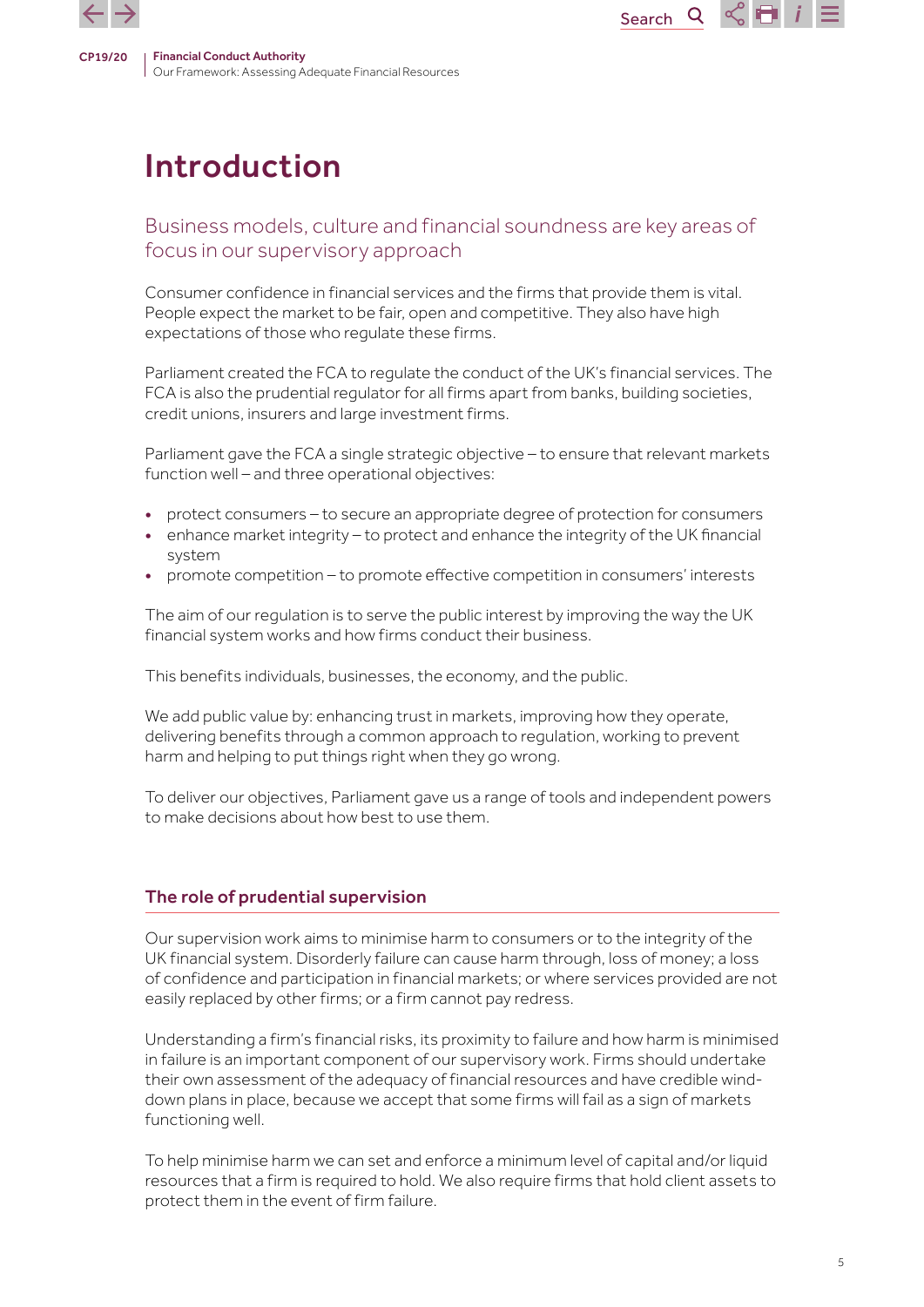

#### A more transparent approach to assessing adequate financial resources

Search<sub>Q</sub>

 $\mathcal{L}$   $\blacksquare$  i

This document explains the purpose of, and our approach to the assessment of adequate financial resources, for all FCA solo-regulated firms subject to threshold conditions and/or the Principles for Businesses (PRIN), and provides further guidance on the meaning of 'adequate financial resources' under these.

The document sets out:

- the role of assessing adequate financial resources
- what we look for from firms when assessing adequate financial resources
- the FCA's expectations as to the practices firms should adopt in their assessment of adequate financial resources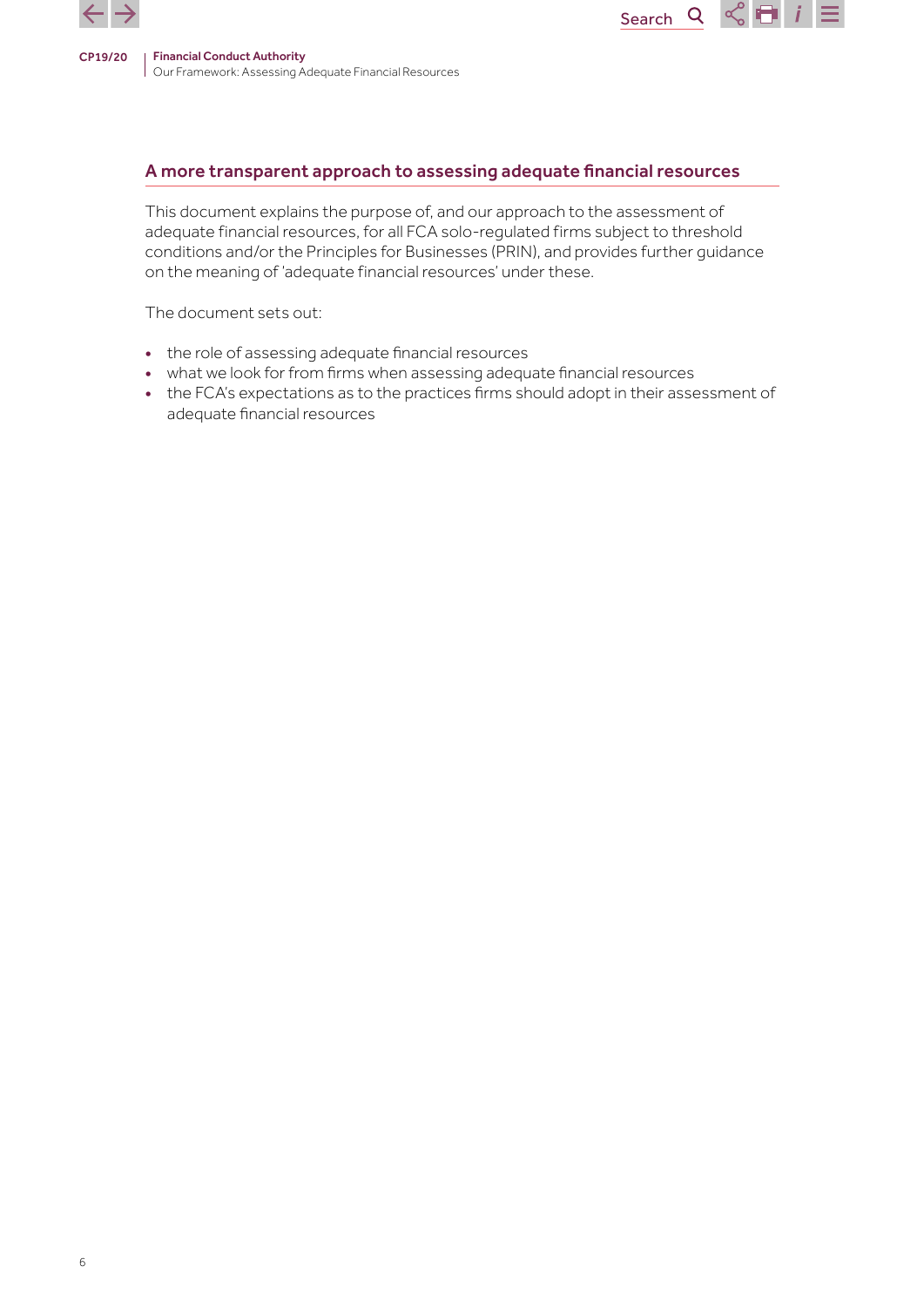

# Chapter 1 The purpose of adequate financial resources and our approach

Our supervision work aims to avoid disorderly failure and minimise harm to consumers and to the integrity of the UK financial system. The inability of a firm to compensate consumers, and the transfer of these costs to other markets participants via the FSCS levy, is unfair and places an unnecessary burden on other firms.

Search<sub>Q</sub>

 $\propto$  Fi

## Role of adequate financial resources

Adequacy of financial resources is designed to:

- enable firms to remain financially viable and to provide services through the economic cycle
- enable an orderly wind-down without causing undue economic harm to consumers or to the integrity of the UK financial system

Lack of financial prudence may cause risk. For example, poor financial management can lead to poor conduct, such as prioritising short-term revenue generation over consumers' interests. This could lead to a firm's failure and result in serious harm to consumers and financial markets.

# Landscape of the FCA prudential supervision

Every firm authorised under the Financial Services and Markets Act 2000 (FSMA) must meet threshold conditions, requiring firms to have [appropriate resources](https://www.handbook.fca.org.uk/handbook/COND/2/4.html) (see COND 2.4 Appropriate resources in the FCA handbook). This means a firm's resources (both financial and non-financial) must be appropriate to the regulated activities a firm carries on or seeks to carry on.

All FSMA firms and firms providing payment services or e-money services, are subject to the Principles for Businesses (PRIN). This is a general statement of the fundamental obligations of regulated firms. This includes [maintaining adequate financial resources](https://www.handbook.fca.org.uk/handbook/PRIN/2/1.html) (See Principle 4 - Financial Prudence in PRIN 2.1.1).

The assessment of appropriate resources under threshold conditions considers:

- the nature and scale of a firm's business model
- the risks to the continuity of the services provided
- the impact of other members of the firm's group on the adequacy of its resources

To assess if a firm has adequate financial resources, we consider if a firm:

• has the ability to meet its debts when they fall due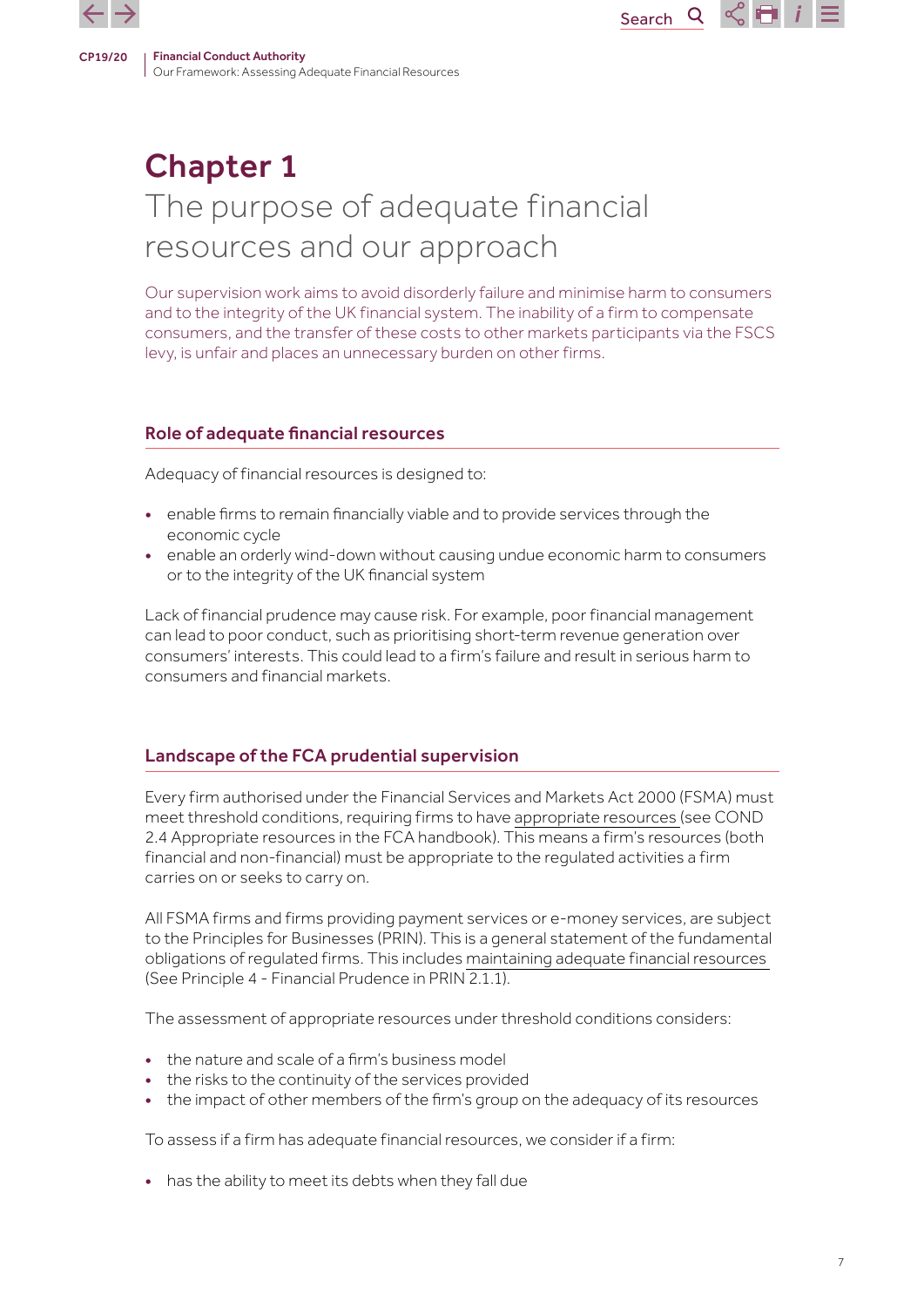

For firms, other than those with limited consumer credit permissions, we also consider if a firm has:

Search

**Q** 

 $\propto$  H

- taken reasonable steps to identify and measure its risks
- appropriate systems and controls and human resources to measure risks prudently at all times
- access to adequate capital to support the business, and that client money and custody assets are not placed at risk
- resources which are commensurate with the likely risks it faces

#### Our approach to prudential supervision

We have finite resources to do our supervisory work. Our approach is proportionate and risk-based and aims to reduce harm, not eliminate it. For instance, we accept that some firms will fail, but this should be as orderly as possible.

To identify firms or sectors with the potential to create the most harm we use sources including data and intelligence, sector and portfolio views, market studies and firms themselves.

For some firms, we do regular reviews of their own assessments of adequate financial resources; for others, we use a reactive approach to events. We also do multi-firm reviews to assess activities or products with the potential to generate harm.

#### How our approach applies to different firms

All firms should consider the approach set out in this document in a way that is proportionate to the nature, scale and complexity of their own activities.

For firms with a limited consumer credit permission who are subject to a simplified threshold condition of adequate financial resources, the requirement is to meet debts as they fall due. These and other firms not subject to detailed prudential standards, should focus on what we look for from firms, described in Chapter 2, and consider the details provided in Chapter 3 as information to help them conduct their own assessments.

For firms subject to detailed prudential standards, this document should be considered in conjunction with existing requirements.

#### Ensuring adequate financial resources

The FCA's review of and feedback regarding firms' own assessment of adequate financial resources aims to:

• ensure firms have robust systems and controls, governance, leadership and a culture that reduces the risk of harm to consumers and markets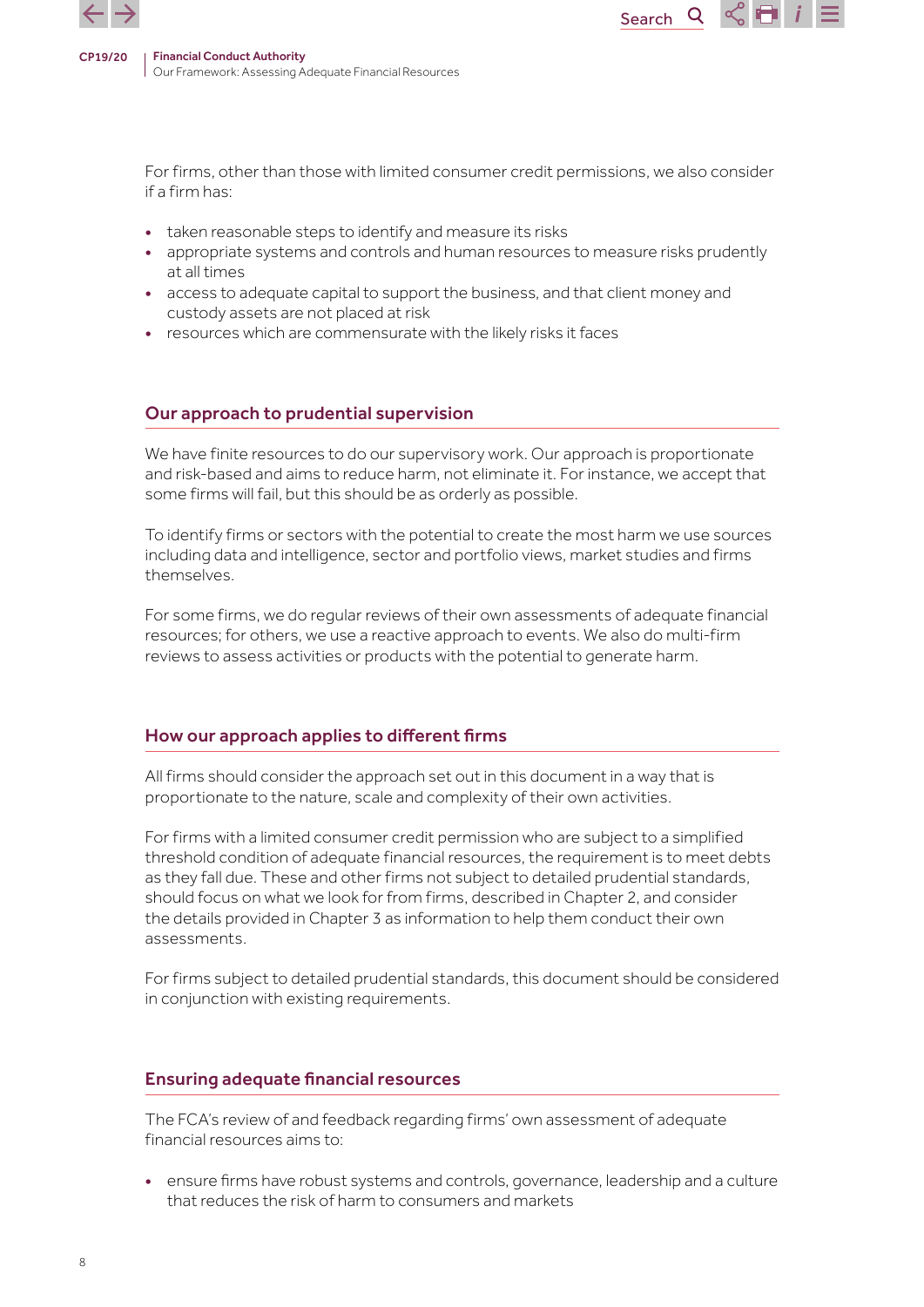

• ensure there is a proportionate and consistent approach in the assessments of adequate financial resources

Search

Q

- have firms hold adequate resources that reflect the harm they may cause to consumers or UK financial markets
- reduce the likelihood that failure would impact consumers and the UK financial system
- minimise harm in the event of firms' failure as they exit the market, by having firms hold adequate resources and effective wind-down arrangements

# The FCA review and feedback

The FCA may request a firm to submit its own assessment of adequate financial resources for review.

In such situations, we review a firm's own assessments of adequate financial resources and wind-down planning in a consistent and proportionate manner. The main points covered in the review are:

- does a firm have a risk management framework which includes a clear risk appetite?
- does a firm appropriately and adequately identify the risks to which it is exposed?
- how material is each risk?
- how adequate are systems and controls in place?
- has adequate use been made of stress testing in the risk assessment?
- does the risk assessment process meet the 'use test' i.e. is it used day-to-day and for decision making?
- does the firm have adequate financial resources based on the risks to which it is exposed?

Peer analysis is an important component of our review as it provides a 'sense check' of our judgements and conclusions. This includes:

- identification and description of a firm's peers
- a comparison of business models, strength of governance and controls and levels of financial resources
- a comparison of important judgements and decisions being made throughout the assessment

Where weaknesses are identified, we may provide feedback to the firm on:

- expected improvements to the quality of its risk management framework, controls, or wind-down planning
- guidance or a requirement for the firm to hold additional financial resources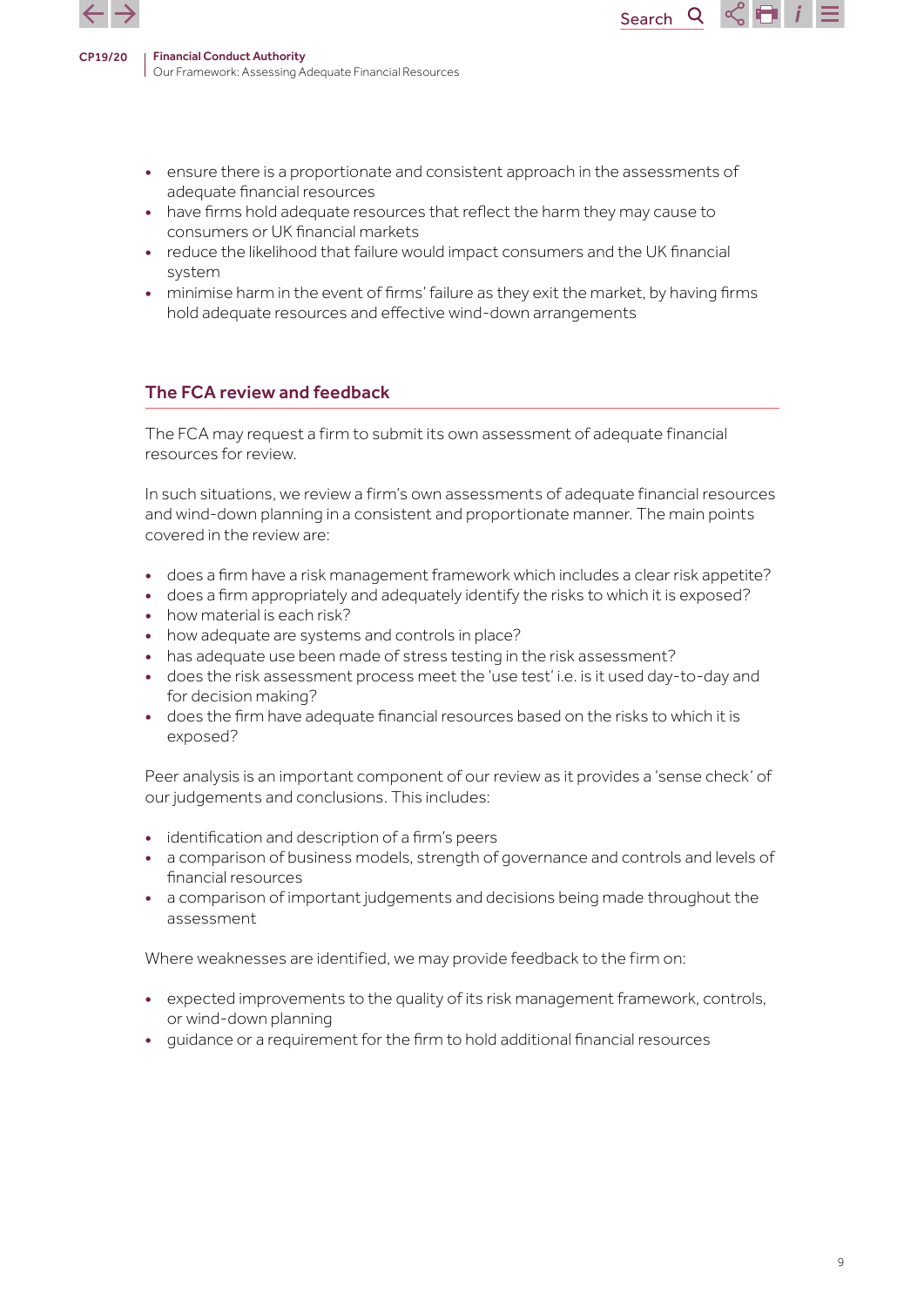# Chapter 2 What we look for from all firms

## Proportionate and regular assessment of risks

We expect a firm's assessment of adequate financial resources to be proportionate to the nature, scale and complexity of its activities.

All firms should assess the risks inherent in their business model, the potential harm that can be caused and explain how to close the business in an orderly way. We do not expect this always to be a detailed assessment, for instance where a firm has assessed that its business model results in a low potential for harm.

The assessment should:

- consider a forward-looking approach to risks and how these evolve throughout the economic cycle
- reflect the risks to which the firm is exposed and the amount of risk it poses
- be proportionate to the likelihood of the risks occurring
- ensure they are financially sound while avoiding excessive costs, which could hinder firms from carrying out their business in a viable way
- happen at least annually, reflecting the fact that the business environment is dynamic so the assessments of risk and harm should be dynamic too

# Understand the business model and strategy

Every firm's business model is exposed to existing and emerging risks and vulnerabilities from changes in operational and economic circumstances. These changes can affect the sustainability and viability of a business model and business strategy.

We expect firms to understand and articulate how changes in operational and economic circumstances might affect the risks to which they are exposed and their ability to generate acceptable returns.

#### Prevent harm from occurring

We expect firms to understand the risks in their activities so that they can detect, identify, and rectify problems themselves by ensuring that their systems and controls, governance and culture enable them to prevent harm from occurring.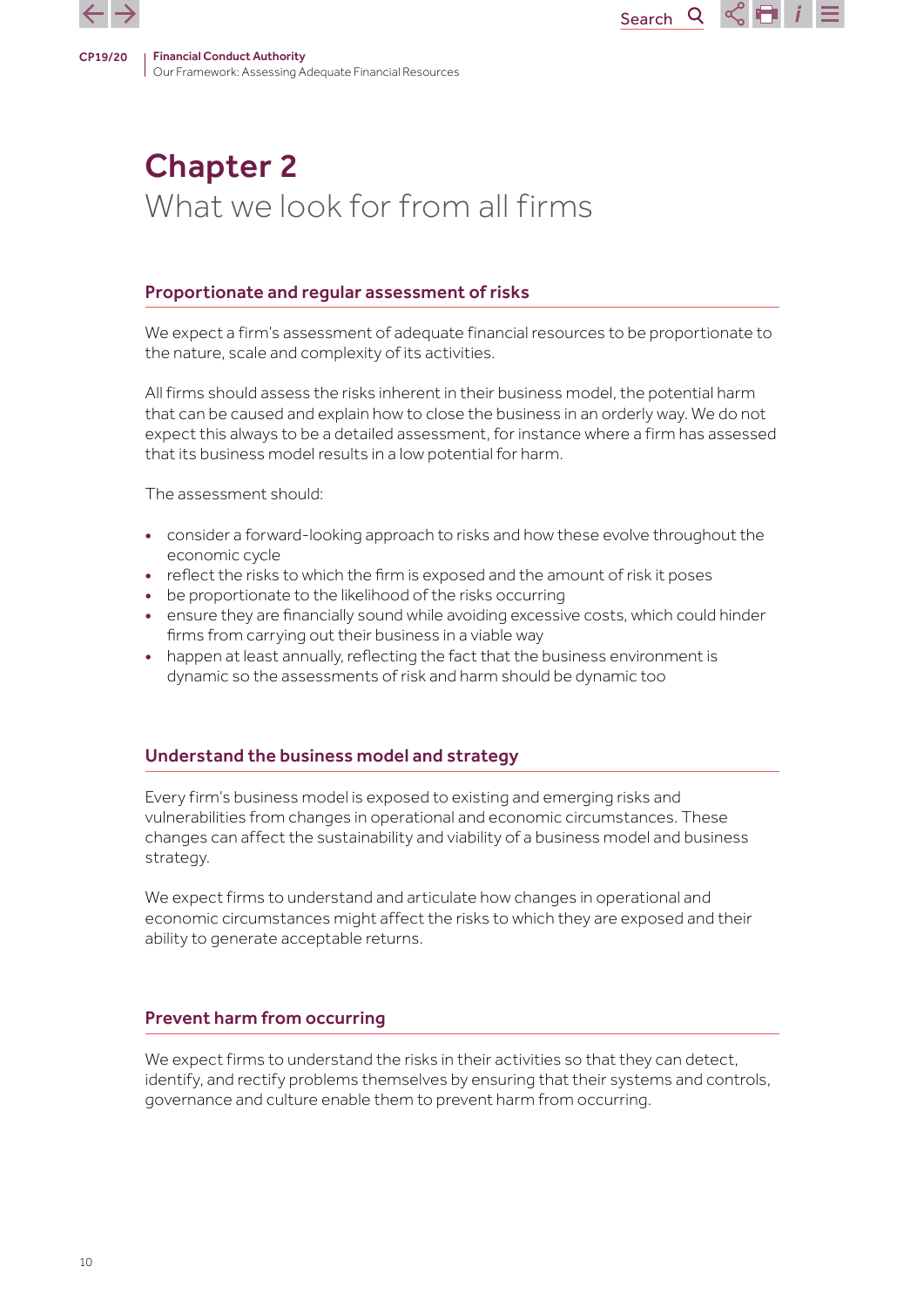

## Put things right when they go wrong

Experience shows that market participants can make mistakes or act in bad faith. To put things right when they go wrong may require adequate financial resources.

Search

 $\mathsf{Q}$ 

 $\propto$  H

The assessment of adequate financial resources should identify sources of potential harm, to consumers and to markets, and estimate their impact.

Firms should consider risks that may stop them putting things right when they go wrong. This includes assessing the circumstances leading to financial stress and the potential depletion of financial resources, and the inability to convert assets into 'cash' in time to pay for obligations as they fall due.

#### Minimise harm in failure

A firm's failure can result in serious harm to consumers and financial markets manifesting through financial loss, and an inability to access investments and services.

To reduce the impact of failure, we expect firms to consider the scenarios leading to financial stress, explore recovery options and, as a last resort, wind down its business, and how adequate resources (both financial and non-financial) are maintained while the firm exits the market in an orderly way.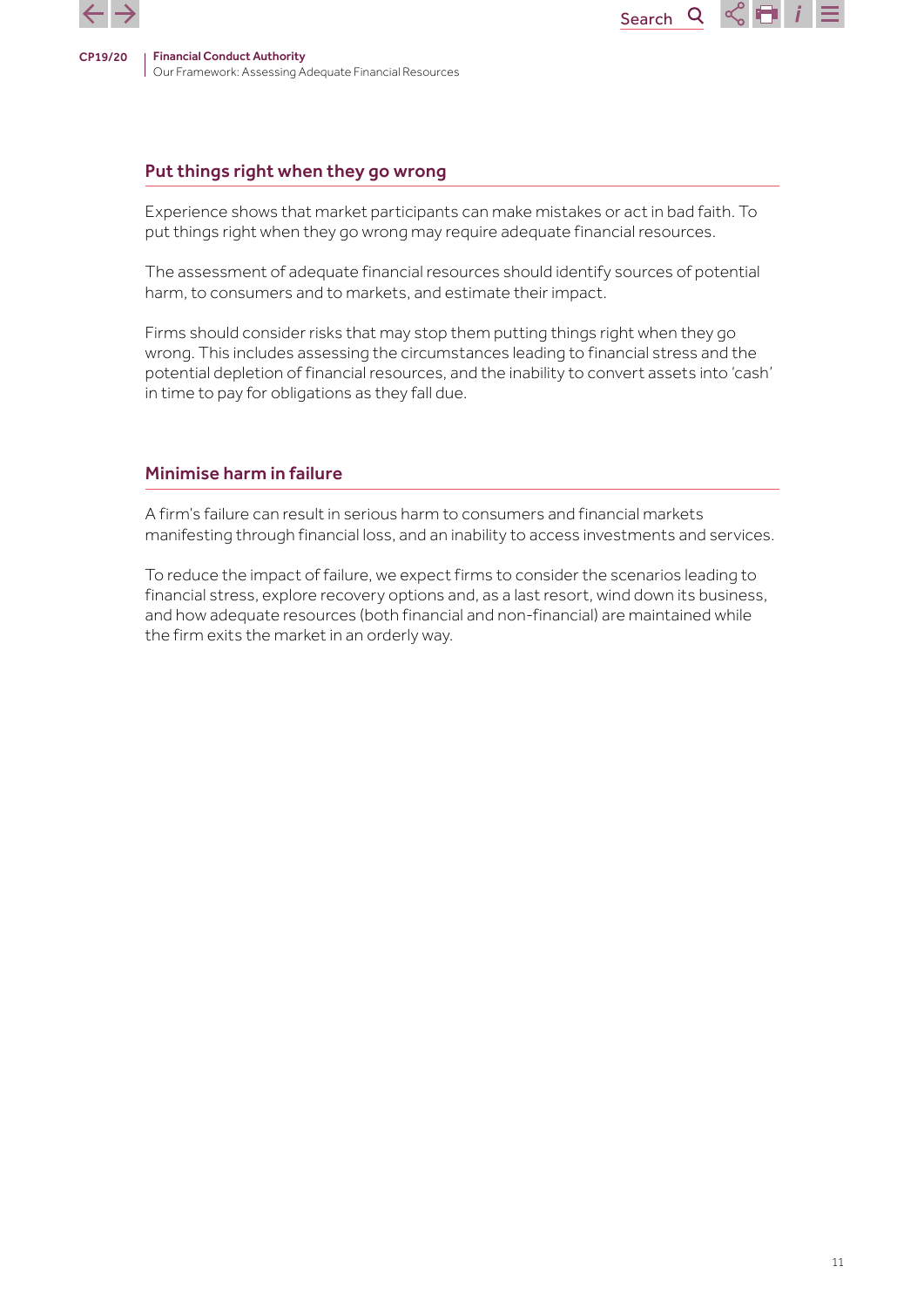# Chapter 3 Our expectations of firms to reduce potential to cause harm

# Financial resources

Firms are required to hold an appropriate level of capital and/or liquid resources to cover potential harm.

Capital includes elements of a firm's equity and appropriate loss-absorbing debt liabilities which rank behind general creditors, such as share capital and retained earnings, and subordinated debt.

Liquid resources are normally those that firms can convert into 'cash' as soon as needed and with minimal loss in value.

## Systems and controls, governance and culture

An adequate risk management and controls framework needs to be supported by effective governance, leadership and a purpose. These elements should drive a culture that allows firms to identify, assess, manage, monitor and mitigate the risk of harm. They should help firms to anticipate problems and prevent them from occurring or rectify problems when they occur.

#### Identify and assess the impact of harm

Identifying the potential harm, to consumers and markets, should help a firm understand what can go wrong, so that it can implement controls to minimise the risk of this happening.

Firms should consider 'what if' scenarios and estimate the potential impact. This is to determine the amount and type of financial resources needed to put things right when they go wrong.

# Risks that can lead to harm or impair the ability to compensate for harm done

The potential depletion of financial resources, or inability to monetise assets when needed, may impair a firm's ability to put things right when they go wrong.

Firms should identify, understand, and assess all the material risks which can affect the level of financial resources they have available, not just those which cause direct harm to customers and markets. This is important to minimise the risk of a firm not being able to put things right when they go wrong.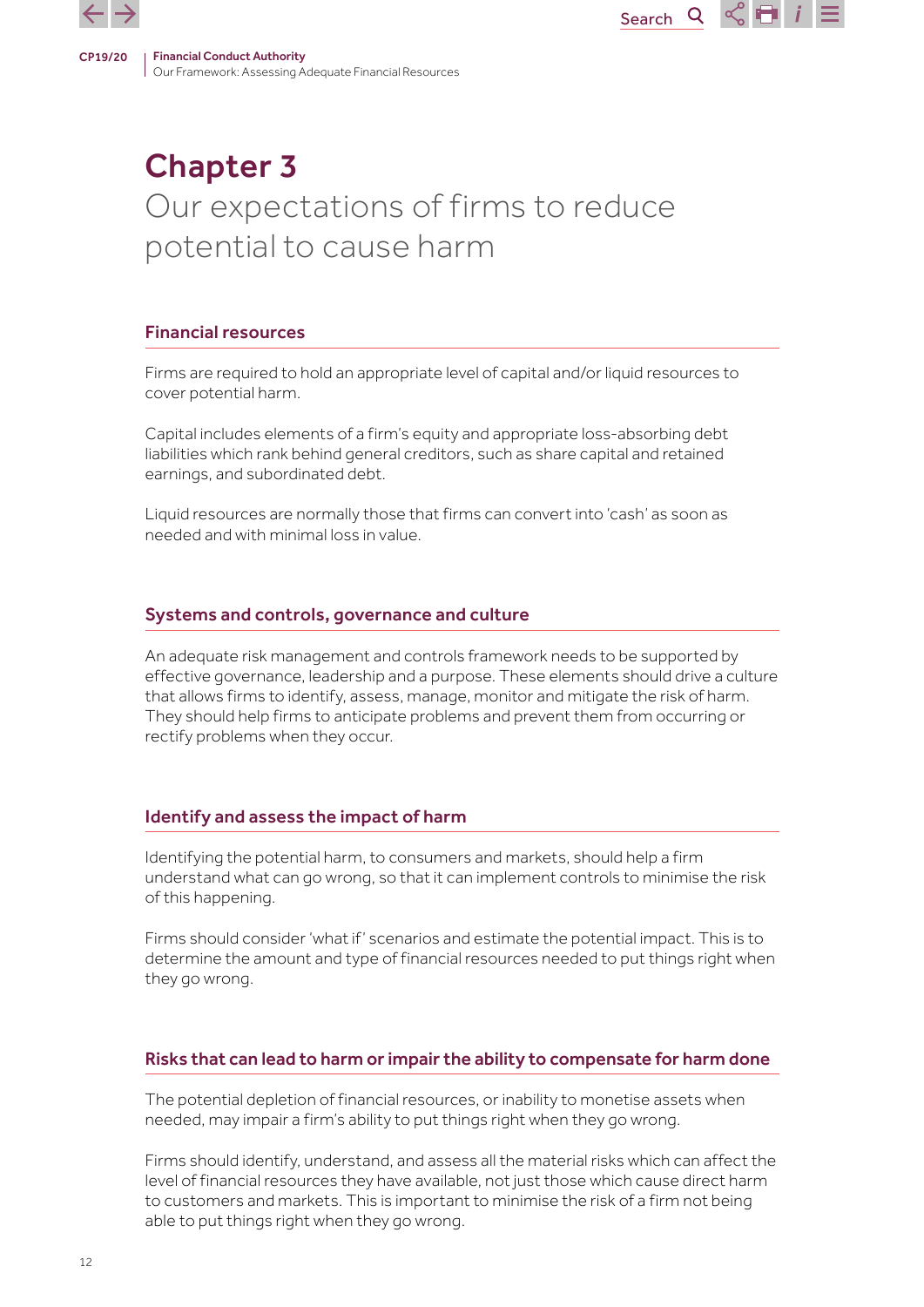

## Viability and sustainability of the business model and strategy

Understanding a firm's business model and strategy helps identify emerging risk of harm, and if there is a misalignment between firms' profit incentive and the interests of consumers and financial markets.

Search

Q

 $\leq$   $\blacksquare$  i

The risks of harm may be heightened if firms are under significant pressure for financial performance or on the verge of failure. Understanding a firm's financial vulnerabilities and proximity to failure is important to minimise its impact.

#### Wind-down planning

Wind-down planning aims to reduce the impact of a firm's failure and is highly encouraged. This typically covers:

- scenarios leading a firm to wind-down its business
- potential impact on consumers and financial markets
- operational tasks required and time necessary to execute each task
- capital to absorb winding-down costs and additional losses
- liquid resources necessary to support cash outflows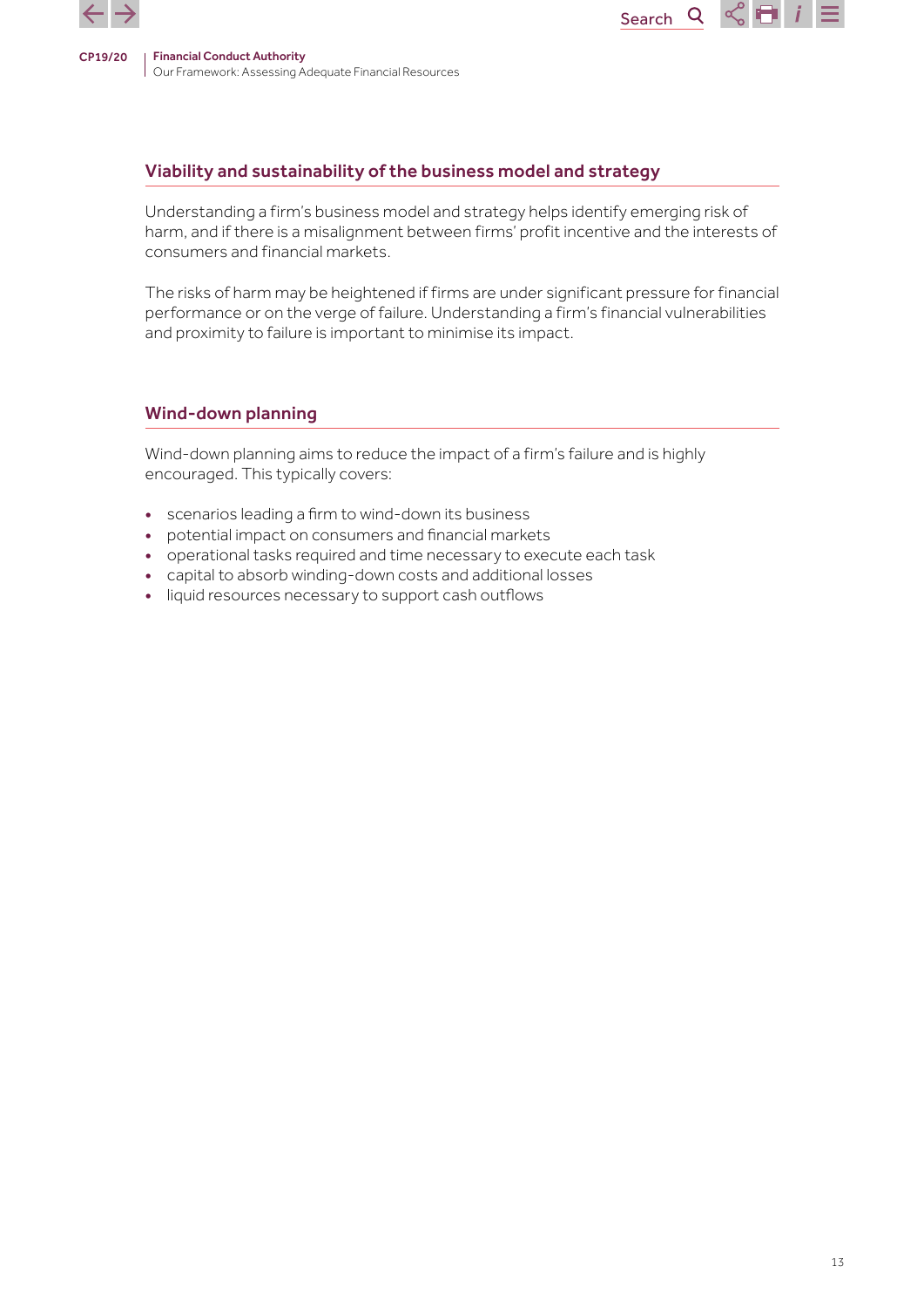

# 1. Financial resources

#### Adequate capital resources

The assessment of adequate capital resources is based on how much capital is needed, which is then compared to how much capital is available.

We expect firms to have an amount of capital which, at all times, is equal to or higher than its assessment of what is necessary. This includes the type and quality of capital and its ability to be used in a going concern or wind-down situation.

Search

 $Q$ 

 $\propto$  Fi i

#### What is capital

From a regulatory perspective, assessing a firm's available capital requires an understanding of the different definitions of capital.

Capital and its quality are generally defined to include elements of a firm's equity, such as share capital and retained earnings, subordinated debt and deductions for illiquid assets and other items, such as intangibles or investments in subsidiaries.

One basic principle that applies across prudential regimes is that the assessment of capital adequacy is underpinned by accounting principles. If there are changes to the value of assets or liabilities, which are not otherwise compensated, this affects the accounting value of capital. Any resulting losses are deducted from the retained earnings which are part of a firm's common equity.

#### Need for capital

To assess how much capital is necessary requires a wider assessment of the risks to which firms are exposed. This assessment focuses on potential changes in the book value of assets or liabilities that would result in a loss to the firm or changes in its equity.

Expected losses should already be recorded on a firm's financial statements, either through provisions or impairment of assets. Quantifying potential changes in value of assets or liabilities, to determine capital requirements, should be based on adverse circumstances and capture unexpected losses, as well as other potential losses that haven't already be accounted for.

We expect firms to have adequate capital to:

- ensure they are able to incur losses and remain solvent or fail in an orderly way
- drive the right behaviour

This includes:

Compensation and redress schemes – consumers should be compensated for losses they have suffered as a result of a firm misconduct. This can be awarded as part of a voluntary redress scheme set up by a firm or following determination by the Financial Ombudsman Service

Enforcement and fines – statutory investigations or enforcement actions by the FCA, which might result in fines, are other areas for which capital is needed. This action may be taken by other authorities, for instance reflecting problems with the handling and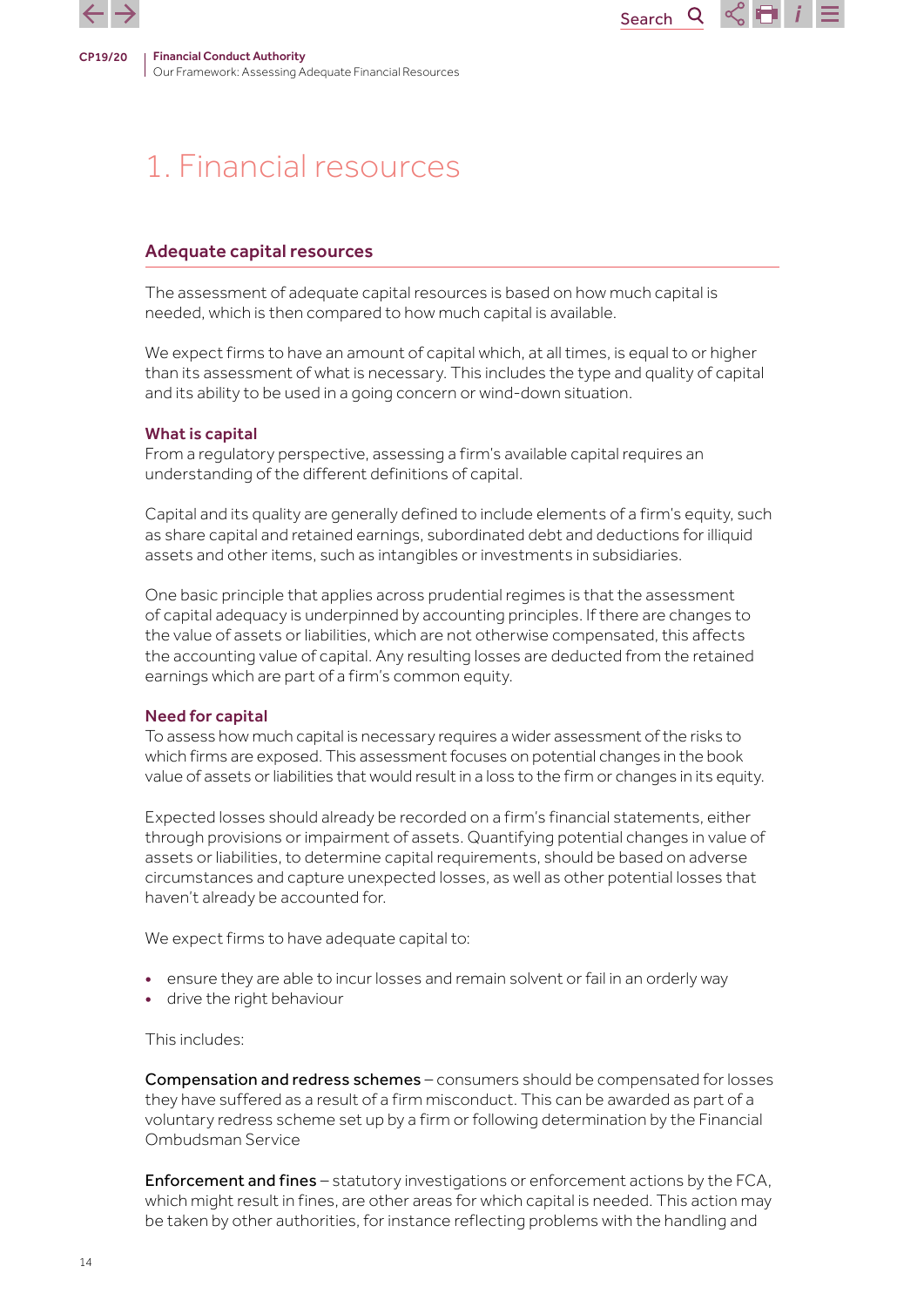

protection of personal data

Direct and indirect litigation costs – firms may also be required to compensate consumers or other firms seeking redress through legal action. This is more common in wholesale markets

Search

Q

Œ

'Skin in the game' – adequate capital may be required to ensure firms can function in an orderly way and that their incentives align with the best interests of their clients or the wider financial markets. This should capture the level of activity performed and the potential for market disruption

## Adequate liquid resources

#### What are liquid resources

Unlike capital, which is clearly defined by accounting and prudential rules, the quality and availability of liquid resources depends on the ability of a firm to convert different types of available liquid resources into available 'cash' to settle debts as they fall due – particularly under stressed conditions. In determining the quality of liquid resources, a firm should consider:

- ability to monetise liquid assets quality of assets and legal or operational restrictions may affect the ability, timescale and loss of value when converting assets into 'cash' in a period of stress
- diversification of liquid resources depending on the circumstances, diversification may assist in monetising liquid resources quickly without incurring significant loss of value
- currency convertibility the currency of liquid resources and its conversion should be assessed as a potential obstacle to meeting stressed liquidity outflows in a specific currency
- transferability of funds in severely stressed circumstances, liquid resources might not be freely transferable between and within group entities, and across national borders, so adequate liquid resources should be maintained on a legal entity specific basis unless they can freely move between entities

Good quality liquid resources are those that firms can convert into 'cash' when needed and with minimum loss in value under adverse circumstances.

#### Need for liquid resources

Firms need adequate liquid resources to meet their debts as they fall due. Stressed circumstances could result in increased outflows and enhance risks of mismatched cash flows. These include:

- payments a firm decides to make to protect its franchise and reputation in order to stay in business
- debts arising from direct or indirect costs of litigation, redress or fines
- increased margin calls from exchanges, central clearings or clearing members
- payments regarding off-balance sheet commitment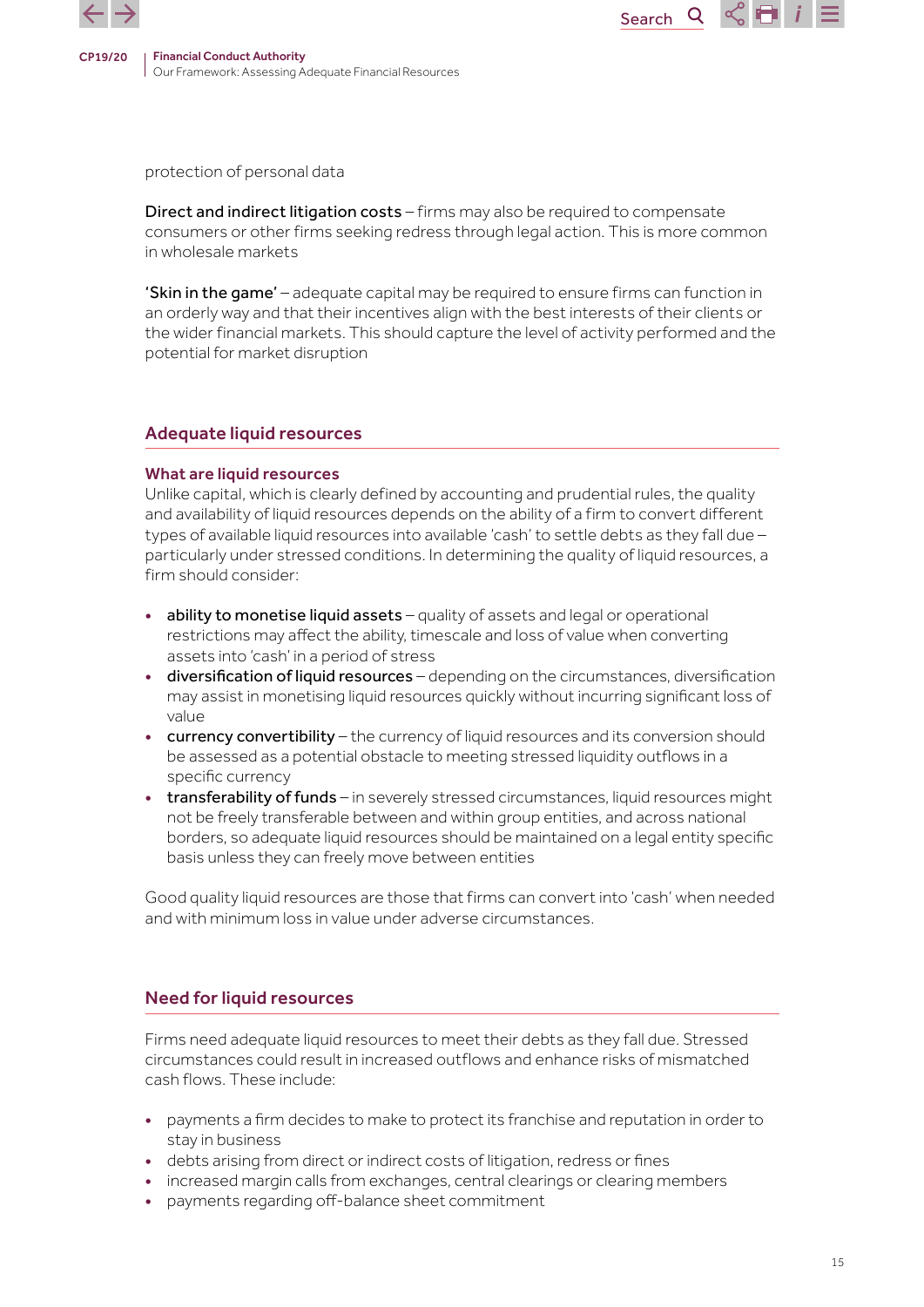



Search<sub>Q</sub>

 $\propto$  H

#### Role of systems and controls, governance and culture

Firm culture shapes the outcomes for consumers and financial markets. The drivers of culture, including governance, within firms should encourage behaviours that prevent harm.

A sound risk management and controls framework should allow firms and their senior management to identify, understand, manage, monitor and mitigate the risk of potential harm caused to consumers and markets.

#### Behaviours that drive good outcomes

The drivers of behaviour within firms include:

- the firm's purpose
- the attitude, behaviour and competence of the firm's leadership
- the firm's approach to managing and rewarding people (e.g. staff competence and incentives)
- the firm's governance arrangements, controls and key processes (e.g. for whistleblowing or complaint handling)

A firm's behaviours should be based on sound and clearly stated values that drive good outcomes. These should express a firm's strategy and approach to risk. We expect:

- the management body to bear responsibility for the firm and set its strategy
- the management body to be actively involved and engaged in the risk assessment process
- a risk culture that encourages effective challenge by promoting a range of views in the decision-making process
- a clear communication of strategies and policies to all relevant staff

#### Risk identification and risk appetite

The risk appetite is the overarching level of risk that a firm is willing to accept to generate acceptable returns.

Firms are expected to identify and understand the risks that arise from their activities and the way they conduct their business.

These risks should be measured, and firms should have a clear and quantified risk appetite which is communicated, understood and followed across the firm.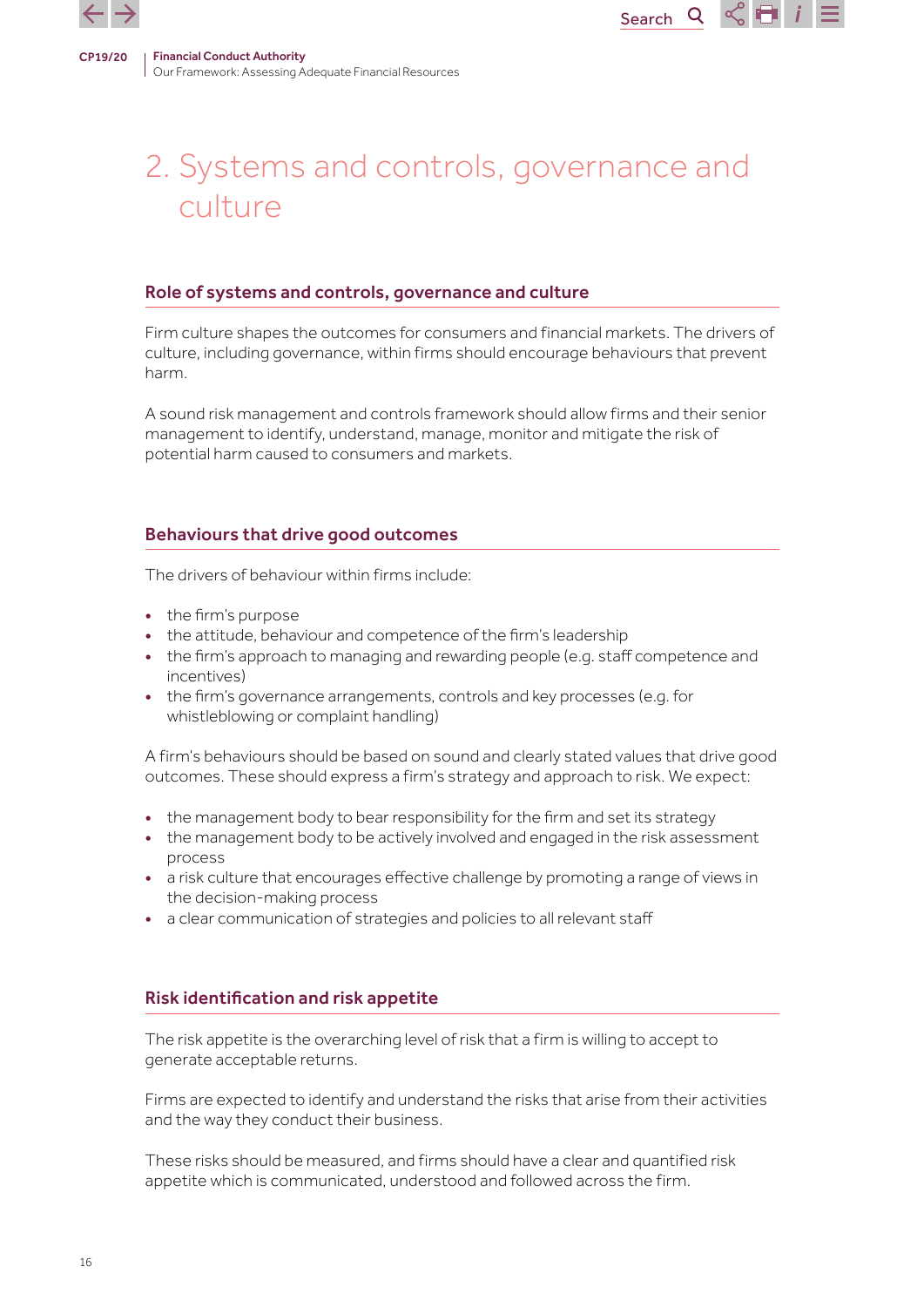

### Risk management and controls framework

We expect firms to have a clear organisational structure, and an appropriate risk management and controls framework, where the focus should be on effectiveness, not only design, where:

Search

Q

 $\propto$  H

- risk is considered in the day-to-day activities, including the development of new products and services, taking on new customers, and changes in the firm's business model
- the management body understands the firm's activities, how it operates, the risks it faces and the appropriateness of controls
- there are policies and procedures to identify, manage or avoid conflicts of interest, including a segregation of duties and consideration of consumer interest
- the risk function is adequately resourced and sufficiently independent to perform its duties

the impact of the outsourcing on the firm's business and the risk it faces is considered and reasonable care is taken to supervise the discharge of outsourced functions by its contractors, noting that firms cannot contract out their regulatory obligations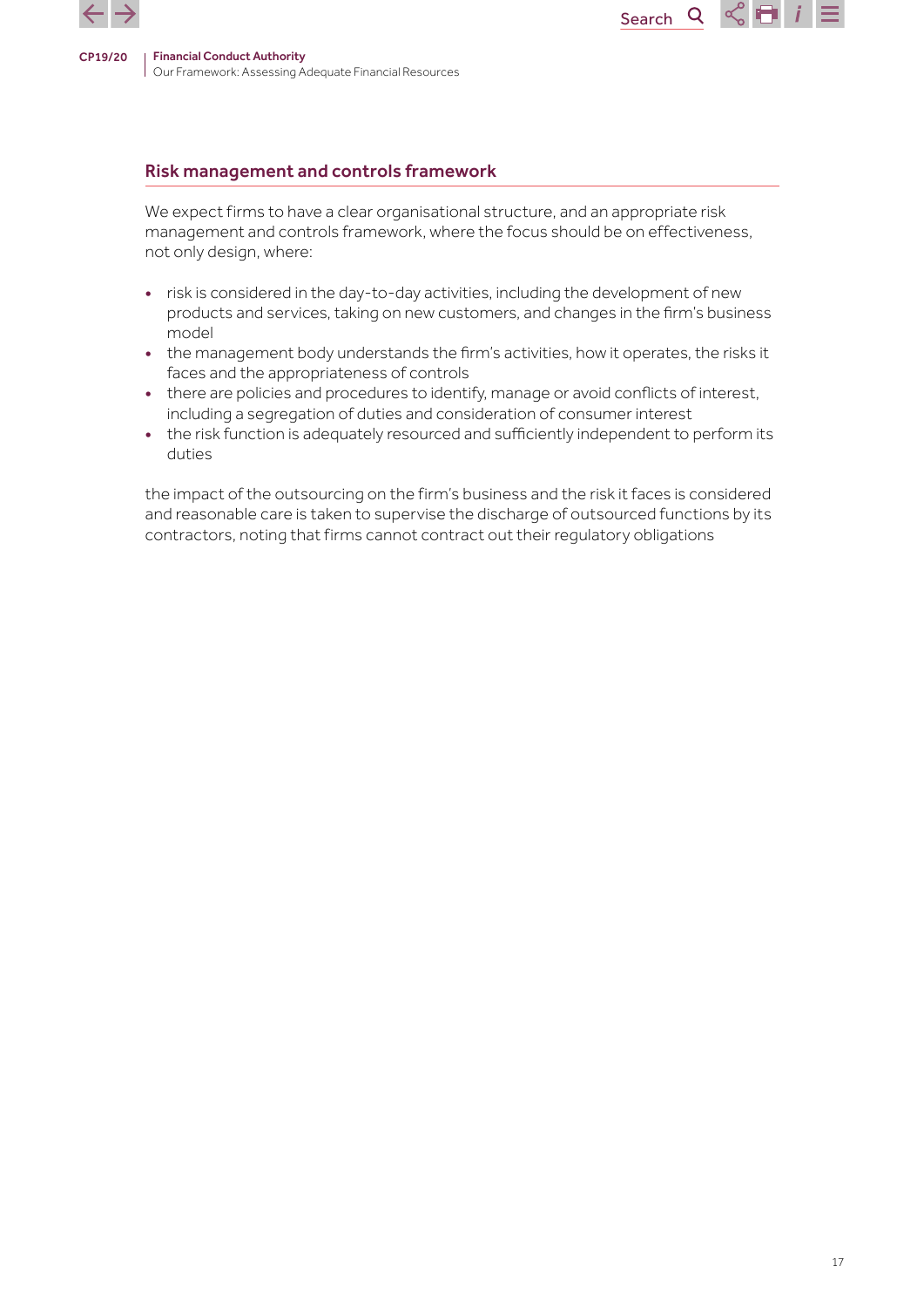

# 3. Identifying and assessing the risk of harm

Search<sub>Q</sub>

 $\propto$  Fi i

#### Role of identifying and assessing the impact of harm

Identifying and assessing the potential harm to consumers and markets is a fundamental part of assessing adequate financial resources. This should help a firm understand what can go wrong, both as a going and a gone concern, so that it can consider if its controls and financial resources are enough to minimise the risk of harm.

#### Causes of harm

Harm can manifest itself as financial services markets working poorly and not providing enough benefit to users, losses suffered by consumers, or exclusion from financial markets and services.

#### Poor conduct as a result of poor financial management

A firm which is under significant pressure for performance or is on the verge of failure may have an enhanced risk of causing harm, in an attempt to improve performance, by actively 'cutting corners' to enhance profits.

This may lead to harm from a consumer buying unsuitable or mis-sold products, or poor customer service.

Other examples of potential harm arise as a result of breach of mandates to enhance performance; portfolio churning to increase fees; hidden fees; or firms engaging in trading strategies that may create market disruption.

#### **Disruption of markets' functioning**

Macro-prudential and micro-prudential events may present material risk to firms' business models. This can create harm to their clients and there is a risk of significant harmful side-effects on wider financial markets, the UK economy and wider society.

Confidence and participation in financial services markets may be threatened by unacceptable conduct like market abuse, unreliable performance or disorderly failure.

#### Inability to pay redress or to transfer or return client money and assets

Firms' mistakes, misconduct or failure can result in losses to consumers and firms may need to compensate them for those losses.

The inability to compensate consumers, and the transfer of these costs to other market participants via the FSCS levy, is unfair and places an unnecessary burden on other firms. This can threaten the confidence and participation in financial services markets.

Poor controls, for the handling and safekeeping of client's money and assets, can result in firms being unable to return money and assets to their clients in a timely manner, or for clients to suffer shortfalls and not receive back all their money or assets. In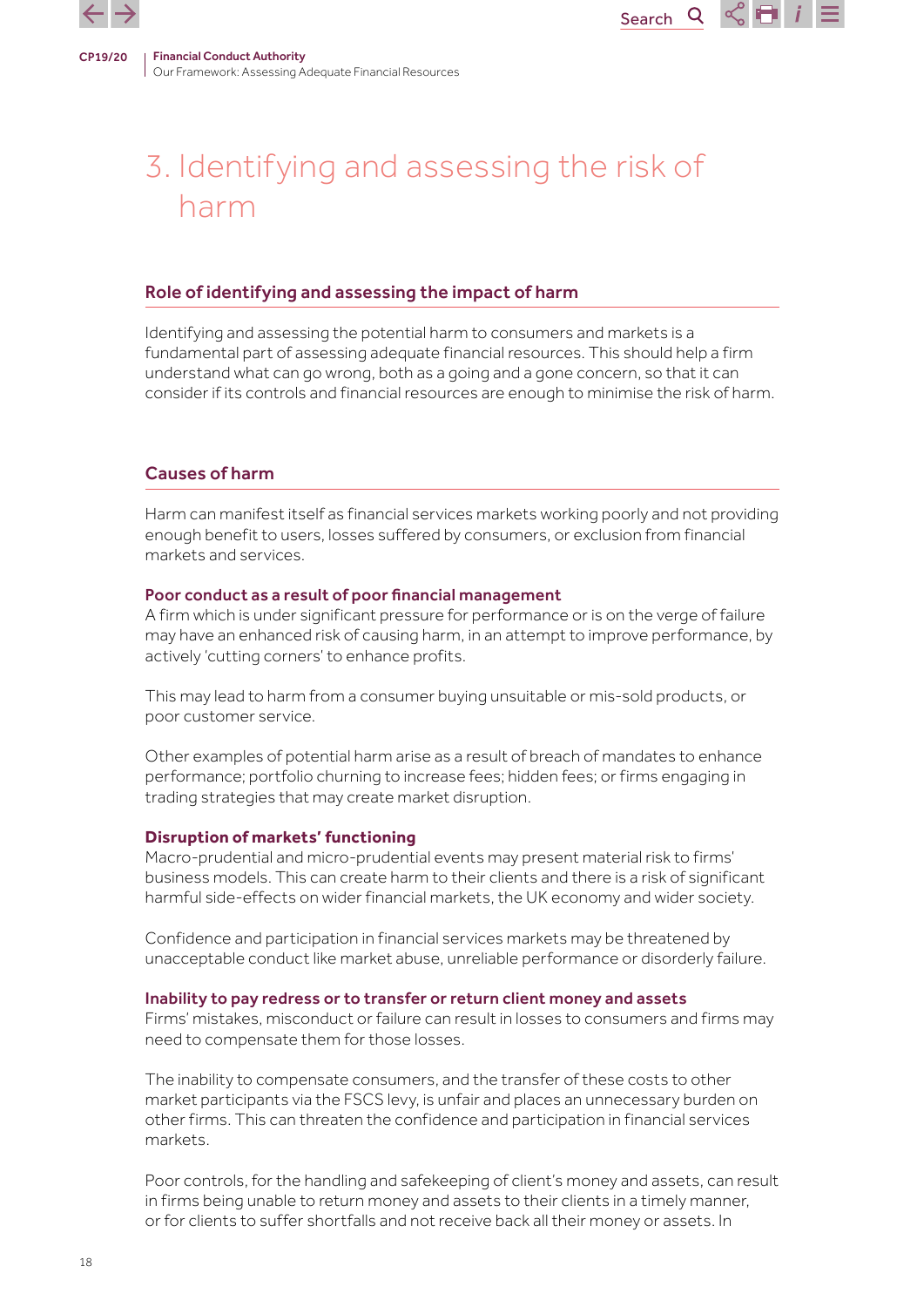

failure, the potential for losses increases as costs of distribution by the insolvency practitioners is paid directly from the client money pool.

Search

Q

#### Disruption to continuity of service

Not adequately investing in people, processes, and systems and controls, may increase the risk of disruption in the continuity of services firms provide. This can also result from lack of substitutability in case of a firm's failure, due to the nature of services provided and its market share. Even where services are substitutable it may take time to transfer these services to another provider.

All of these examples can lead to important customer needs not being met.

## What we expect from firms

#### Identify harms

Firms are expected to identify all significant harms related to the activities they undertake.

The following are illustrative, but not exhaustive, examples of potential harms caused by the activities of different firms:

- discretionary portfolio managers may breach their mandate, exposing investors to risks outside of their profile or losses from unsuitable investments
- platforms and custody firms may be affected by system outages causing disruption to continuity of service which may affect their customers by not being able to see the value of their assets or buy or sell investments, resulting in loss of confidence
- financial advisors may provide unsuitable advice, for example on pension transfers or other investments, such as minibonds, resulting in customers losing money from mis-selling
- SIPP operators allowing unsuitable investments in self-invested personal pensions (SIPP), may cause customers' interests not being protected and harm from losses in those investments
- firms advising on corporate finance deals may fail to apply appropriate due diligence resulting in poor outcomes to both issuers and investors
- exchanges are critical intermediaries and provide an essential service to the marketplace, system outages are likely to cause a high degree of disruption to customers and the market
- non-bank lenders may fail to check costumer's affordability, inappropriately chase them when in arrears, or have practices not in line with the costumer's best interest, resulting in bad outcomes for customers
- payment services firms failing to have resilient systems and controls may result in serious harm to consumers from disruption to continuity of service, this can be enhanced if the provider has a dominant position in the market
- principal trading firms, that do not have any clients, have the potential to cause market disruption via errors in their trading systems (e.g. rogue algorithms, etc.)

#### Assessing the likelihood and impact of harm

A firm's financial resources may be depleted by losses and outflows. This may impair its ability to put things right when they go wrong. By considering the likelihood and impact of things going wrong, a firm should be able to have in place adequate financial resources.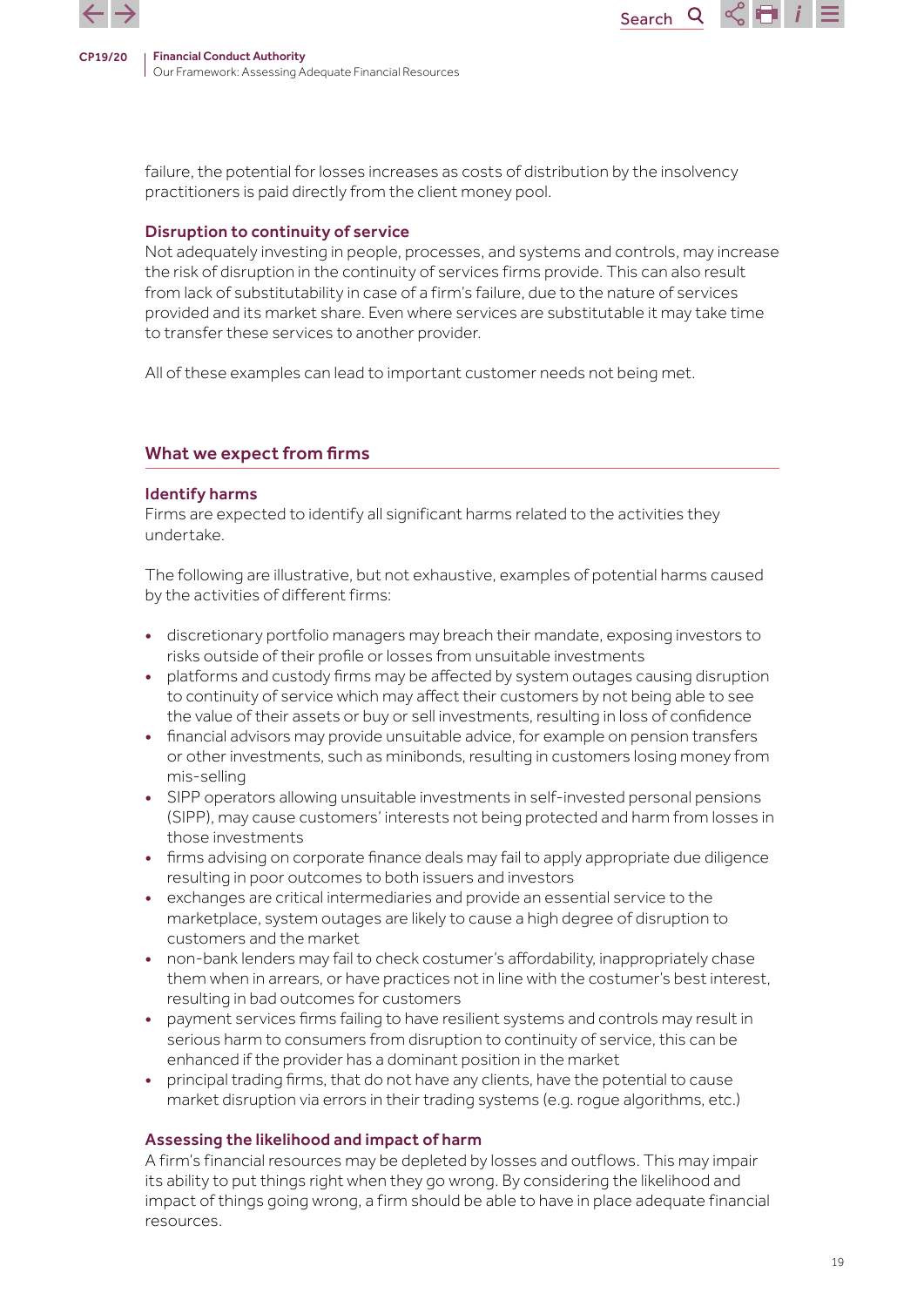

We expect firms to assess how their actions, the actions of others performing outsourced functions, or the failure of systems and controls, might cause harm to consumers or financial markets.

Search

Q

H.

Firms should consider 'what-if' scenarios for the activities undertaken, the harms that can be caused and the events leading to those harms, taking into consideration the likelihood of events, that all events might not occur at the same time, and that some might be covered by insurance policies.

Firms should estimate the potential impact on their financial resources based on their knowledge and experience, which, where a firm's control framework is sophisticated enough, may be further supported by statistical models. When using such models, we expect firms to understand how appropriate the inputs and outputs of the model are, which include the scenarios and assumptions.

Firms should:

- consider the risks before the controls are taken into account
- look at each significant risk and assess what controls are in place to remove or reduce that risk
- assess how much risk of harm remains

This assessment should also inform if the risk is within or outside their risk appetite, and help the firm decide if extra controls are needed.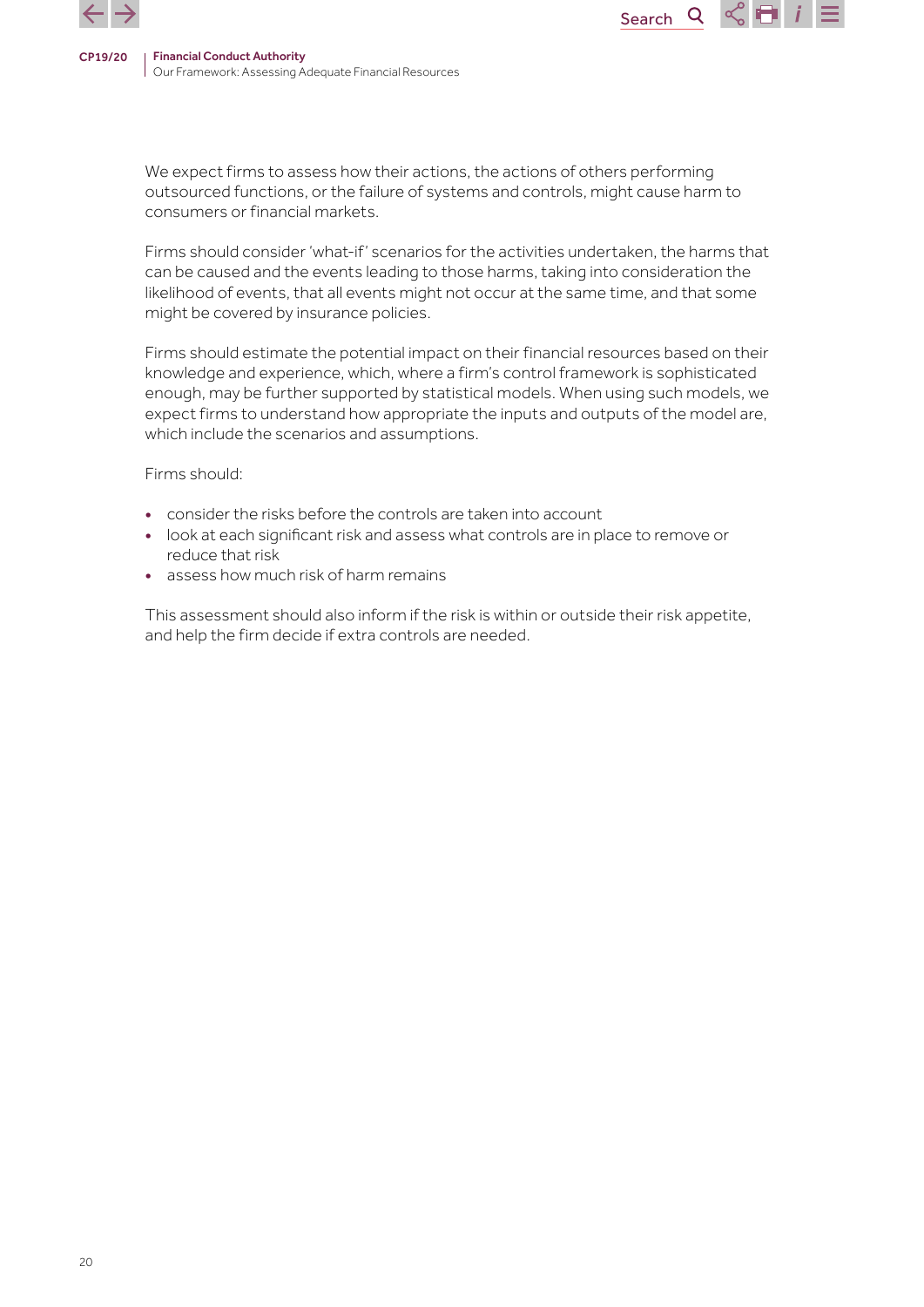

# 4. Risks that can lead to harm or impair the ability to compensate for harm done

Search<sub>Q</sub>

 $\propto$  Fi i

#### Role of assessing additional risks to the firm

Firms should consider additional risks that may deplete the level of their available financial resources and cause harm. These risks may put the firm in financial pressure and/or impair a firm's ability to put things right when they go wrong, even where the harm has been appropriately assessed.

For example, consumers may have suffered losses as a result of firm misconduct or failure. Firms should have adequate resources to be able to provide redress. If a firm does not have resources available, due to a loss in the value of assets or a change in value of positions in financial instruments, consumers would be unable to be compensated for the harm suffered.

#### What we expect from firms

We expect firms to assess the potential depletion of financial resources or inability to convert assets into 'cash' in a timely manner, under adverse circumstances. Firms should consider:

- losses related to changes in book value of assets
- losses arising from failure of clients or counterparties to transactions in financial instruments
- change in value of positions in financial instruments, foreign currencies and commodities
- obligations to defined benefit pension schemes
- being unable to convert different types of resources into available 'cash' to pay for obligations as they fall due

#### Book value of assets

Asset values may be affected by different factors or situations, including changes in interest rates, resulting in losses to the firm that affect the amount of available capital. For example:

- realising assets below book value through sale
- impairments due to revaluations
- write-downs due to non-recoverability
- internal or external 'operational' events not related to harms

Depending on a firm's business model, it may be materially exposed to risks from assets that arise from different types of activities. For example:

• aged debtors – normally from receivables of fees and commissions. The chance of collecting their full amount may decrease the longer a debtor's balance remains outstanding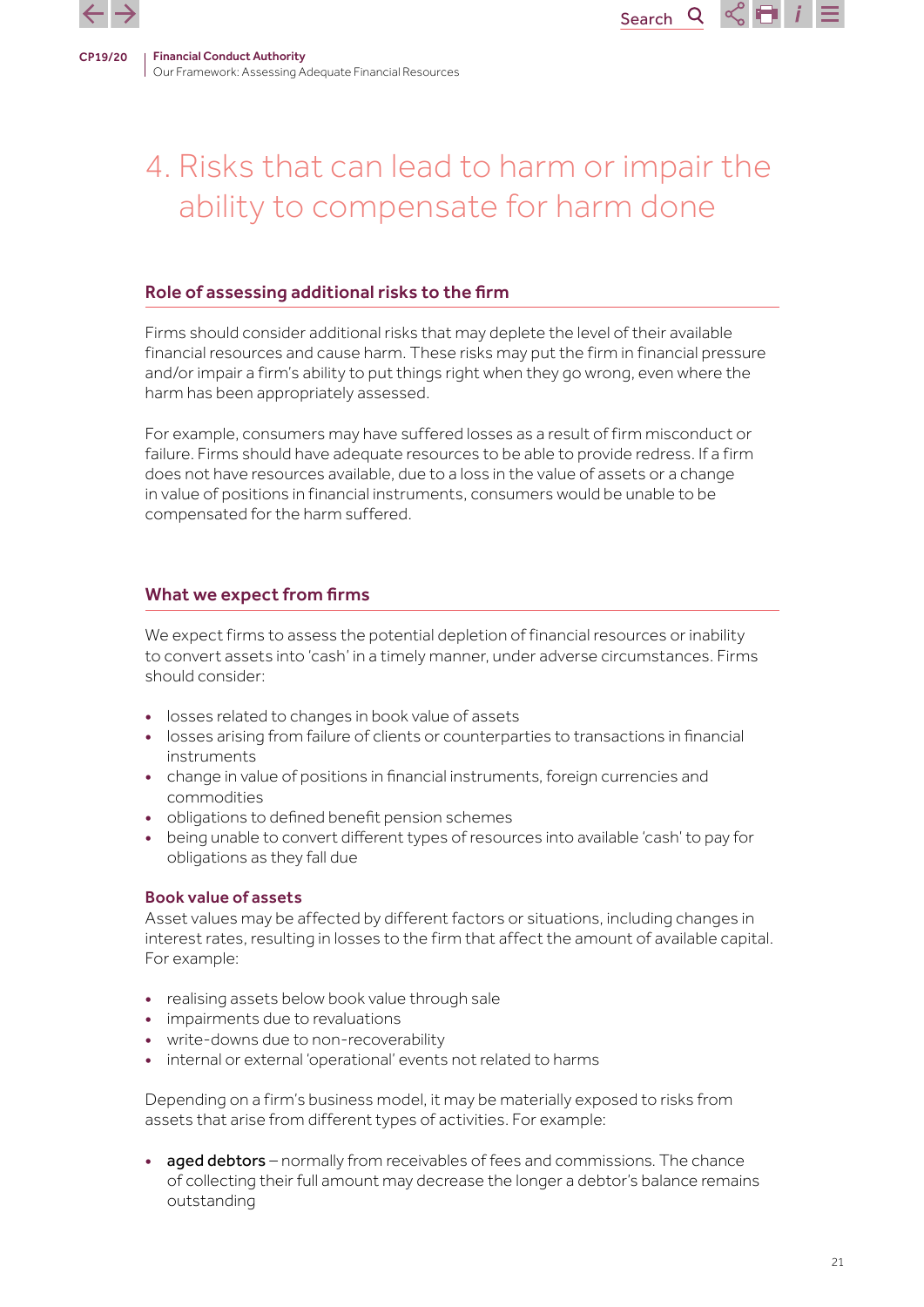

• seed capital or box positions – this relates to holding units in investment funds to facilitate investment management business. Depending on the assets within the investment funds, firms may be exposed to increased risk of losses

Search

Q

- lending activities (including pre-funding) the realisable value of loans may be affected due to client default or a change in their creditworthiness
- illiquid assets this normally includes tangible assets and holdings of securities, including securitisations, which are not readily realisable, and the value of these may be severely affected under adverse circumstances

#### Failure of counterparties

Counterparties may fail to settle transactions causing losses to firms. From trade date, firms are exposed to the risk related to potential losses from having to replace failed transactions in different instruments. For example:

- derivative contracts
- market standard and long settlement transactions
- repurchase transactions
- securities or commodities lending/borrowing

This risk may be enhanced where firms provide extended settlement or make use of free deliveries. Counterparties may incur losses, from sudden price changes, and be unable to fund their transactions.

#### Change in value of positions

Movements in market prices or other events, including operational failures, may result in losses. These relate to positions in financial instruments, which are held or traded to support a firm's business activities and generate returns. This includes:

- proprietary positions and positions arising from client servicing and market making
- positions intended to be resold short term
- positions intended to benefit from actual or expected short-term price differences

Some firms may also be exposed to potential losses from positions in foreign currencies or commodities.

The exposure to potential losses depends on a firm's portfolio composition and trading strategies. This may affect firms not only at a point in time but throughout the economic cycle, considering portfolios may change.

The stress testing frameworks and assessments should include:

- relevant types of stress tests and level of shocks that reflect the nature of a firm's portfolios, the trading strategies applied and the time it could take to hedge out or manage risks under severe market conditions
- clearly set out the premises upon which the assessment is based, and these are reconciled back to the stress tests undertaken
- reflect the adequacy of valuation adjustments in the book value

There are factors that may increase the risk of potential losses:

- distressed or illiquid positions
- positions in highly volatile markets
- exotic or non-linear derivative portfolios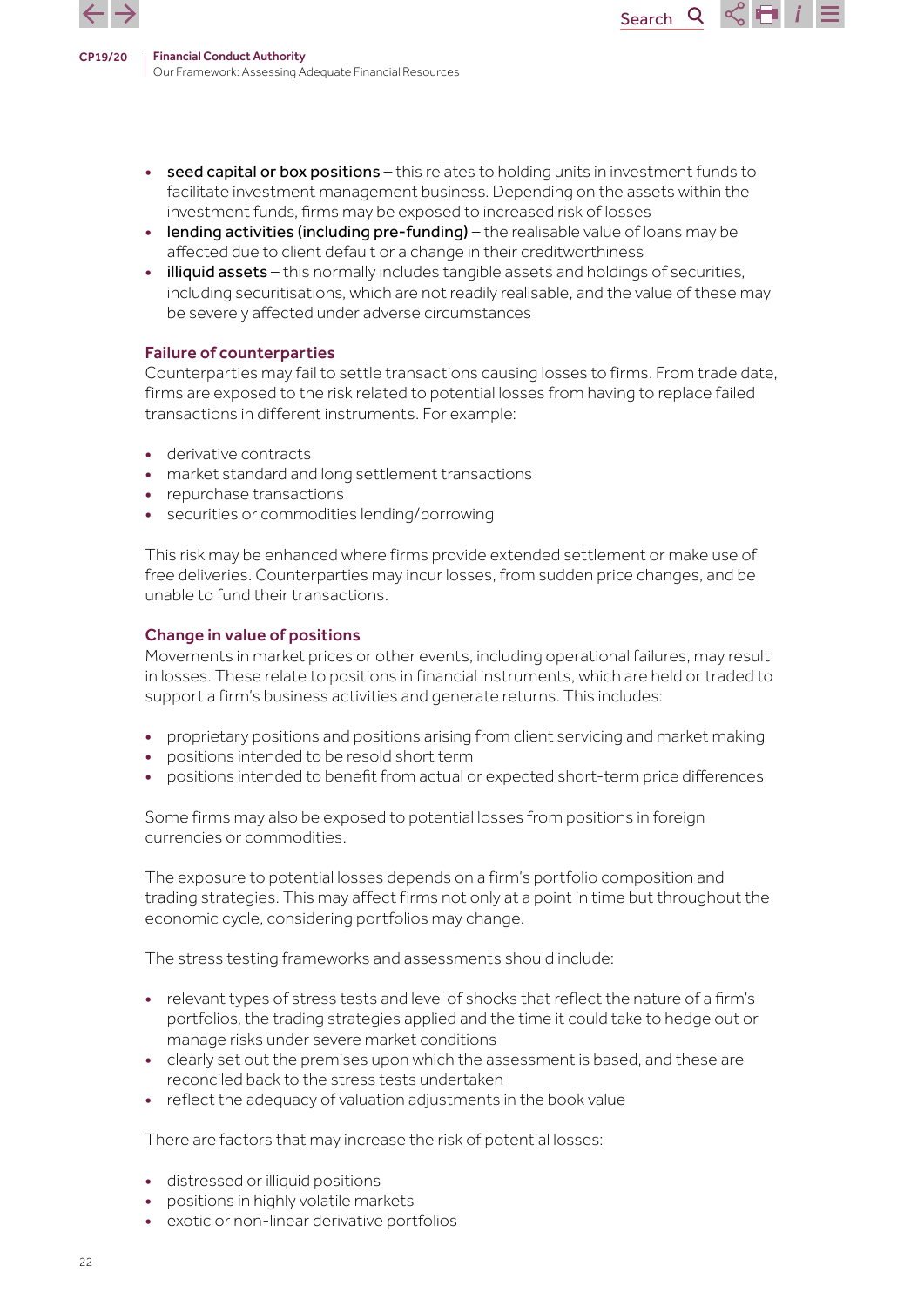

- intraday trading
- events and jump-to-default
- concentrated portfolios
- significant shifts in correlation

#### Pension obligations

Firms may be required to make payments or other contributions to defined benefit pension schemes. In these cases, firms should consider the accounting framework and the impact of adverse circumstances in the funding status of the pension plan, due to change in value of its assets and liabilities. Unfunded plans may be exposed to higher risk.

Search

 $\mathsf{Q}$ 

 $\sim$  14  $\,$ 

#### Lack of liquid resources to meet obligations

The lack of adequate liquid resources may impair the ability of a firm to meet its debts as they fall due. Sources of risk include:

- **franchise viability** a firm may decide to make payments that it is not legally obliged to, but does so to maintain its franchise and reputation, to avoid serious damage to the viability of its business
- unexpected obligations -a firm may have to pay direct or indirect costs of litigation, redress or fines, which affect a firm's liquidity position
- funding management arises from the impact of stressed circumstance on a firm's liquidity position and structure of contractual cash flows, due to concentration in funding sources, acceleration of or mismatched cash flows
- intraday and collateral management payment and settlement obligations should be met on a timely basis, including on an intraday basis. This includes all obligations arising from margin calls from exchanges, central clearings or clearing members regarding own positions or clients' positions for which the firm has an obligation to meet the margin call
- off-balance sheet there are contractual obligations and circumstances in which a firm chooses or may be required to provide liquidity support in respect of its offbalance sheet activities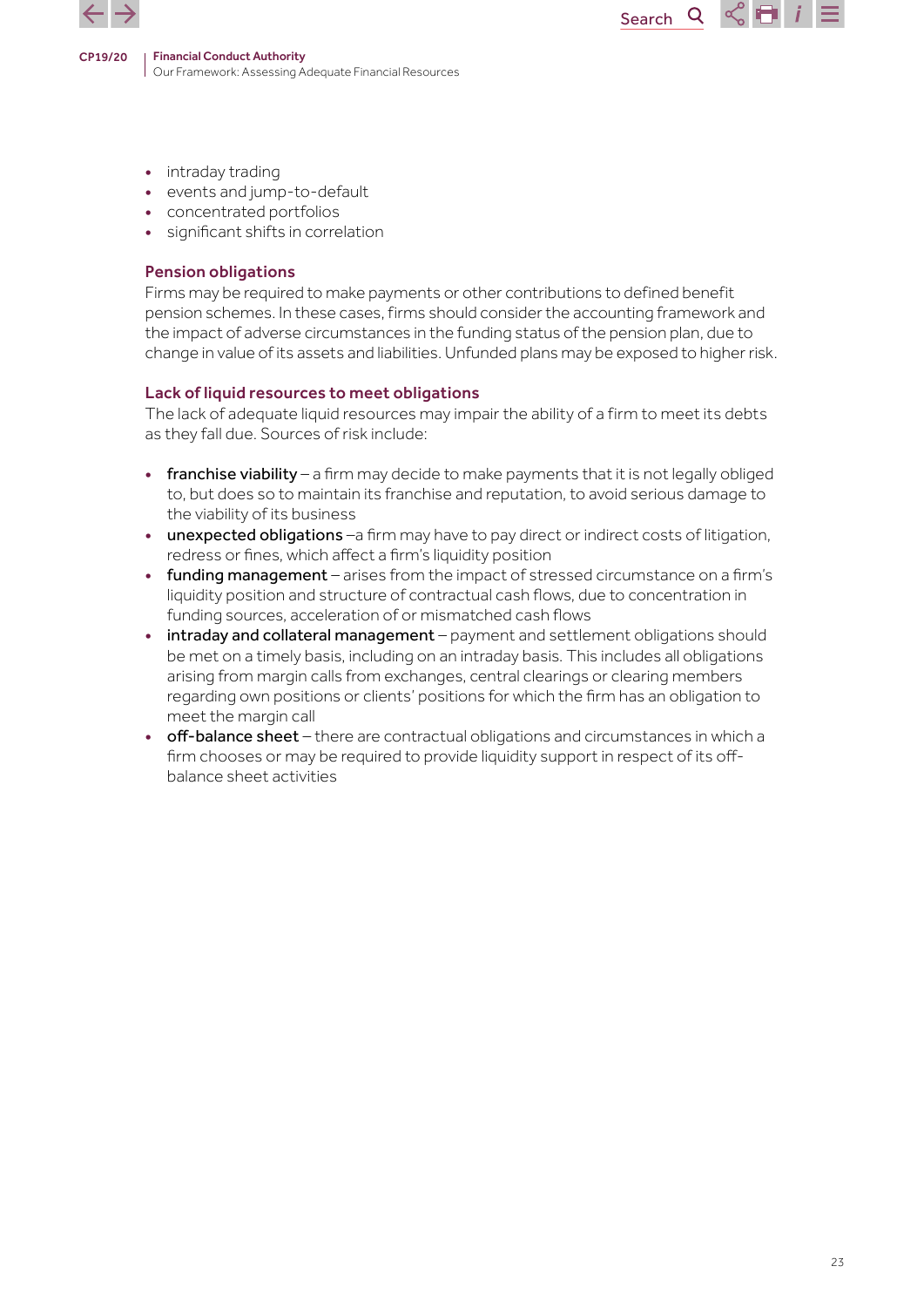

# 5. Viability and sustainability of the business model and strategy

Search<sup>Q</sup>

 $\propto$  Fi i

#### Role of business model and strategy analysis

The purpose of business model and strategy analysis is to understand how a firm generates returns and the vulnerabilities that may affect its ability to generate acceptable and sustainable profits, to ensure the viability and sustainability of its business model and strategy. This includes the impact on a firm's financial resources including access and the ability to generate capital to support the business.

Firms' capital planning should consider planned growth and severe but plausible stresses. This should help identify if:

- there is a misalignment between firms' profit incentive and the interests of consumers and financial markets
- there is significant pressure for performance
- a firm's likelihood of failure matches its risk appetite

### Identifying and understanding vulnerabilities

Firms' business models and strategies are exposed to existing or new vulnerabilities. Identifying and understanding these helps:

- understand how vulnerabilities can affect a firm's ability to generate acceptable returns
- develop a clear risk appetite stating which stress scenarios a firm chooses to survive
- develop a reverse stress test that tests the point of non-viability of a firm's business model

# Analysing business models and strategies

An important part of a risk assessment is to understand the key components of a firm's business model and strategy. Firms should cover, for example:

- details of business lines and activities including an analysis of how important each business line is in generating profits and cash flow, how this evolved in recent years, its forecasts and concentrations in revenue streams
- details of external factors that influence the success of the business model and strategy, covering the main macro-economic variables, regulatory and market trends, and the competitive landscape
- the reliance on a firm's franchise and reputation with consumers and other stakeholders and how this drives the success of its business model
- competitive advantages over its peers, perhaps as a result of the quality of its IT platforms, or other factors such as a firm's global network, the scale of its business and the range of products and services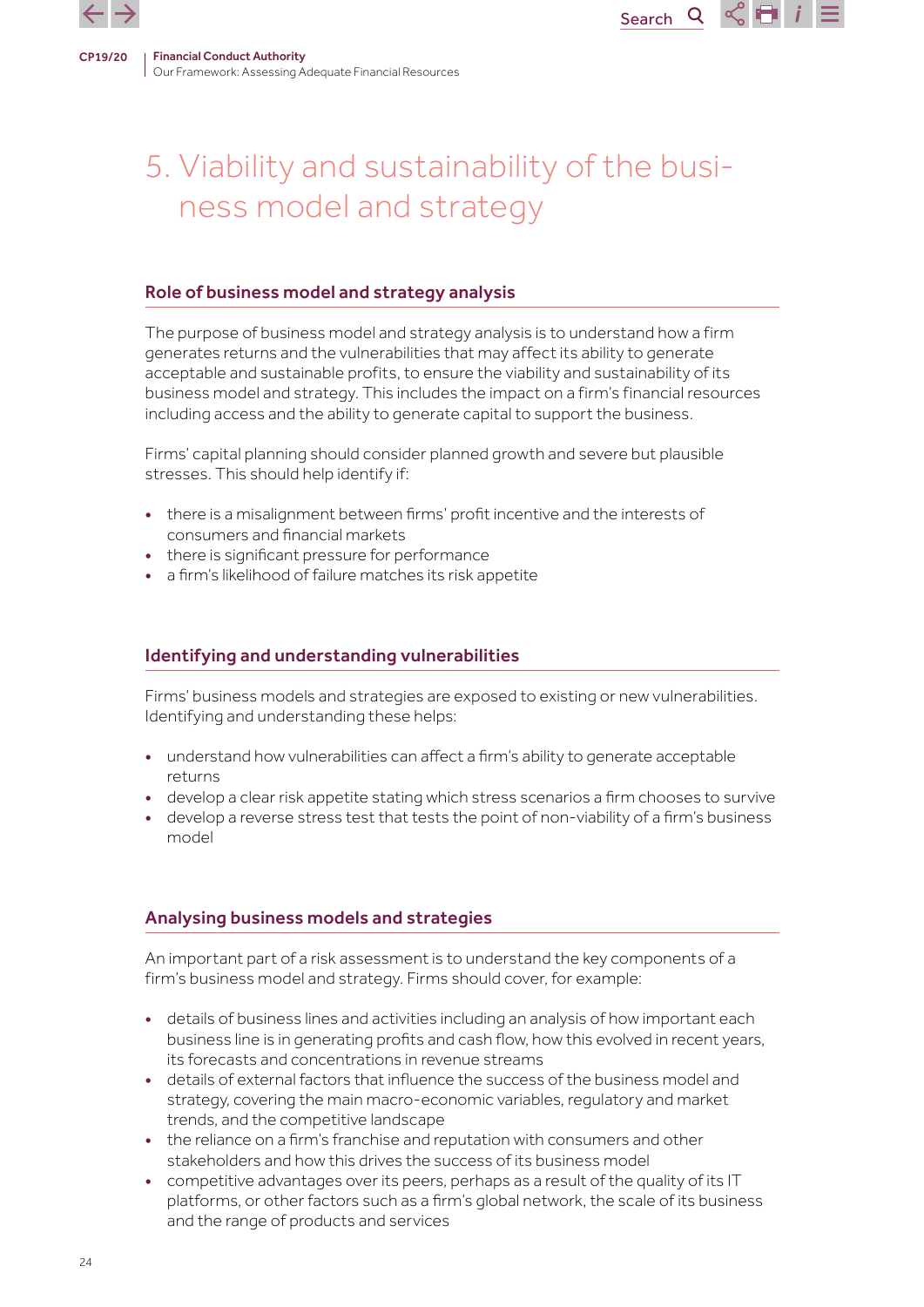

#### What we expect from firms

We expect firms to consider forward-looking financial projections and strategic plans, under both business-as-usual and adverse circumstances that are outside their normal and direct control. This helps a firm to understand the risks to viability of its business model and the sustainability of its strategy over a period of at least three years.

Search

Q

#### Business-as-usual

Firms should consider forward-looking financial projections under business-as-usual circumstances.

The assumptions that drive the strategy and forecasts may include plausible and consistent assumptions in areas such as macro-economic metrics, market dynamics, volume and margin growth in key products and services, segments and geographies, amongst others.

#### Stressed circumstances

Firms should provide forward-looking financial projections under severe but plausible adverse circumstances. These scenarios should be considered against a firm's own risk appetite for survival.

Here are some points of what 'good looks like' in terms of considering a firm's business model and strategy, under stressed circumstances, and scenario analysis:

- stress scenarios must be severe but plausible and relevant to the circumstances of a firm, its business model and the market in which it operates, including events that cause reputational damage to the firm
- based on forward-looking hypothetical events
- contain clear assumptions, when compared to business-as-usual projections, which are consistent with the macroeconomic scenarios considered
- scenario analysis and stress testing should be performed on individual business lines and portfolios, if relevant, as well as at a firm-wide level, including sensitivity analysis of material vulnerabilities in generating returns
- cover all material risks and vulnerabilities identified and analyse the impact of events of a varying nature, severity and duration on both financial resources and requirements. For most business models, the focus may be on financial resources by stressing the ability to generate profits, and maintain adequate liquid assets, rather than stressing changes to capital requirements
- estimate the effects of the stress scenario on a firm's profits and losses, and its financial position before and after taking account of realistic management actions

#### Reverse stress testing

A firm should consider scenarios of adverse circumstances affecting a firm's business model and strategy, where the ability to generate returns is beyond a firm's risk appetite to stay in business, or where the firm is unable to meet its legal requirements to remain solvent, determined as the point of non-viability.

A reverse stress test must result in a firm reaching a point of non-viability and should provide useful information about vulnerabilities in a firm's business model and strategy. This should help when designing measures to prevent and mitigate the risk of business failure.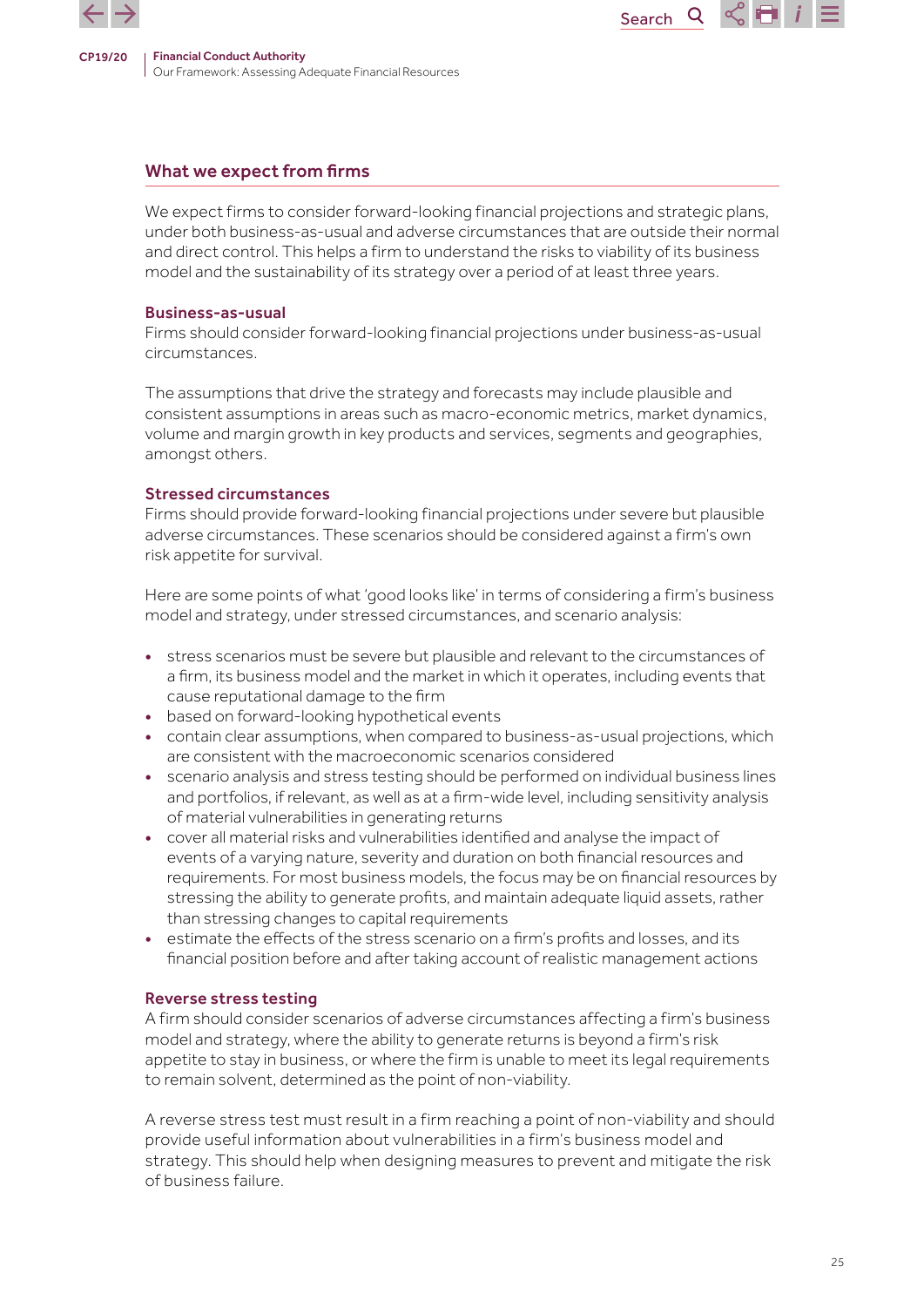

Examples of these scenarios are where:

• the market loses confidence in a firm, resulting in the loss of a substantial portion of counterparties or clients

Search<sub>Q</sub>

 $\sim$   $\blacksquare$  i

- complications arising because of material dependencies on group entities (e.g. services, funding, reputation, etc.)
- existing shareholders are unwilling to provide new capital to the firm

The point of non-viability may be reached well before the firm's financial resources are exhausted.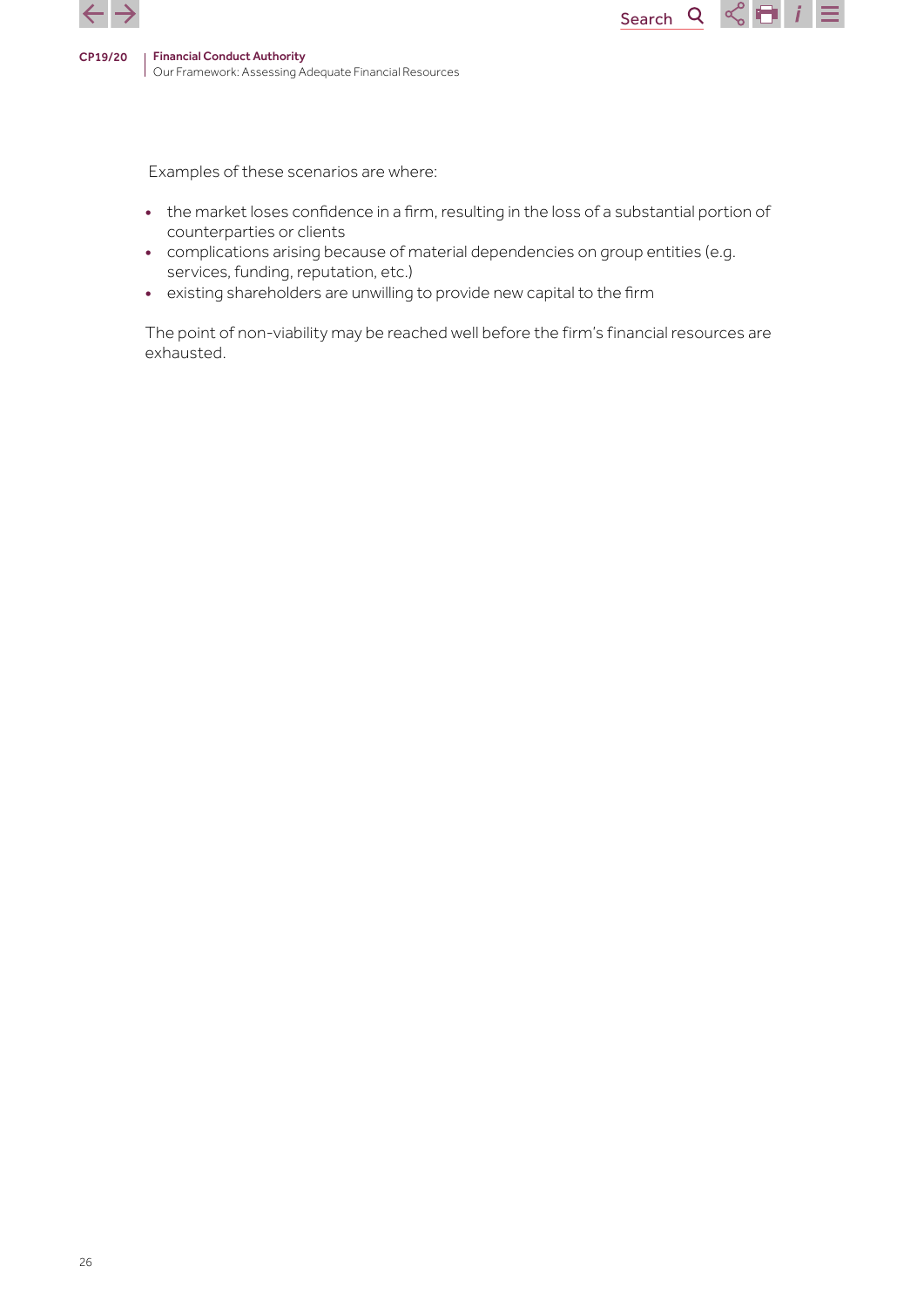

# 6. Wind-down planning

#### Role of wind-down planning

[Wind-down planning](https://www.handbook.fca.org.uk/handbook/WDPG.pdf) aims to reduce the impact of a firm's closure, related to potential harm from the inability to pay redress, inability to return or transfer client assets and money, or to interrupt continuity of service.

**Search** 

 $\mathsf{Q}$ 

 $\propto$  Fi i

#### What we look for

Wind-down plans need to be credible and have realistic timescales and assessments of how financial and non-financial resources are maintained while the firm exits the market.

#### Why to wind-down

We look for the reasons where a firm's senior management would decide to wind-down its business. We consider:

- the firm's risk appetite regarding business model viability and the different scenarios in which it would decide or be forced to wind-down its business
- how different scenarios would affect financial resources available at the moment a decision is made

#### Qualitative assessment

A firm's wind-down planning should consider:

- operational tasks required and time necessary to execute each task, including identifying key staff and systems, dependencies from group or other third parties, and client communications
- risks to the continuity of the services provided and its impact to consumers and financial markets, by identifying firms by whom services could be provided or clients' assets transferred, and the timescales needed to do so
- the provisions in the client assets resolution pack to help speed up the return of client money and assets
- the level of both capital and liquid resources available and required as a stress situation might have depleted resources prior to a decision to wind down being made

#### Quantitative assessment

Estimated period – from experience, a 3-month wind down period may not be enough and, in most cases, we note that a period of at least 9 months is more realistic. The wind-down period is generally driven by a firm's activities, including size and substitutability.

Capital – firms should produce an accurate estimate of the winding-down costs and additional losses: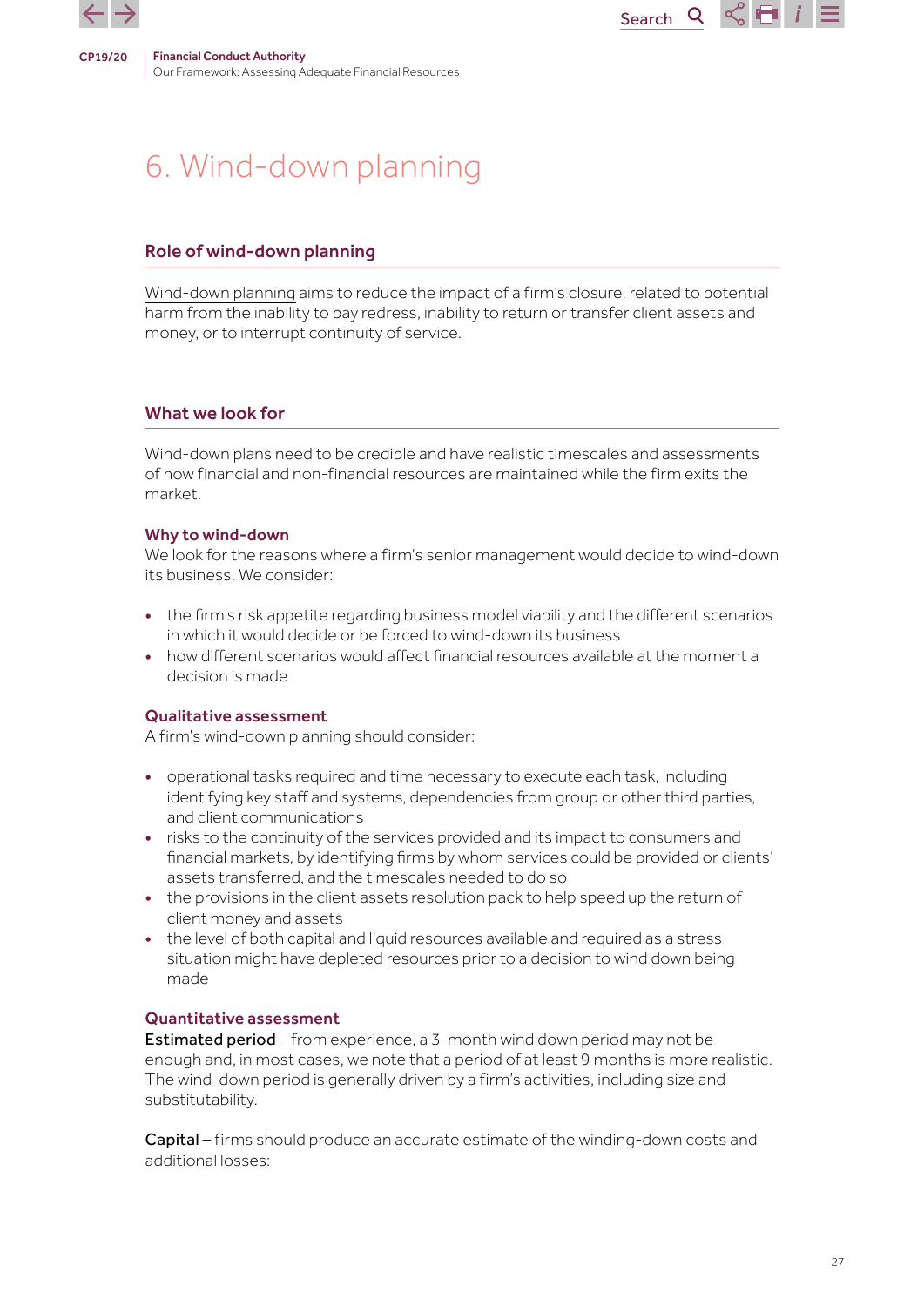

• extra closure costs – examples of these are termination penalties, redundancy costs, legal and administrative costs, including insolvency practitioners, and leases, and potential impact of pension deficits

Search

Q

m

- potential redress and litigation costs firms should consider 'what if' scenarios where costs are incurred for past misdeeds
- residual revenue a firm should not expect to maintain revenues at a level similar to the normal course of business and in many cases, firms may be unable to maintain a revenue stream at all
- realisable value of assets the realisable value of certain assets is likely to be considerably lower than their book values, especially in the case of shorter winddown periods

Liquid resources – experience has shown that while firms may have enough capital, they often lack liquid assets to enable them to wind-down in an orderly fashion.

Firms should consider the nature, amount and timing of necessary outflows and the quality and availability of liquid resources. This depends on the ability to convert into 'cash' different types of assets and the loss of value in doing so.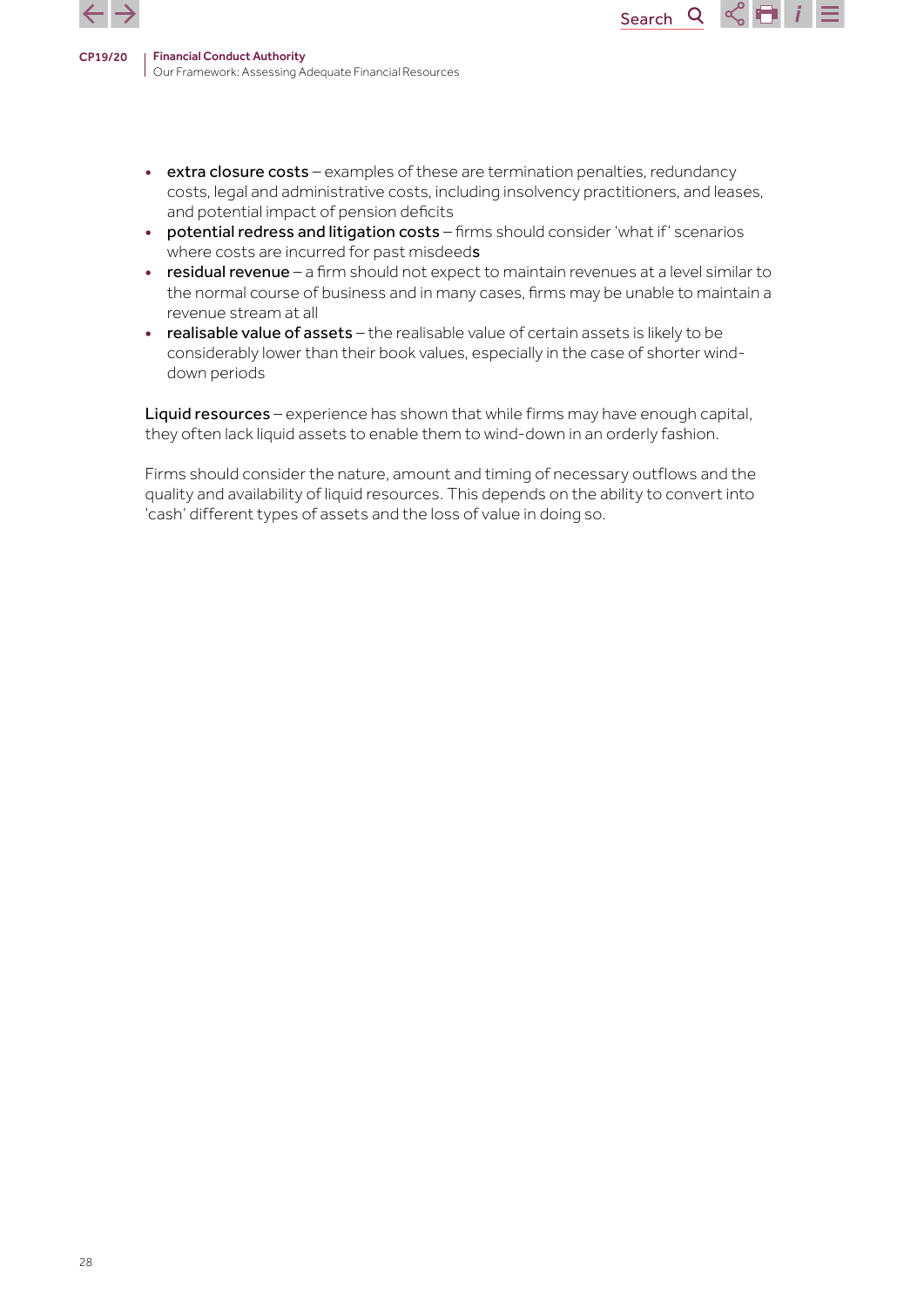

# Annex 1 Questions in this paper

Q1: Do you agree with our proposed Consultation Paper text clarifying the purpose of adequate financial resources and our approach? If not, please explain why.

Search

 $\overline{Q}$ 

 $\leq$   $\blacksquare$  i

- Q2: Do you agree with our proposed Consultation Paper text clarifying what we look for from firms when assessing adequate financial resources? If not, please explain why.
- Q3: Do you agree with our proposed Consultation Paper text clarifying our expectations as to the practices firms should adopt in their assessment of adequate financial resources? If not, please explain why.
- Q4: Do you agree with the costs and benefits we have identified? If not, please explain why.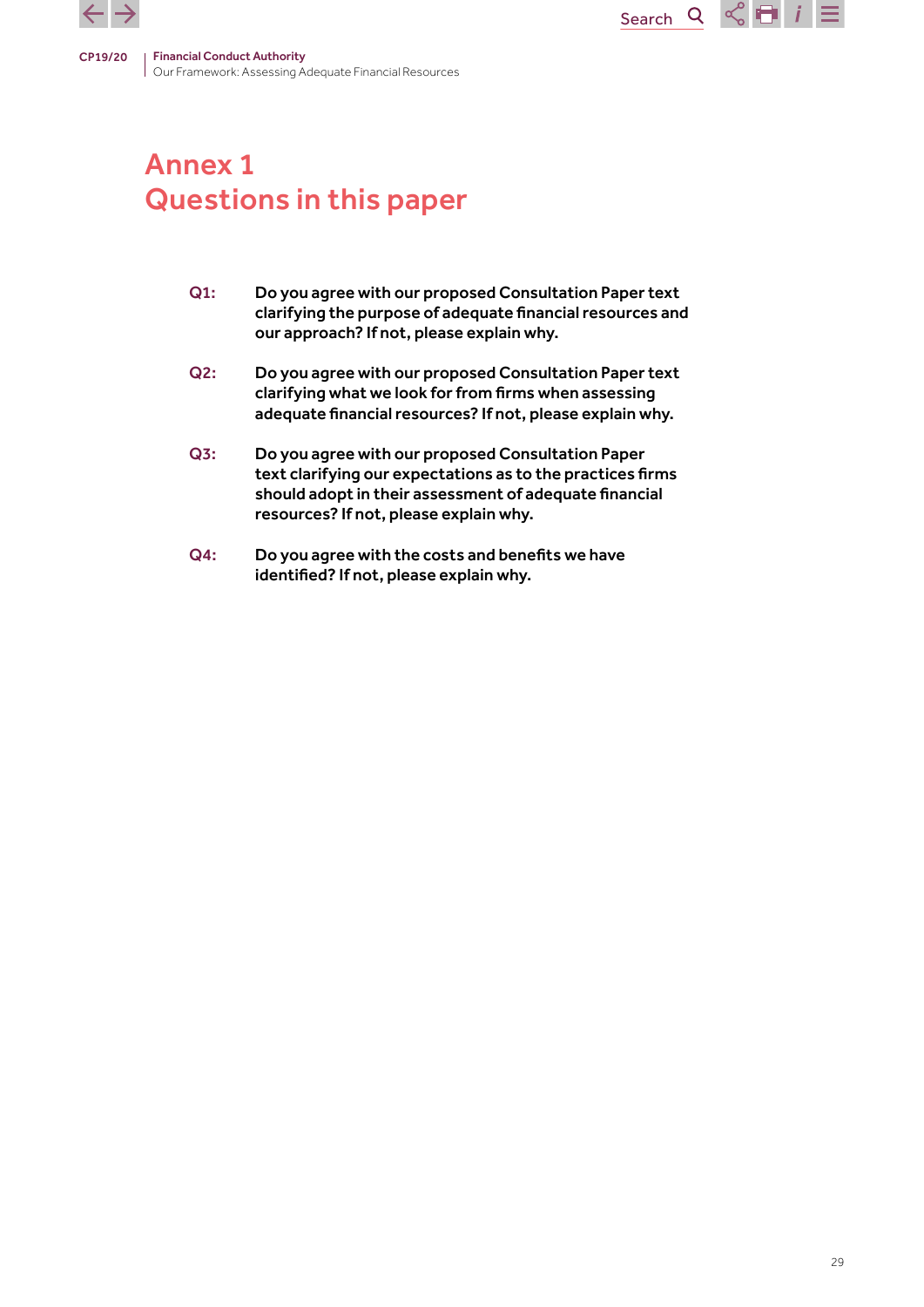

# Annex 2 Cost benefit analysis

# Introduction

1. FCA supervisory work aims to reduce the likelihood of market disruption, increase the chances firms can put things right when they go wrong; and minimise harm, to consumers and the integrity of the UK financial system, as they exit the market in the event of failure.

Search

 $\overline{Q}$ 

 $\propto$   $\blacksquare$ 

- 2. The Consultation Paper aims to provide more clarity to the industry regarding what we believe is the role of adequate financial resources, and the focus of our approach when assessing the adequacy of a firm's financial resources.
- 3. The Consultation Paper also makes clear that we expect firms to consider the risks applicable to the activities they undertake, in a way that is proportionate to the scale, nature and complexity of those activities. Smaller, simpler firms are therefore not expected to incur the same level of expenditure on managing risk as larger more complex firms.
- 4. Our intention is to improve the way firms operate so that they can prevent harm from occurring, or put things right when they go wrong, for which financial resources may be necessary. The intention is not to increase general levels of financial resources across the landscape of financial services. However, to achieve our objectives, in some instances and by applying a targeted approach to individual firms, it may be necessary to set a level of financial resources beyond the minimum required by prudential regimes for those firms.

### Problem and rationale for the intervention

- 5. A firm's absence of financial prudence may give rise to a number of risks. For example, poor financial management can lead to poor conduct, such as prioritising short-term revenue generation over consumers' interests. This can be as a result of breach of mandates to enhance performance; portfolio churning to increase fees; hidden fees; or firms engaging in trading strategies that may create market disruption. A lack of financial prudence can also lead to a firm's failure that may result in serious harm to consumers and financial markets.
- 6. The assessment of adequate financial resources is an important component of our supervisory work. We aim to be clear and transparent about our work and our expectations of firms. Therefore, we are consulting on the purpose of adequate financial resources, what we look for from firms and our expectations as to the practices firms should adopt in their assessments of adequate financial resources. This should lead to consistent and appropriate approaches that may result in a mitigation of harm to consumers and to the integrity of the UK financial system.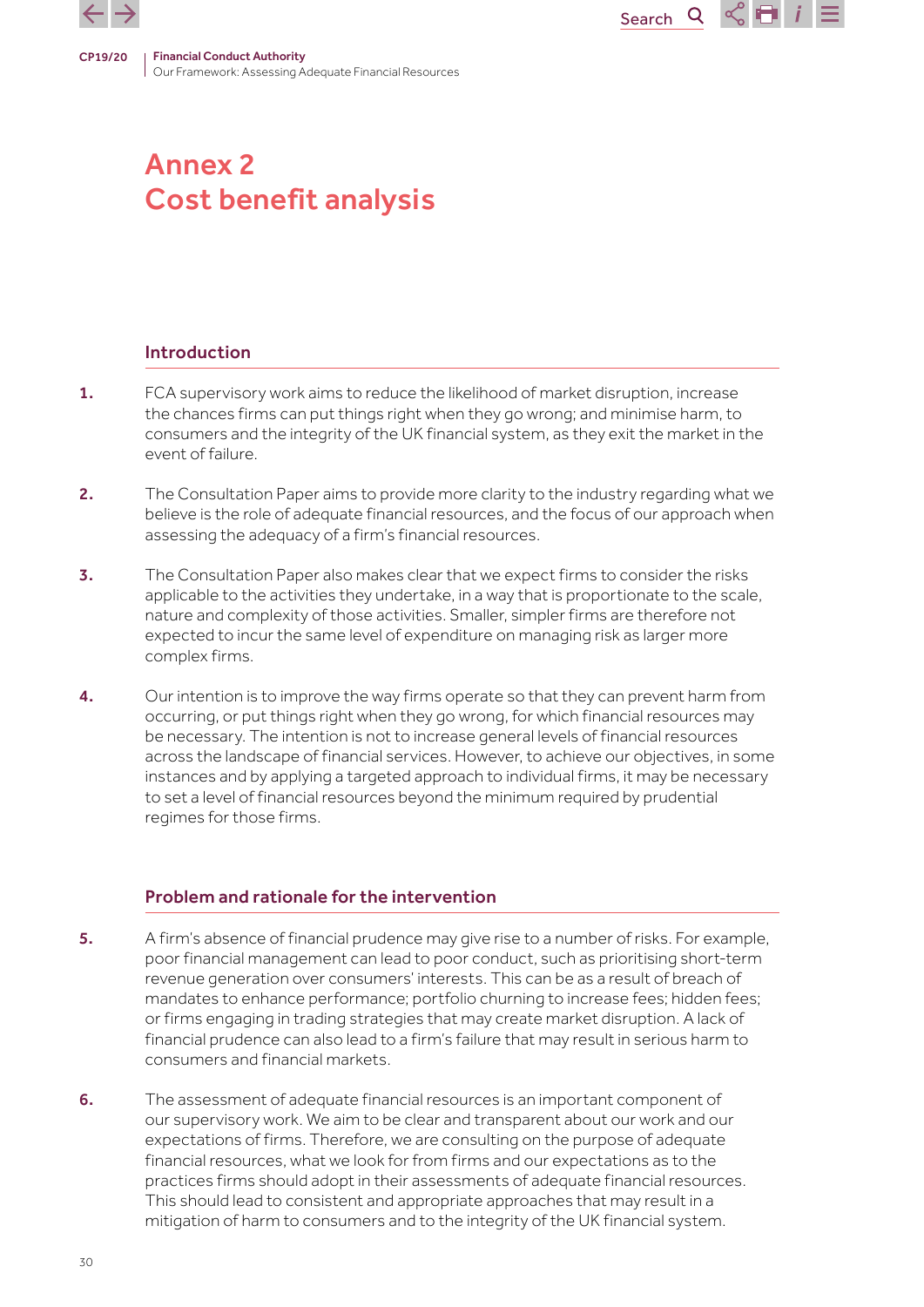

# Our intervention and causal chains

- 7. The Consultation Paper explains the purpose of, and our approach to the assessment of adequate financial resources for all firms authorised and regulated by the FCA only, subject to the Principles for Businesses (PRIN) and threshold conditions, making this more transparent, by setting out:
	- the role of assessing adequate financial resources
	- what we look for from firms when assessing adequate financial resources
	- the FCA's expectations as to the practices firms should adopt in their assessment of adequate financial resources

Search

- 8. As explained in the Consultation Paper, the key aims of our approach to assessing adequate financial resources are to:
	- ensure firms have a clear organisational structure, and an appropriate risk management and controls framework in place, that enables them to prevent harm to consumers and markets from occurring and better run their businesses
	- ensure there is a proportionate and consistent approach in the assessments of adequate financial resources
	- have firms hold adequate resources that reflect the harm they may cause to consumers or to the integrity of the UK financial system
	- reduce the likelihood that firms with the greatest potential impact to consumers and to the UK financial system will fail in a disorderly manner
	- have firms hold adequate resources so that, in the event of failure, the harm as they exit the market is minimised through effective wind-down arrangements
- 9. Disorderly failure can result in serious harm to consumers and financial markets manifesting through financial loss, a loss of confidence and an inability to access investments and services. We expect our intervention to help improve firms' practices, making them better prepared to prevent harm or put things right when they go wrong. This should lead to a mitigation of harm to consumers or harm to the integrity of the UK financial system.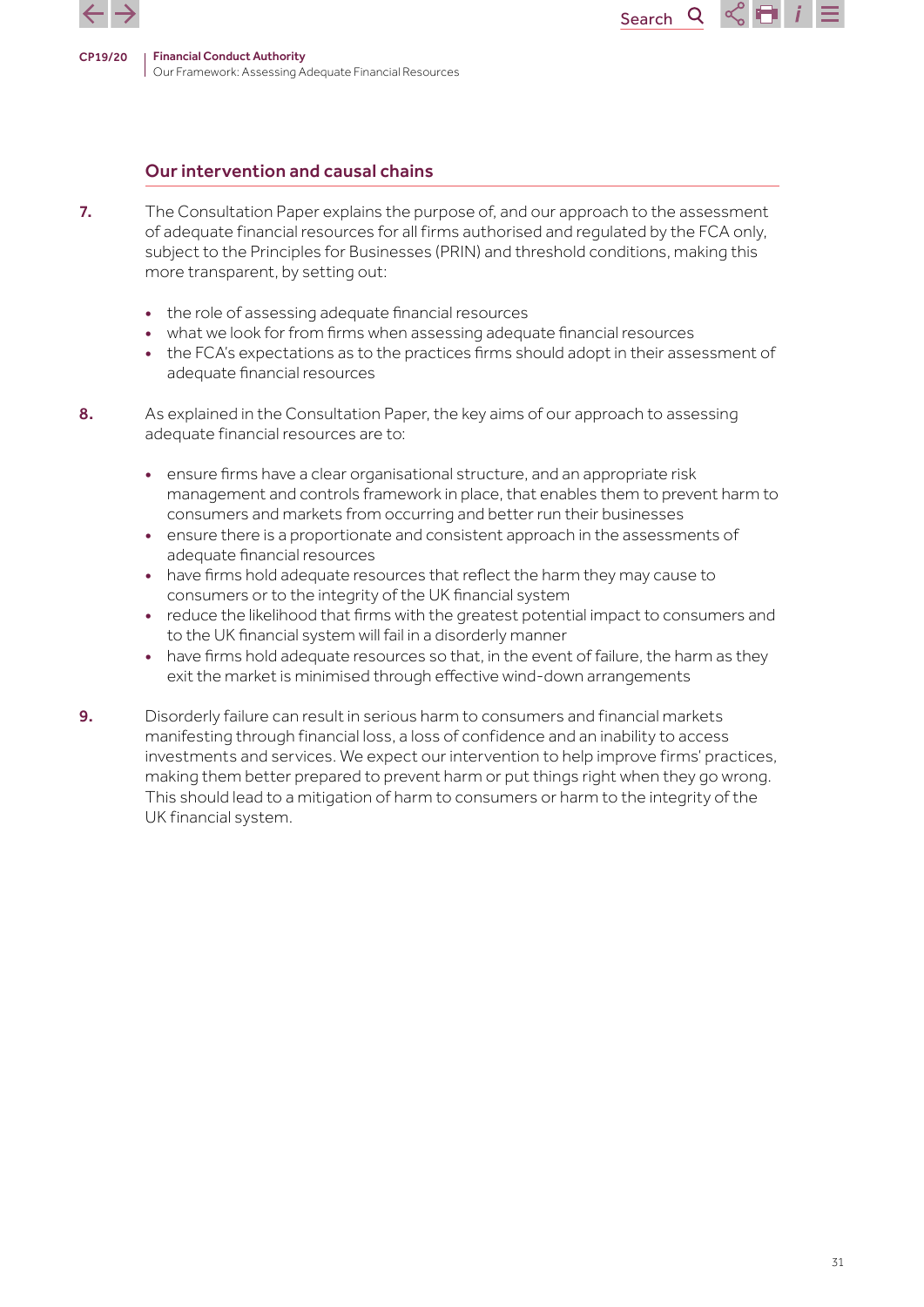

#### *Figure 1: Causal chain*



Search

Q

 $\lesssim$  EI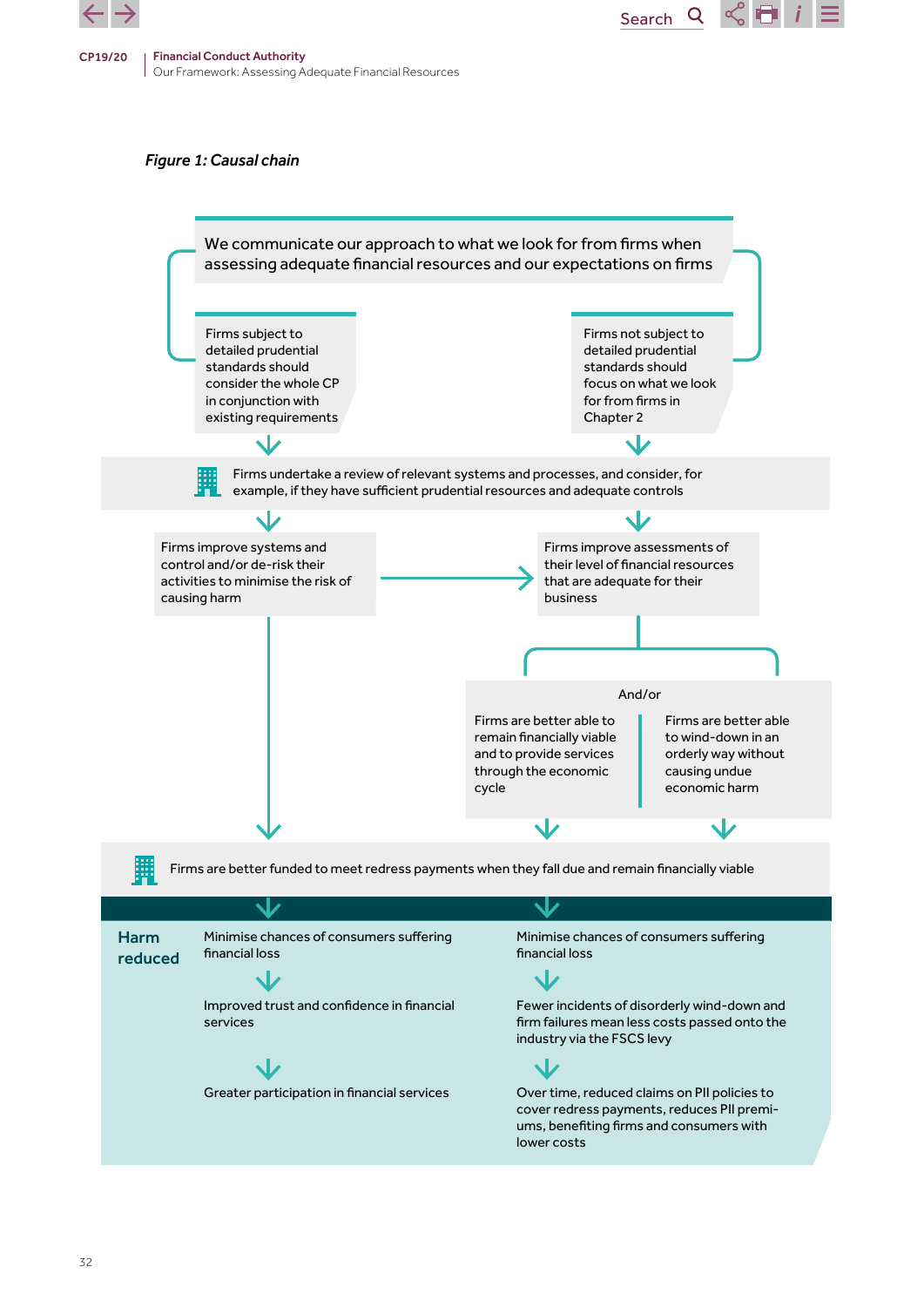

#### Baseline and key assumptions

10. The FCA is the prudential supervisor for approximately 48,000 regulated firms. Of these, 18,000 firms are subject to the prudential standards in the FCA handbook. Every Financial Services and Markets Act 2000 (FSMA) authorised firm, as well as a firm providing payment services or e-money services, is subject to the Principles for Businesses (PRIN). FSMA authorised firms must also meet threshold conditions. This means a firm's resources must be appropriate to the regulated activities a firm carries on or seeks to carry on.

Search

Q

- 11. The Consultation Paper itself does not impose specific obligation on firms, but merely explains the purpose of, and our approach to the assessment of adequate financial resources for all firms authorised and regulated by the FCA only, subject to the Principles for Businesses (PRIN) and threshold conditions.
- 12. COND 2.4 Appropriate resources in 2.4.4 G already provides some quidance regarding the relevant matters to which the FCA may have regard when assessing whether a firm satisfies this threshold condition, this includes but is not limited to:
	- the ability to meet its debts when they fall due
	- taking reasonable steps to identify and measure its risks
	- having in place appropriate systems and controls and human resources to measure risks prudently at all times
	- having access to adequate capital to support the business, and that client money and custody assets are not placed at risk
	- having resources which are commensurate with the likely risks it faces
- 13. Some firms may have approaches to assess adequate financial resources which already address the risks arising from their business models and activities, and the potential harm they may cause to consumers or to the integrity of the UK financial system. In these cases, it is possible that firms will not need to take any further action in response to our proposed guidance, meaning our proposals would result in no, or negligible, incremental costs.

#### **Costs**

- 14. We set out below our view of the key areas where firms might incur additional costs. We would not expect most firms to need to make changes, and incur costs in every area.
	- One off costs, namely:
		- Costs related to familiarisation and gap analysis
		- Costs related to implementation and governance changes
	- Ongoing costs
- 15. For the purpose of the cost analysis we split the population of firms into three groups, as follows: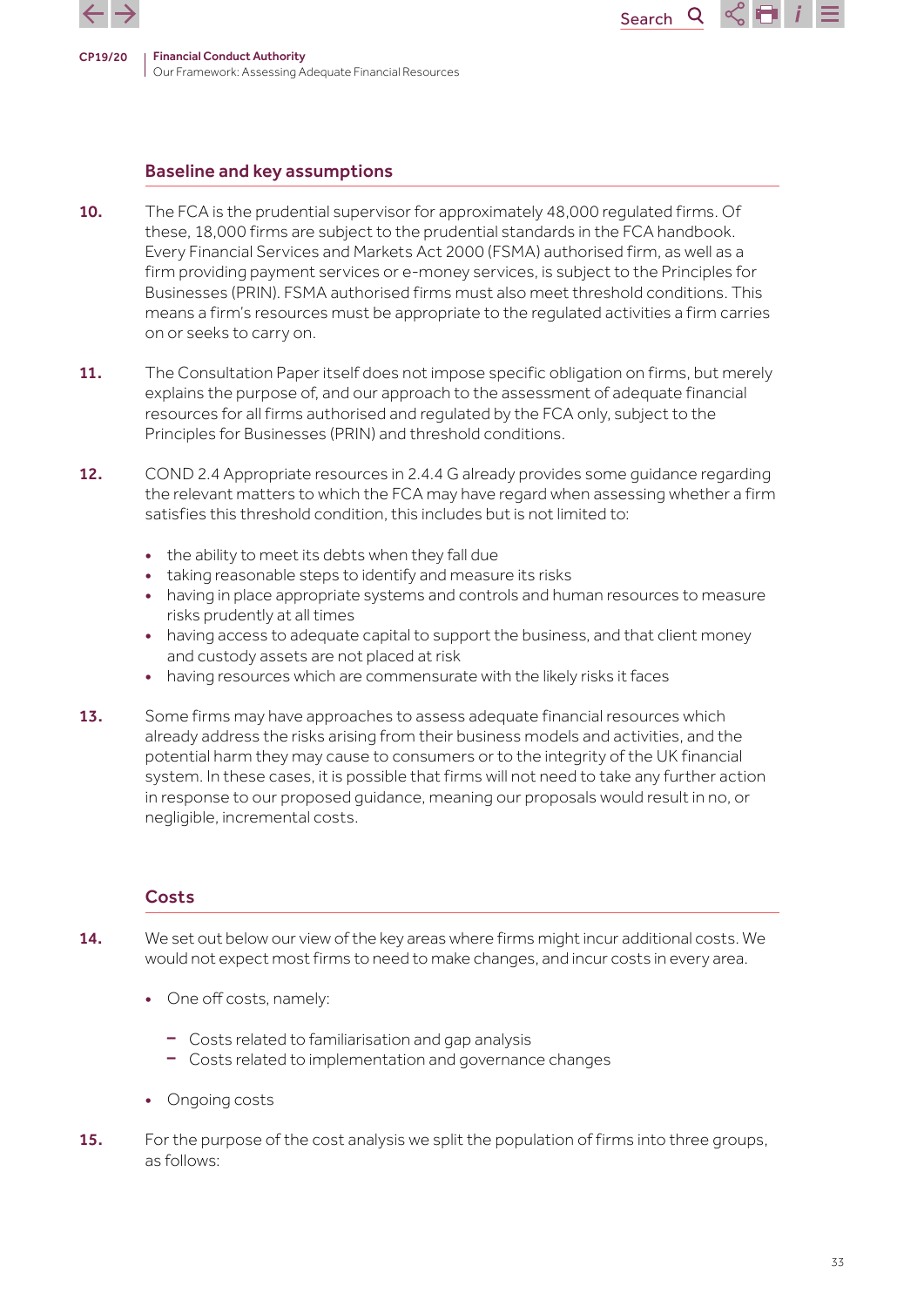

> • Class 1 firms – firms subject to regular supervisory review. This group includes 166 firms that are already subject to an in depth supervisory review of their own assessment of adequate financial resources, every two to four years.

Search

Q

- Class 2 firms firms subject to an ICAAP. This includes firms subject to prudential requirements under the Capital Requirements Directive, either CRD III or CRD IV. This group includes 2,680 firms that may be subject to our review of their own assessment of adequate financial resources on an ad-hoc basis, which are already required to perform an Internal Capital Adequacy Assessment Process (ICAAP).
- Class 3 firms firms not subject regular supervisory review or ICAAP. This group includes 45,052 firms that may be subject to our review of their own assessment of adequate financial resources on an ad-hoc basis, and which are not currently required to perform an ICAAP.

#### Costs related to familiarisation and gap analysis

- 16. While recognising that many firms will already meet at least the level of expectations set out in this consultation, we do recognise that it is likely that the directors of most if not all firms will expect assurance that their own practices do not lag behind our expectations. Class 1 firms, in particular, may wish to conduct gap analysis to benchmark themselves against the consultation. This will result in some cost in terms of time firms spend reading and familiarising themselves with the consultation, and producing an analysis for the board or other committee, but we do not consider these to be material.
	- a. Class 1 firms to familiarise themselves with the proposed guidance we assume that this will be read on average by 20 people across the firm, each taking slightly more than 2 hours, each working day being seven hours long, to do so. This covers legal, compliance, risk management, business operations and senior management. We estimate a cost of £332 per person per day; this is based on an average annual staff cost to the firm of £73,000 per person, divided by 220 working days.

For gap analysis, we assume this will be done by 4 people, from legal, compliance and risk management, each team member taking 4 days to review the document. We estimate a cost of £336 per person per day; this is based on an average annual staff cost to the firm of £74,000 per person, divided by 220 working days.

b. Class 2 firms – to familiarise themselves with the proposed guidance we assume that this will be read on average by 5 people across the firm, each taking slightly more than 2 hours, each working day being seven hours long, to do so. This covers legal, compliance, risk management and senior management. We estimate a cost of £382 per person per day; this is based on an average annual staff cost to the firm of £84,000 per person, divided by 220 working days.

For gap analysis, we assume this will be done by 2 people, from compliance and risk management, each team member taking 3 days to review the document. We estimate a cost of £355 per person per day; this is based on an average annual staff cost to the firm of £78,000 per person, divided by 220 working days.

c. Class 3 firms – to familiarise themselves with the proposed guidance we assume that this will be read on average by 2 people across the firm, each taking slightly more than 2 hours, each working day being seven hours long, to do so. This covers risk management and senior management. We estimate a cost of £282 per person per day; this is based on an average annual staff cost to the firm of £62,000 per person, divided by 220 working days.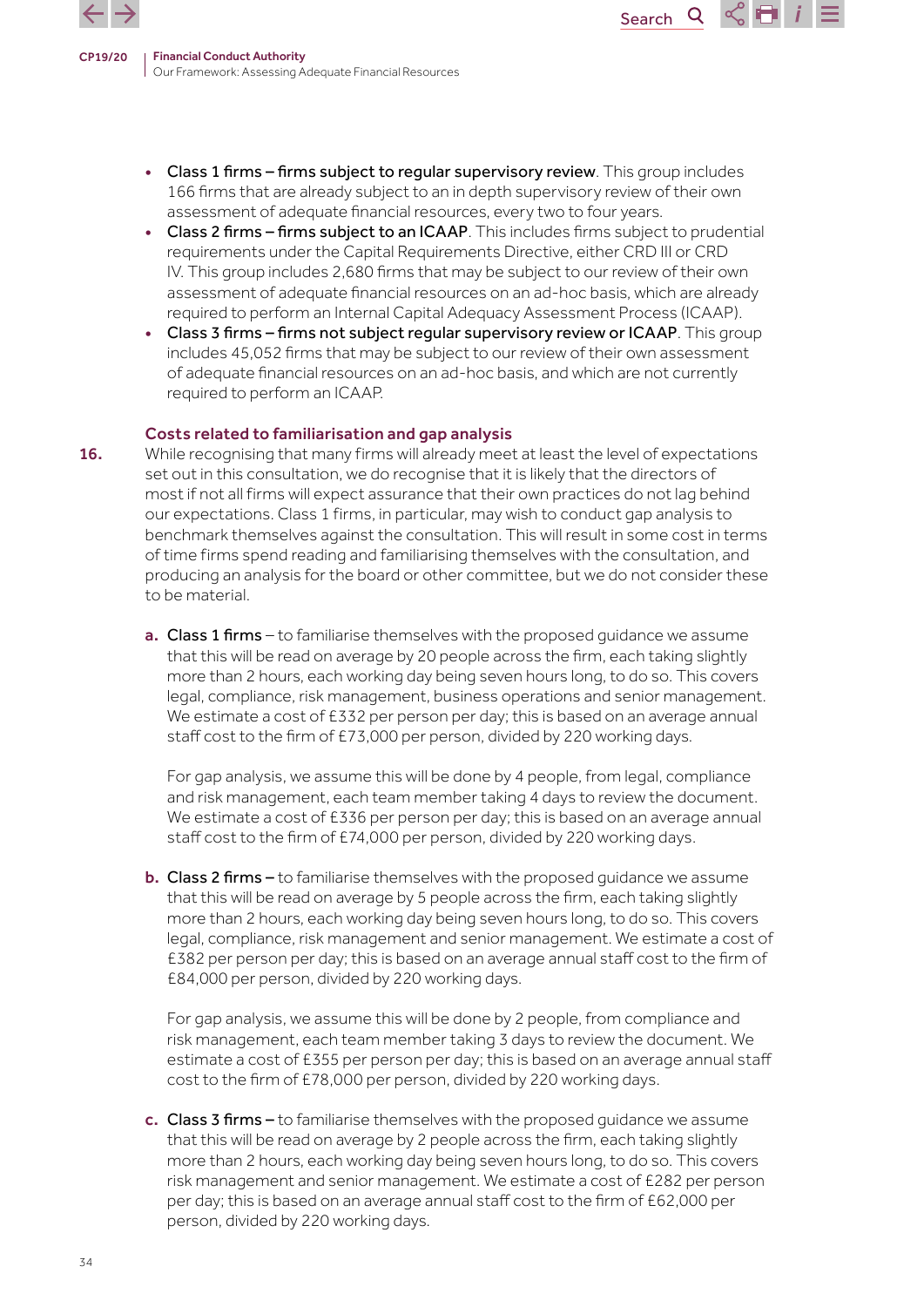

For gap analysis, we assume this will be done by 1 person responsible for risk management, taking 1 day to review the document. We estimate a cost of £282 per person per day; this is based on an average annual staff cost to the firm of £62,000 per person, divided by 220 working days.

Search

 $\mathsf{Q}$ 

 $\propto$   $\blacksquare$ 

17. The estimated cost per person per day does not exactly match the estimated cost assumed in the FCA standardised cost model (SCM). For familiarisation, the estimated cost is higher than the SCM, because the SCM assumes this is done by compliance staff only. For gap analysis, the estimated cost is slightly lower than the SCM, because the SCM assumes this is done by legal staff only. In our estimate of costs related to familiarisation and gap analysis, based on our supervisory experience and the nature of the proposed guidance, we have assumed the work is done by a combination of staff which covers legal, compliance, risk management, business operations and senior management.

| Class 1 firms | Familiarisation | 20 people take 2 hours each to<br>read the document                                 | £0.4m total cost  |
|---------------|-----------------|-------------------------------------------------------------------------------------|-------------------|
|               | Gap Analysis    | Team size of 4 people and 4 days<br>for each team member to review<br>the document  | £1.0m total cost  |
| Class 2 firms | Familiarisation | 5 people take 2 hours each to<br>read the document.                                 | £2.0m total cost  |
|               | Gap Analysis    | Team size of 2 people and 3 days<br>for each team member to review<br>the document. | £6.4m total cost  |
| Class 3 firms | Familiarisation | 2 people take 2 hours each to<br>read the document                                  | £10.1m total cost |
|               | Gap Analysis    | Team size of 1 person taking 1<br>day to review the document                        | £14.2m total cost |
| Total         |                 |                                                                                     | £34.2m total cost |

# *Table 1: Total one-off costs<sup>1</sup> for familiarisation and gap analysis<sup>2</sup>*

18. The overall one-off costs related to familiarisation and gap analysis of our proposed guidance add up to approximately £34.2m.

#### Costs related to implementation and governance changes

- 19. We would expect any well-run business to devote thought to the timing and amount of cashflows to ensure that it can pay its liabilities as they fall due, or think about its vulnerability to loss of customer data for example, and firms should already assess the adequacy of their financial resources on a regular basis. However, we understand that many firms may fall short of what we look for from firms, and our expectations as to the practices firms should adopt in their assessment of adequate financial resources.
- 20. Costs related to implementation and governance changes do not include any costs related to gap analysis, as the shortcomings in a firm's approach should be captured within the familiarisation and gap analysis. Cost captured here only include those

<sup>1</sup> For the calculation of costs, we have added an allowance for overheads of 30% to all time costs to account for non-wage labour costs. This allowance is only reflected in the table with the costs and not in the description of assumptions

For the calculation of gap analysis costs, we have included an adjustment based on the number of words in the document. The standardised cost model assumes the number of days based on a 15,000 words document. Because this document contains around 12,900 words, this results in an adjustment to the number of days each person takes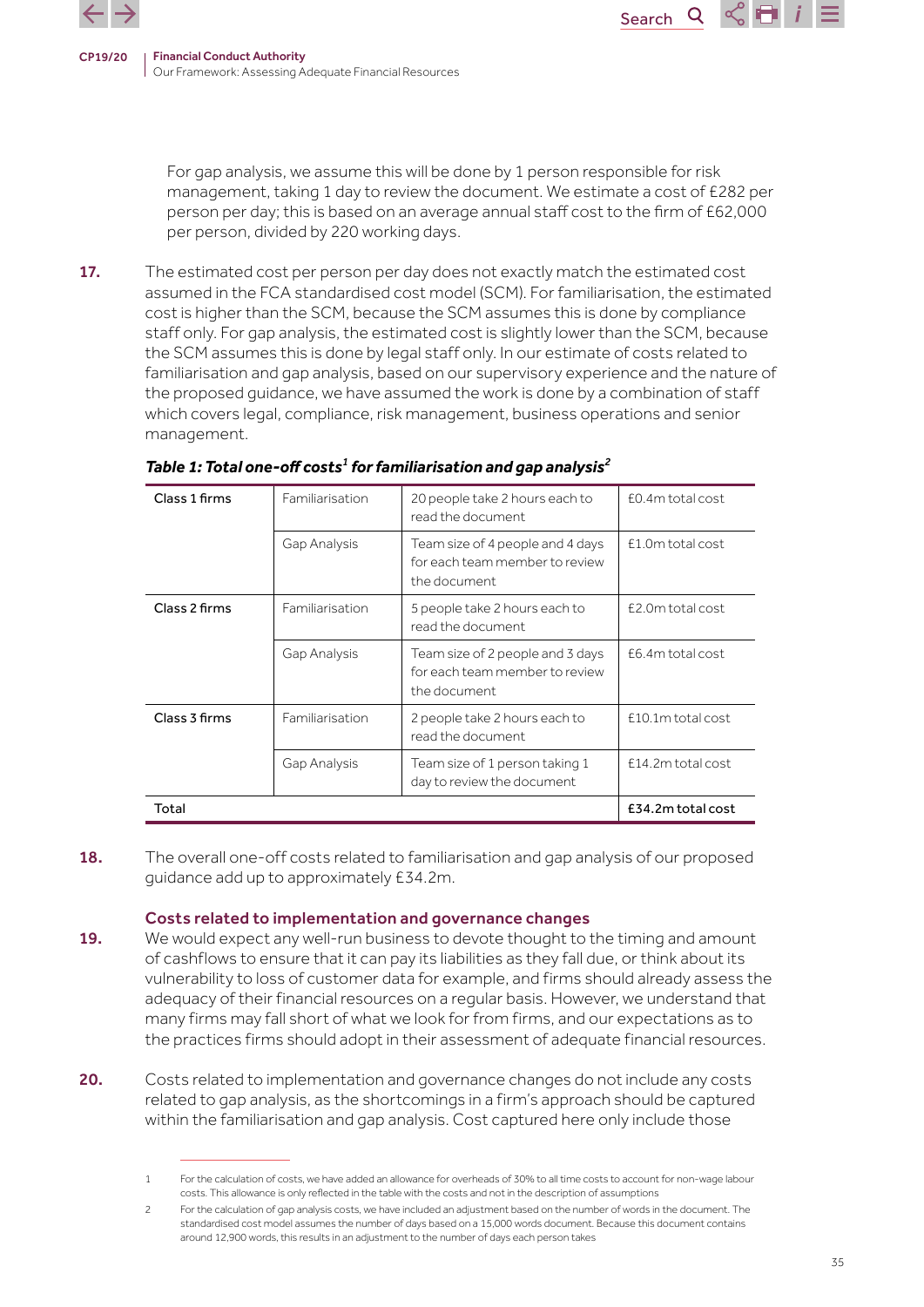

related to the implementation of necessary changes, and are expected to be as follows:

a. Class 1 firms are already subject to a supervisory review of their assessment of adequate financial resources. Specific feedback is already provided if the supervisory review finds that the firm is not meeting our expectations. We do not expect any significant incremental costs for this group of firms.

**Search** 

 $\mathsf{Q}$ 

 $\propto$   $\blacksquare$ 

**b. Class 2 firms** are already required to have in place an ICAAP. This means our proposed guidance would not impose any additional requirements on them. However, because these firms are unlikely to have been subject to a supervisory review of their assessment of adequate financial resources, no specific feedback would have been provided and some of these firms may fall short of our expectations. For the purpose of cost analysis, based on our supervisory experience with these types of firms, because our proposed guidance is to be applied in a proportionate manner and, the fact that it does not impose additional requirements on Class 2 firms, we assume that one third of these firms may fall short of the expectations set out in our proposed guidance, and decide to implement changes.

For class 2 firms deciding to implement changes, we assume this will be done on average by a project team of 6 people. This includes project management, risk management, business operations and IT, each team member spending on average 2 working days with the project. We estimate a cost of £323 per person per day; this is based on an average annual staff cost to the firm of £71,000 per person, divided by 220 working days.

We also assume the board would like to be assured and approve the changes. We estimate and average board size of 8 members, each spending 1.5 hours. We estimate a director's hourly rate as £218. This is based on an estimated salary of £336,000 p.a., 220 annual working days, and each working day being seven hours long.

c. Class 3 firms should already assess the adequacy of their financial resources on a regular basis. Many, if not most of these firms are likely to be small businesses with informal governance arrangements and a lack of well-defined systems and controls. They may not have clearly articulated risk appetite and risk management frameworks, or have conducted any 'point of non-viability' assessment. For the purpose of cost analysis, based on our supervisory experience with the different types of Class 3 firms, because our proposed guidance is to be applied in a proportionate manner and, for 24,000 of Class 3 firms, the requirement is to meet debts as they fall due, we assume that half of these firms may fall short of the expectations set out in our proposed guidance, and decide to implement changes.

For class 3 firms deciding to implement changes, we assume this will be done on average by a project team of 2 people responsible for risk management, each team member spending on average 2 working days with the project. We estimate a cost of £282 per person per day; this is based on an average annual staff cost to the firm of £62,000 per person, divided by 220 working days.

We also assume the directors would like to be assured and approve the changes. We estimate and average of 2 directors, each spending 1.5 hours. We estimate a director's hourly rate as £68. This is based on an estimated salary of £104,000 p.a., 220 annual working days, and each working day being seven hours long.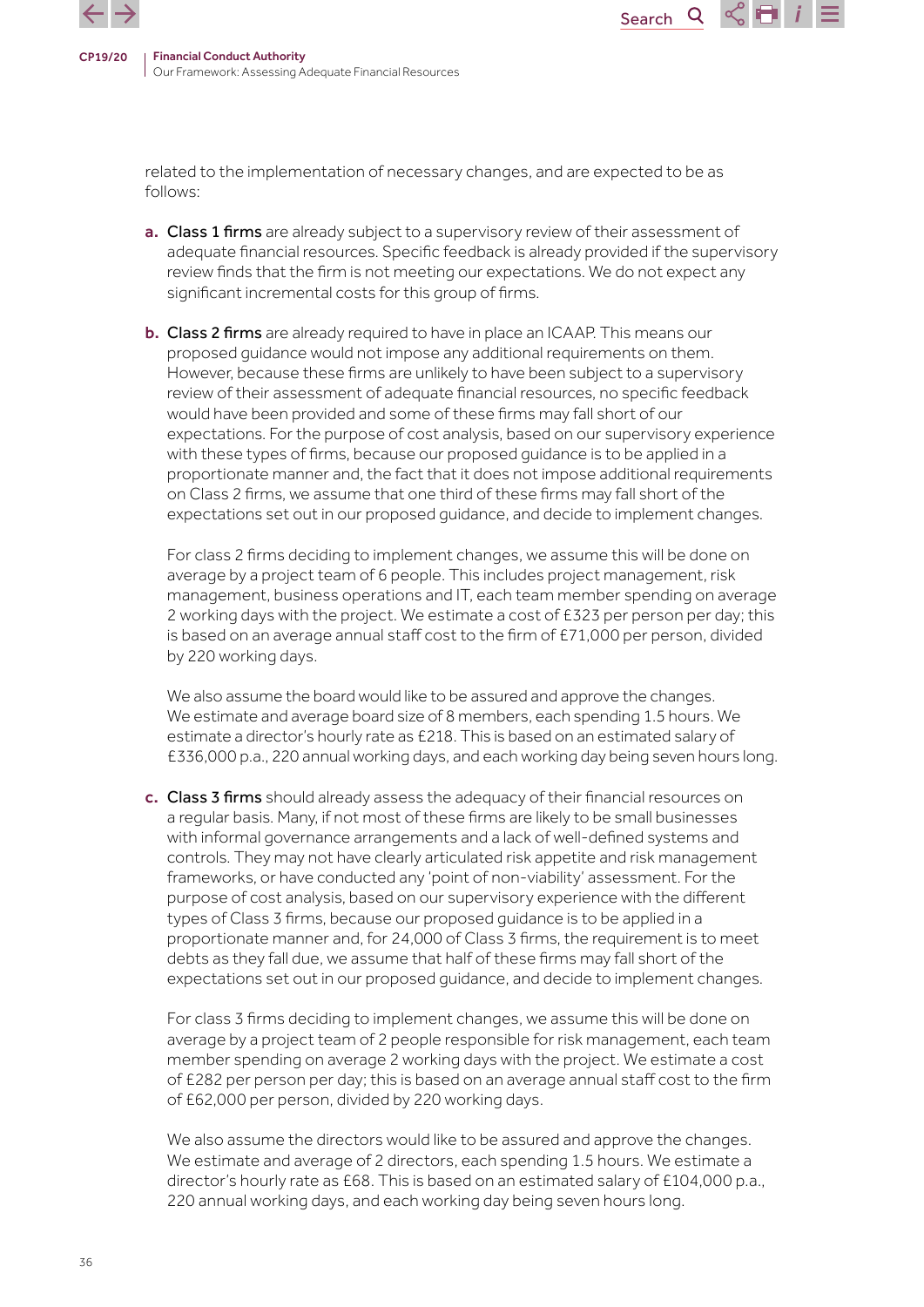

| Class 1 firms |                                      |                                                                      | Negligible. These<br>should mostly be<br>within BAU costs |
|---------------|--------------------------------------|----------------------------------------------------------------------|-----------------------------------------------------------|
| Class 2 firms | Change<br>management<br>project team | On average 6 people take 2<br>working days working on the<br>project | $E7.5m$ total cost*                                       |
|               | Company board                        | On average 8 board members<br>take 1.5 hours each                    |                                                           |
| Class 3 firms | Change<br>management<br>project team | On average 2 people take 2<br>working days working on the<br>project | $E38.9m$ total cost*                                      |
|               | Company board                        | On average 2 board members<br>take 1.5 hours each                    |                                                           |
| Total costs   |                                      |                                                                      | $£46.5m$ total costs*                                     |

Search

#### *Table 2: Total one-off costs for implementation and governance changes*

\*assumes implementation costs are incurred by 1/3 of Class 2 firms and 1/2 of Class 3 firms

21. The overall one-off costs related to implementation and governance changes of our proposed guidance add up to approximately £46.5m.

#### Ongoing costs

- 22. The proposed guidance applies to firms that are subject to threshold conditions and/or PRIN. This means that they must hold adequate financial resources, and according to the guidance provided in COND 2.4.4<sup>3</sup>, firms should take reasonable steps to identify and measure its risks and have appropriate systems and controls and human resources to measure them prudently, at all times. Our view is that, once firms have implemented necessary changes to ensure they assess and have adequate financial resources, the costs to maintain this on an ongoing basis should be minimal and fall within BAU costs. However, for half of class 3 firms that have implemented changes, this may include a new process to confirm, on an annual basis, that the assessment is appropriate.
- 23. We assume that these class 3 firms will incur ongoing costs in terms of the time that directors will take to prepare for and participate in annual directors' discussions on the adequacy of financial resources, and also the cost of staff to prepare the pack for the directors. We assume that once a year, on average two directors spend 1.5 hours per meeting, and that 1 staff spends half a day preparing the pack. We estimate a director's hourly rate as £68. This is based on an estimated salary of £104,000 p.a., 220 annual working days, and each working day being seven hours long. We estimate a cost of £282 per staff person per day; this is based on an average annual staff cost to the firm of £62,000 per person, divided by 220 working days.

3 See COND 2.4.4 Appropriate resources – [www.handbook.fca.org.uk/handbook/cond](http://www.handbook.fca.org.uk/handbook/cond)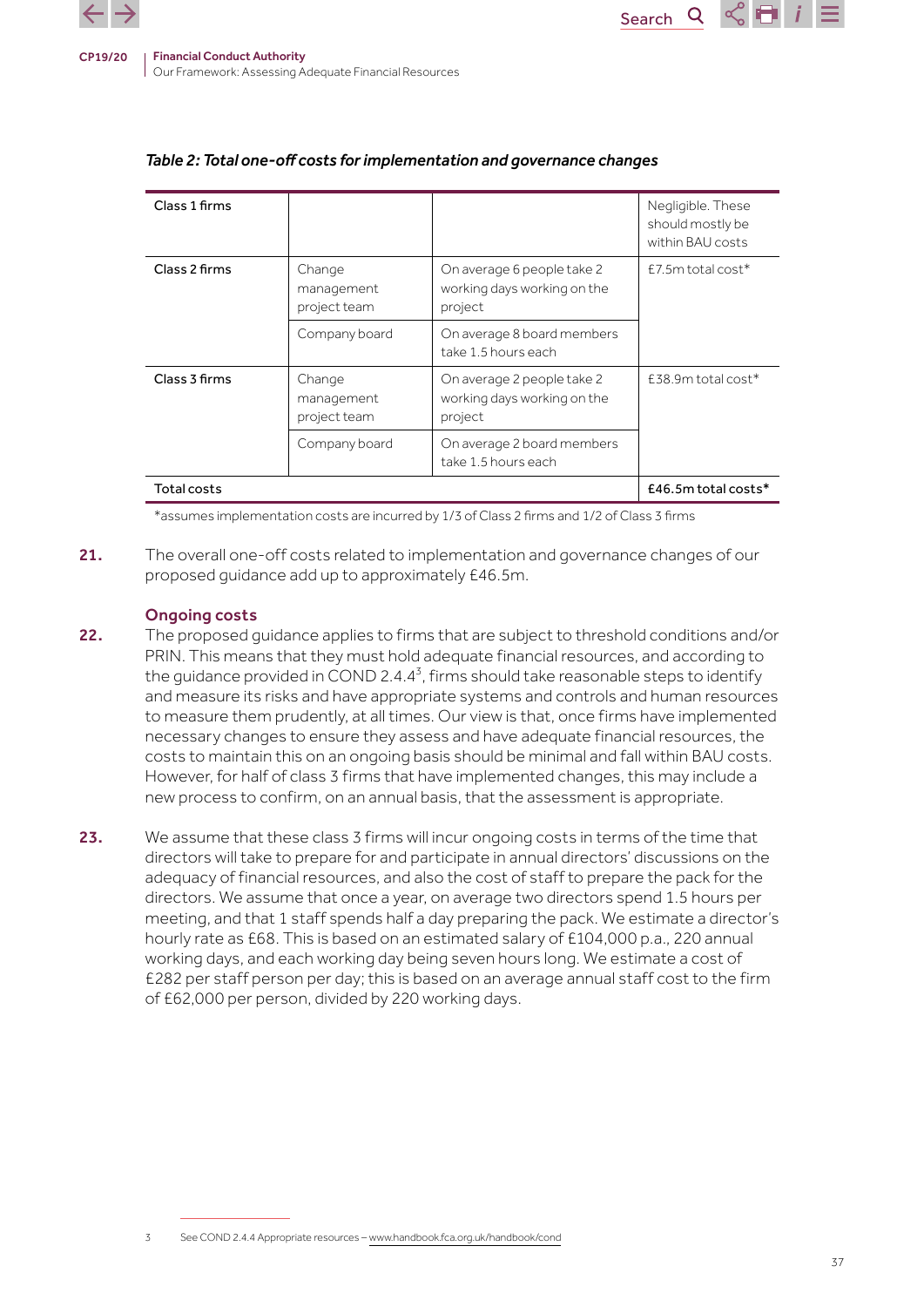

#### *Table 3: Total ongoing costs*

| Class 1 firms |                                                             | Negligible. These should mostly be within<br><b>BAU</b> costs |
|---------------|-------------------------------------------------------------|---------------------------------------------------------------|
| Class 2 firms |                                                             | Negligible. These should mostly be within<br><b>BAU</b> costs |
| Class 3 firms | On average 1 team member taking<br>half day to prepare pack | $£10.1m$ total cost per year*                                 |
|               | On average 2 board members take<br>1.5 hours each           |                                                               |

Search

Q

\*assumes ongoing costs are incurred by 1/2 of Class 3 firms

24. The overall ongoing costs of our proposed guidance add up to approximately £10.1m per year.

#### Overall costs

25. Overall, we estimate the total costs of our proposal to amount to £80.7m of one-off costs related to firms considering our proposed guidance and implementing changes, plus £10.1m ongoing costs per year. The following table provides a breakdown of the estimated costs.

#### *Table 4: Total overall costs*

| One-off costs<br>One-off costs of | considering our proposed                                           | Class 1 firms | £1.4m total cost                                       |  |
|-----------------------------------|--------------------------------------------------------------------|---------------|--------------------------------------------------------|--|
|                                   | quidance                                                           | Class 2 firms | £8.4m total cost                                       |  |
|                                   |                                                                    | Class 3 firms | £24.3m total cost                                      |  |
|                                   | One-off costs of<br>changing the approach<br>to assessing adequate | Class 1 firms | Negligible. These should mostly<br>be within BAU costs |  |
| financial resources               |                                                                    | Class 2 firms | $E7.5m$ total cost*                                    |  |
|                                   |                                                                    | Class 3 firms | $£38.9m$ total cost*                                   |  |
| Ongoing costs                     |                                                                    | Class 1 firms | Negligible. These should mostly                        |  |
|                                   |                                                                    | Class 2 firms | be within BAU costs                                    |  |
|                                   |                                                                    | Class 3 firms | £10.1m total cost per year**                           |  |

\*assumes implementation costs are incurred by 1/3 of Class 2 firms and 1/2 of Class 3 firms

\*\*assumes ongoing costs are incurred by 1/2 of Class 3 firms

#### **Benefits**

26. A clear and transparent communication of the FCA's expectations as to the practices firms should adopt in their assessment of adequate financial resources, can reinforce acceptable standards of practices and behaviours and be a critical factor in minimising harm caused to consumers or to the integrity of the UK financial system and, therefore, benefit consumers and firms, as well as the market as a whole.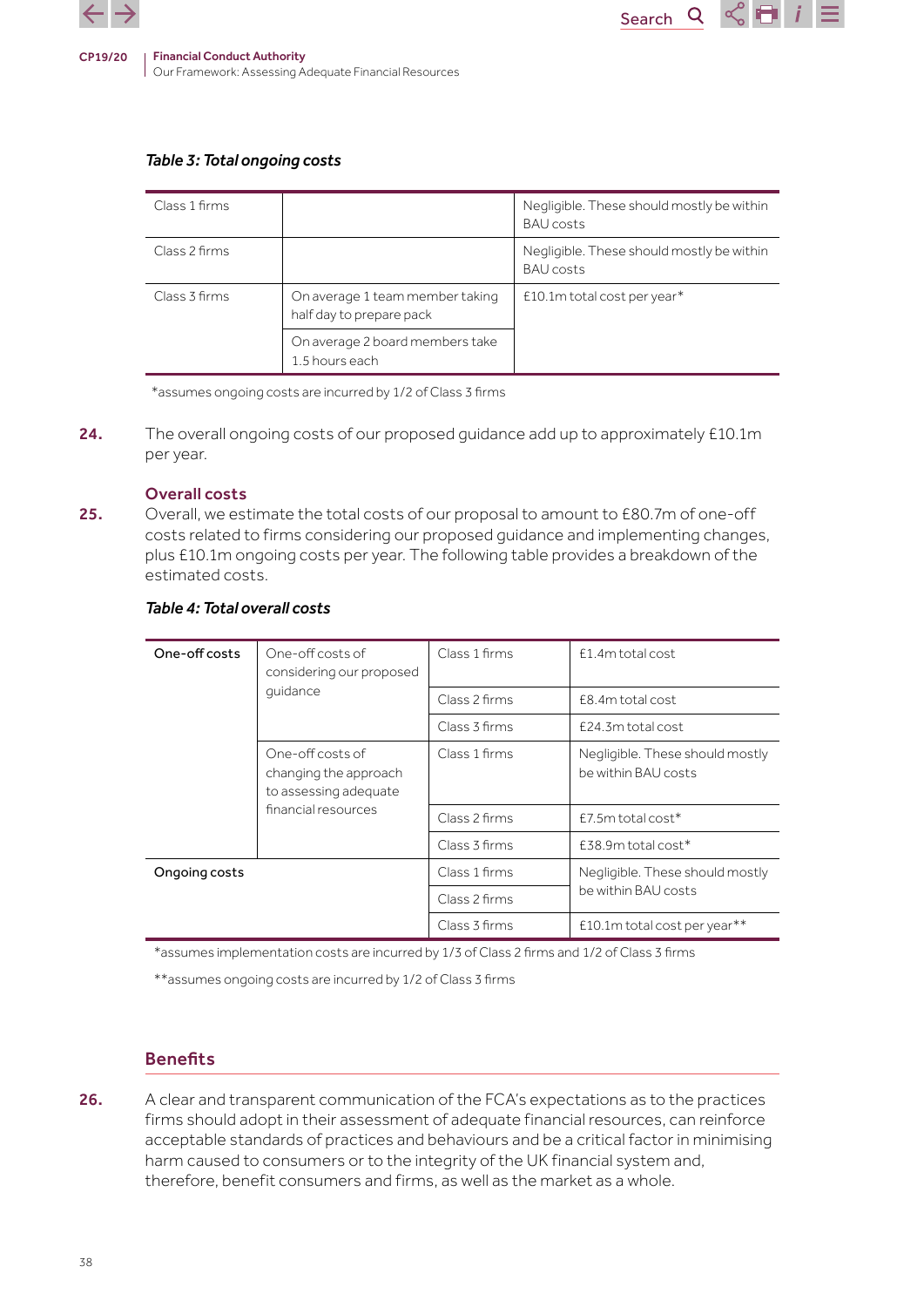



- 27. We expect the Consultation Paper to help mitigate harm that may be caused by:
	- Poor conduct as a result of poor financial management where harm results from a consumer buying unsuitable or mis-sold products, or poor customer service/ treatment.

Search

 $\mathsf{Q}$ 

- Disruption of markets functioning where confidence and participation in financial services markets may be threatened by unacceptable conduct such as market abuse, unreliable performance or by disorderly failure.
- Inability to pay redress or to transfer or return client money and assets where firms are unable to return money and assets to their clients in a timely manner, or not receive back all their money or assets.
- Disruption to continuity of service where important consumer needs are not being met because of gaps in the existing range of products, consumer exclusion, or lack of market resilience.
- 28. Minimising harm by:
	- Driving up standards in risk management and controls framework through setting our expectations on: behaviours that drive good outcomes; the identification and understanding of the relevant risks that arise from firms' activities and the way they conduct their business, including a clear risk appetite; and robust and transparent organisational structures, and risk management and controls frameworks. A sound risk management and controls framework should allow firms and their senior management to identify, understand, manage, monitor and mitigate the risk of harm.
	- Increasing the likelihood of preventing harm through guidance, and clear expectations on firms, on why and how they should identify and assess the potential harm to consumers and markets that can be caused by their business models and activities. This should help firms understand what can go wrong, so that they can implement controls to minimise the risk of causing detriment. By considering the likelihood and impact of things going wrong, a firm should be able to have in place adequate financial resources, minimising the harm to consumers and financial markets.
	- Increasing the likelihood of firms putting things right when they go wrong through guidance, and clear expectations on firms, on why and how they should consider additional risks that may deplete the level of their available financial resources. These additional risks may impair a firm's ability to put things right when they go wrong, even where the harm has been appropriately assessed.

For example, consumers may have suffered losses because of firm misconduct or failure. Firms should have adequate resources to be able to provide redress in such cases. An appropriate assessment of the wider material risks to which they are exposed helps firms have in place adequate financial resources available to compensate consumers for the harm suffered.

• Appropriate wind-down planning, firms understanding their business model's viability and the different scenarios in which they would decide, or be forced to winddown their business. By considering how different scenarios would affect financial resources available when a decision is made and how much is necessary to winddown the business, should help firms have in place an adequate level and quality of financial resources. This ensures that, in the event of a firm's failure, the potential harm from, for example, the inability to pay redress, inability to return or transfer client assets and money, or to interrupt continuity of service, is minimised.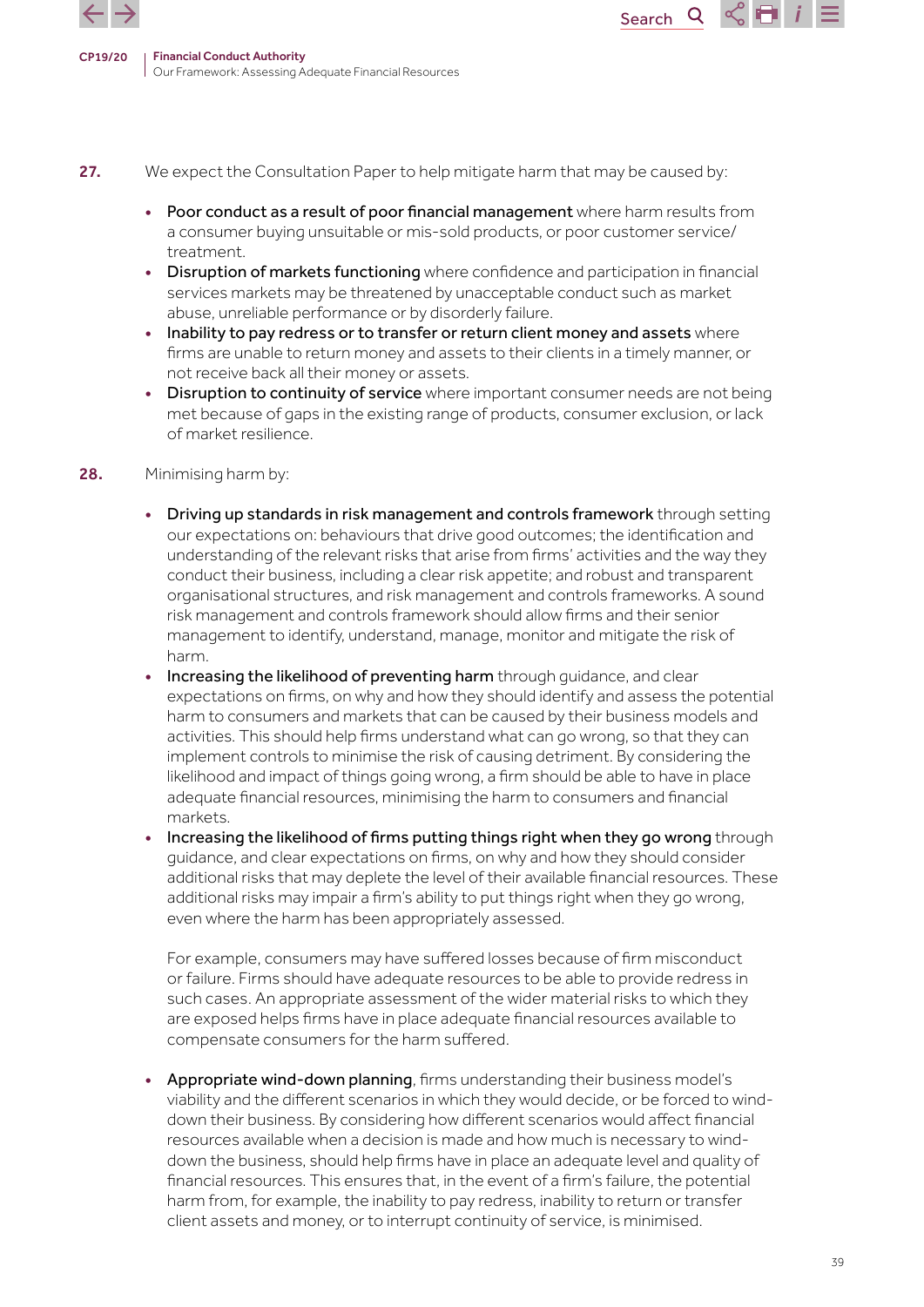

> Improved trust in financial services as all of the above will help raise public confidence in the industry as well as clarify the FCA's expectations on firms. Financial services markets working poorly and not providing sufficient benefit to users, losses suffered by consumers, or exclusion from participation in financial markets and services damage the industry's reputation, while high consumer trust may lead to greater demand for services and advice, benefiting consumers and firms.

**Search** 

 $\mathsf{Q}$ 

 $\propto$  H

Better approaches to identifying the sources and impacts of potential harm; assessing the additional risks to which the firms are exposed; and understand business model viability, its points of failure and appropriately planning for a winddown, should lead to firms to be better positioned to pay any redress when required. This would minimise the potential for consumers to suffer financial loss and would mitigate a transfer of those costs to the whole industry via FSCS compensation payments and FSCS levy, which is unfair and places an unnecessary burden on other firms.

Over time, sustained lower claims have the potential to reduce professional indemnity insurance (PII) premiums and lower the FSCS levy, benefiting firms and consumers, with lower costs being transferred to them.

- 29. Estimating and quantifying the range of potential benefits this Consultation Paper is designed to achieve is difficult, but we have sought to estimate this as best we can with available data. To do so, we have used Financial Services Compensation Scheme (FSCS) data, on compensation payments, as these indicate sums which are likely to be saved by firms applying the approach set out in a proportionate way. The FSCS sums paid out provide for a view of the harm caused by firms and potential benefits arising from the proposal in order to perform a breakeven analysis of costs and benefits.
- 30. Data on complaints and redress paid by financial service firms are collected by the FCA and the FSCS. Compensation payments can include an amount for the distress and inconvenience complainants have suffered.

#### Data on FSCS compensation

- 31. The FSCS is the UK's compensation fund of last resort for customers of authorised financial services firms. It may pay compensation if a firm is unable, or likely to be unable, to pay claims against it. This is usually because it has stopped trading or has been declared in default. These payments are to compensate for harm.
- 32. Tables 5 and 6 show the amount of compensation paid by the FSCS in the years 2013 to 2017. The amounts paid have been split on the basis of the size of total compensation per firm, and for the amounts above £500,000 for each class of firm. This shows that 68% of compensation paid above £500,000 and 71% of the total compensation paid by the FSCS relates to class 3 firms.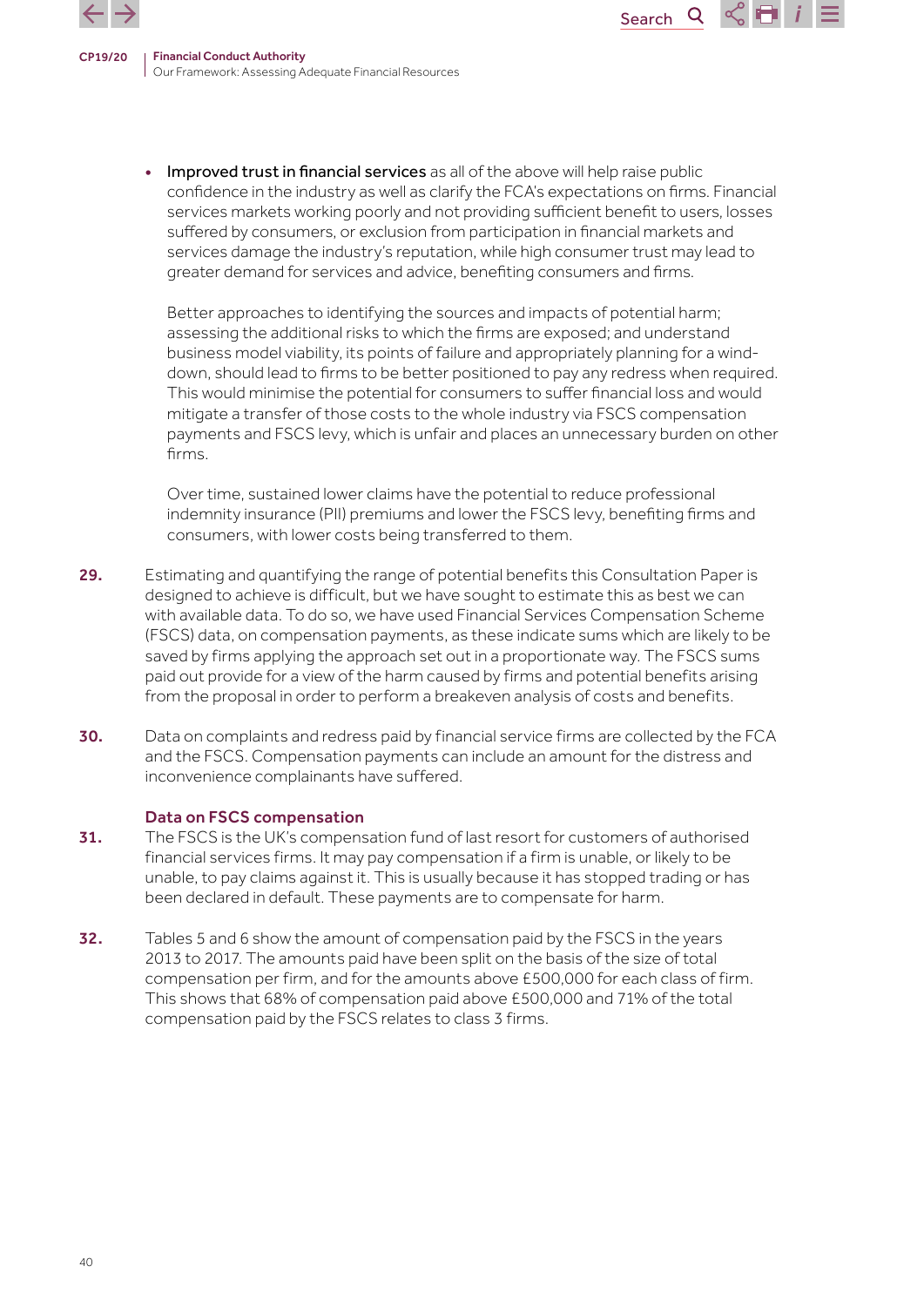| <b>FSCS</b><br>compensation | Firm group    | <b>Number</b><br>of firms | 2013<br>Em | 2014<br>Em | 2015<br>Em | 2016<br>Em | 2017<br>Em | <b>Total</b><br>Em |
|-----------------------------|---------------|---------------------------|------------|------------|------------|------------|------------|--------------------|
| Above £500k                 | Class 2 firms | 26                        | 36.9       | 70.1       | 84.2       | 38.2       | 10.8       | 240.2              |
|                             | Class 3 firms | 161                       | 87.8       | 86.7       | 129.4      | 127.4      | 90.0       | 521.3              |
| From £250k to               | Class 2 firms | 5                         | 0.1        | 0.6        | 0.3        | 0.3        | 0.6        | 1.9                |
| £500k                       | Class 3 firms | 71                        | 5.1        | 4.2        | 5.5        | 6.0        | 4.7        | 25.4               |
| Below £250k                 | Class 2 firms | 18                        | 0.7        | 0.5        | 0.2        | 0.2        | 0.3        | 2.0                |
|                             | Class 3 firms | 2.145                     | 15.4       | 13.3       | 10.4       | 7.8        | 8.2        | 55.0               |
| <b>TOTAL</b>                |               | 2,426                     | 146.0      | 175.3      | 230.0      | 180.0      | 114.6      | 845.8              |

Search

# *Table 5: FSCS compensation paid per payment size and firm group*

#### *Table 6: FSCS compensation paid per firm group*

| Class 2 firms | £244m of total FSCS compensation<br>payments from 2013 to 2017<br>£3,318 average cost per firm | 29% of total compensation paid |
|---------------|------------------------------------------------------------------------------------------------|--------------------------------|
| Class 3 firms | £601.8m of total FSCS compensation<br>payments from 2013 to 2017                               | 71% of total compensation paid |

# Conclusion: comparison of costs and benefits

- 33. To understand whether the proposed Consultation Paper is likely to be beneficial overall, we have compared the estimated costs of the proposal with the FSCS payments to compensate for harm. We used this to assess the percentage reduction of the harm identified, as per the FSCS payments, that would be required for the proposed Consultation Paper to breakeven. Our analysis centres on FSCS data, as indicative of the harm caused by firms lacking adequate financial resources.
- 34. We recognise that we have only presented an illustrative and limited estimate of harm and have to accept a degree of uncertainty inherent in our compliance cost analysis. However, by accepting these limitations, the following analysis demonstrates that the Consultation Paper is proportionate to the likely harm in financial services that our proposals seek to address.
- 35. To enable us to compare the costs with the illustrative harm we assume both ongoing costs and benefits occur each year over a 10-year period. Our annual estimate of harm is based on the annual average of £169.2 million of FSCS compensation payments, over the 5-year period between 2013 and 2017. This average is then reflected as a compensation of £169.2 million, £48.8 million for class 2 firms and £120.4 million for class 3 firms, for each of the years in the 10-year period.
- 36. To create an overall measure of the costs and benefits over the 10-year period, we converted the FSCS payments of £169.2 million in each year, broken down per class, and the ongoing annual cost of £10.1 million, to 'present values' (PV) and then added them. The PV reflects that society prefers to receive goods and services sooner rather than later and to defer costs to future generations. That is, costs incurred in the future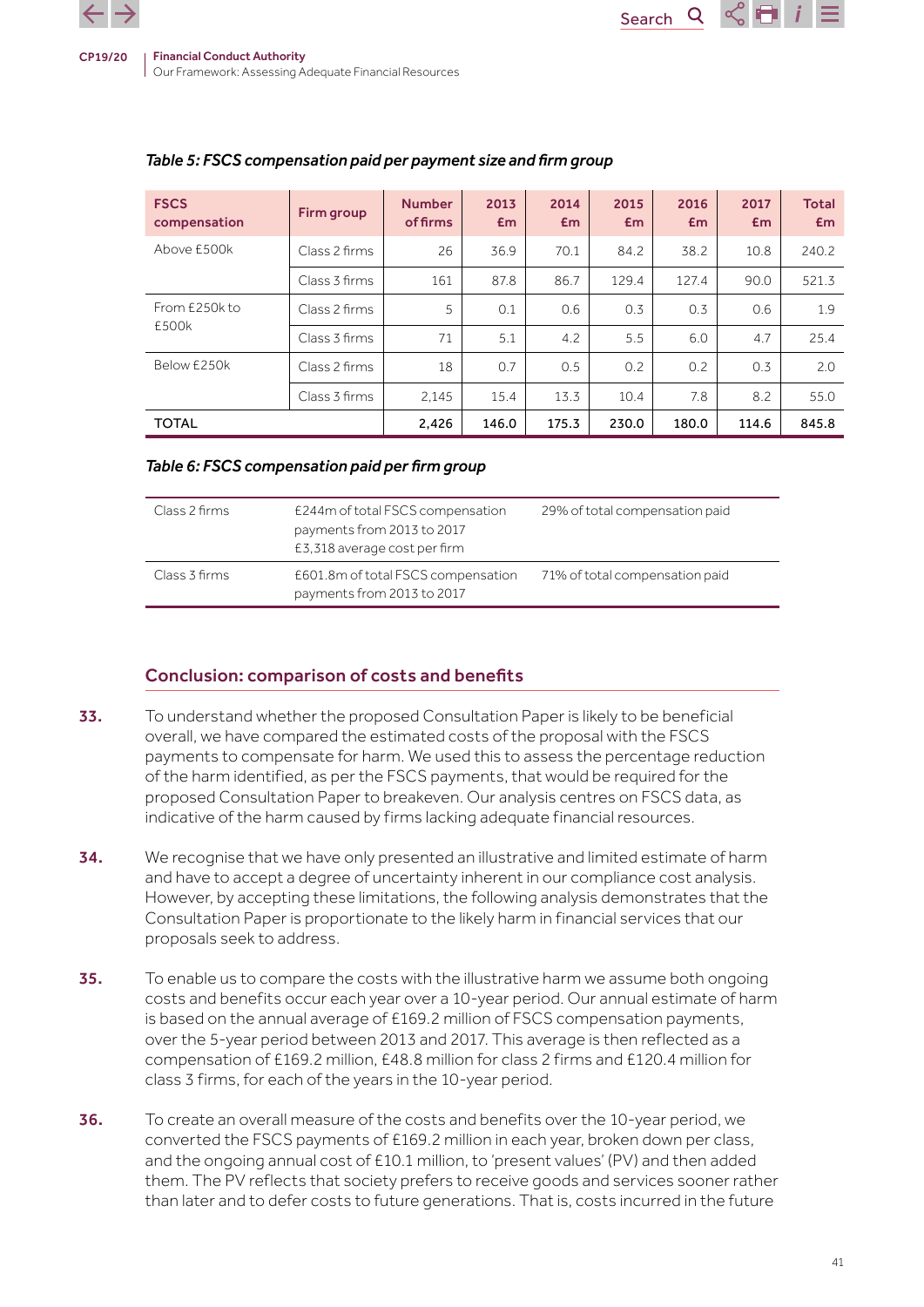

are valued less than costs incurred immediately.<sup>4</sup> This results in a total estimated PV of FSCS payments of £1,412.9 million and PV of ongoing costs of £84 million. We also include the one-off costs of £80.7 million at the start of this 10-year period, resulting in total estimated PV of compliance costs of £164.7 million.

Search

37. The analysis indicates that a 11.7% reduction in the harm identified would lead to benefits that are larger than the compliance costs.

#### *Table 7: Reduction in FSCS payments needed to breakeven, all firms by 10-year present value*

| Firm group    | <b>Compliance</b><br>cost PV, Em | <b>PV of FSCS</b><br>payments, £m | <b>Required reduction in</b><br>harm to breakeven |
|---------------|----------------------------------|-----------------------------------|---------------------------------------------------|
| Class 1 firms | 1.4                              | -                                 |                                                   |
| Class 2 firms | 16.0                             | 407.5                             | 3.9%                                              |
| Class 3 firms | 147.3                            | 1,005.4                           | 14.6%                                             |
| Total         | 164.7                            | 1,412.9                           | 11.7%                                             |

- 38. Our proposed intervention aims to improve the way firms operate by better managing their risks and better assessing the adequacy of their financial resources, so that they are better funded to meet redress payments when they fall due and remain financially viable. We believe it is reasonable to expect that, by having one third of Class 2 firms and half of Class 3 firms implementing changes to their governance and risk management, and for these Class 3 firms to confirm on an annual basis that their assessment is appropriate, there is scope for a reduction in FSCS payments equivalent to at least the breakeven point illustrated above.
- **39.** We accept that there are uncertainties and limitations in estimating the exact degree to which the expected change in behaviour and practices leads to reductions in FSCS payments. However, overall, it is reasonable to expect our proposed intervention to result in net benefits for consumers and the UK financial system.

We use 3.5%, the interest rate used by HM Treasury for policy appraisal.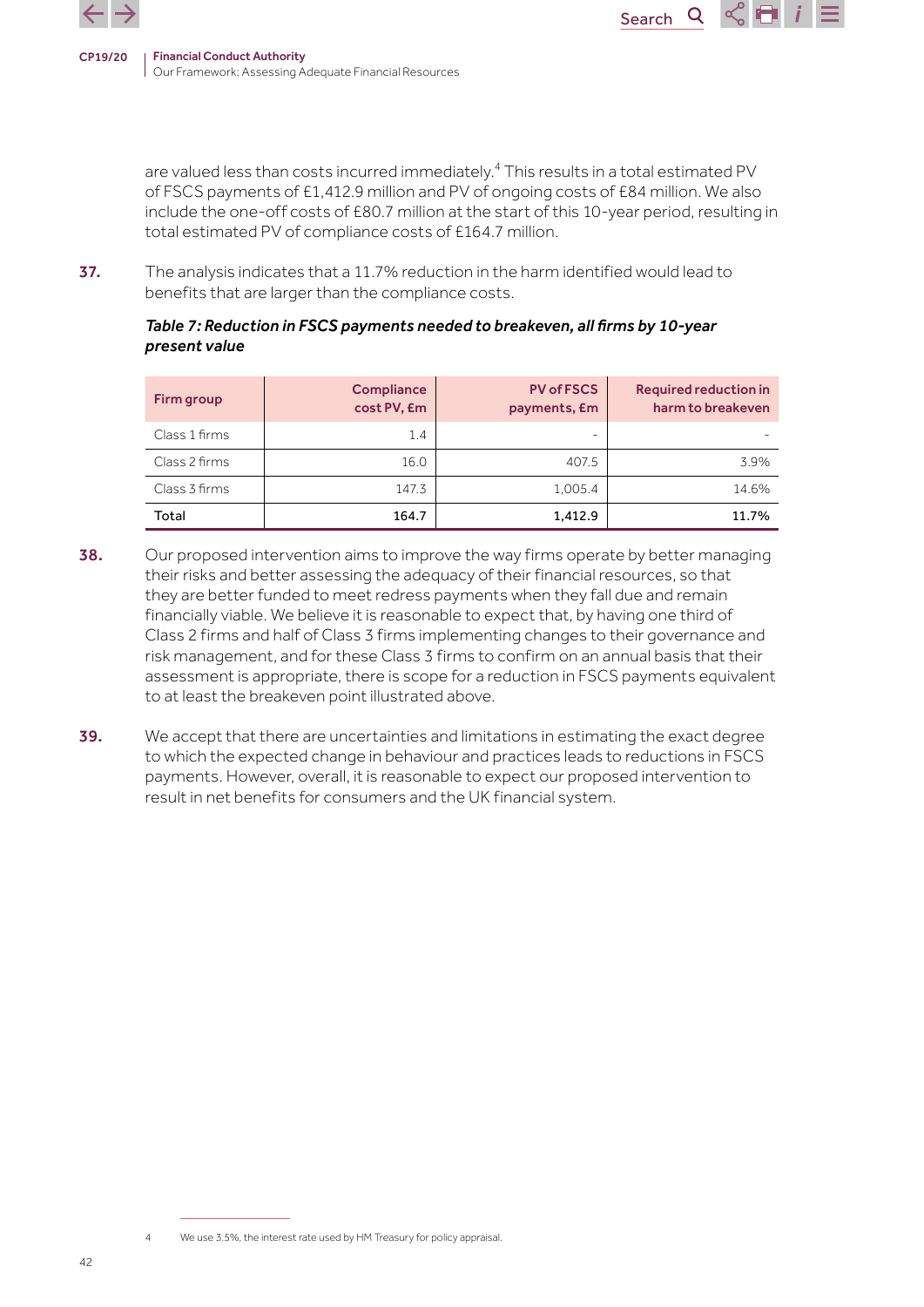



# Compatibility Statement

1. Section 1B of FSMA requires the FCA to carry out its general functions, as far as is reasonably possible, in a way that is compatible with its strategic objective and advances one or more of its operational objectives. The FCA also needs to, so as far as is compatible with acting in a way that advances the consumer protection objective or the integrity objective, carry out its general functions in a way that promotes effective competition in the interests of consumers.

Search

Q

 $\propto$   $\blacksquare$ 

- 2. We are satisfied that these proposals are compatible with our general duties under section 1B of FSMA, in particular having regard to the matters set out in 1C(2) FSMA and the regulatory principles in section 3B. We think that:
	- It will help us use our resources in an efficient and economical way
	- the expectations contained within it are proportionate to the benefits
	- it supports the principle that the regulators should exercise their functions as transparently as possible

# Equality and diversity considerations

- **3.** We have considered the equality and diversity issues that may arise from this guidance. We do not consider that this guidance will adversely impact any of the groups with protected characteristics, i.e. age, disability, sex, marriage or civil partnership, pregnancy and maternity, race, religion and belief, sexual orientation and gender reassignment.
- **4.** We will continue to consider the equality and diversity implications of this quidance during the consultation period, and will revisit them when publishing the final guidance. In the interim, we welcome any feedback to this guidance consultation on such matters.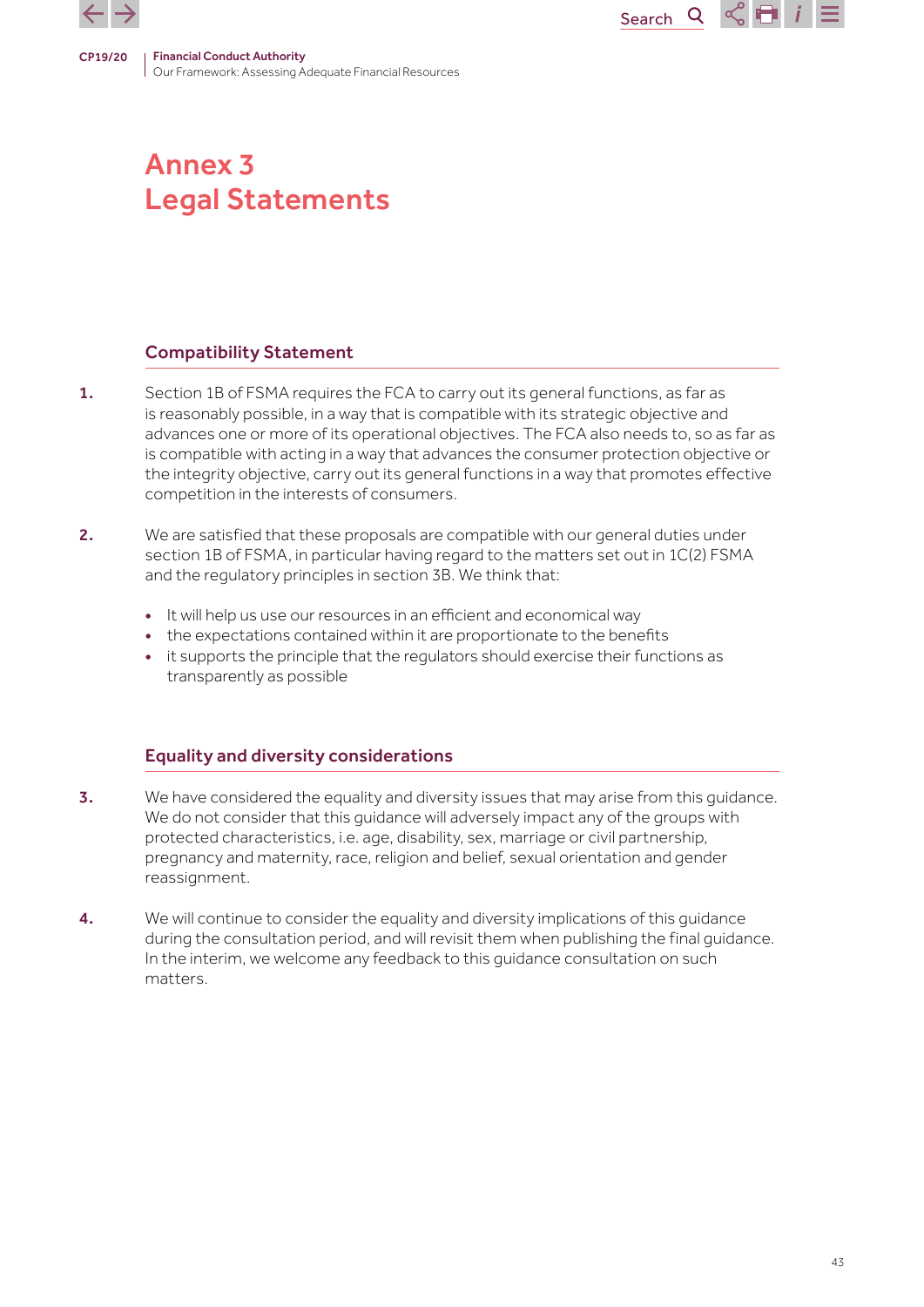

# Annex 4 Abbreviations in this document

| <b>BAU</b>     | Business-as-Usual                             |
|----------------|-----------------------------------------------|
| <b>COND</b>    | <b>Threshold Conditions</b>                   |
| <b>CP</b>      | <b>Consultation Paper</b>                     |
| <b>CRD III</b> | Capital Requirements Directive III            |
| <b>CRD IV</b>  | Capital Requirements Directive IV             |
| <b>FCA</b>     | <b>Financial Conduct Authority</b>            |
| <b>FSCS</b>    | <b>Financial Services Compensation Scheme</b> |
| <b>FSMA</b>    | <b>Financial Services and Markets Act</b>     |
| <b>ICAAP</b>   | Internal Capital Adequacy Assessment Process  |
| IT             | Information Technology                        |
| PII            | Professional Indemnity Insurance              |
| <b>PRIN</b>    | Principles for Business                       |
| <b>PV</b>      | Present Value                                 |
| <b>SCM</b>     | <b>Standardised Cost Model</b>                |
| <b>SIPP</b>    | Self-invested Personal Pensions               |
| <b>UK</b>      | United Kingdom                                |

Search  $Q \propto | \cdot \cdot |$   $i \ge$